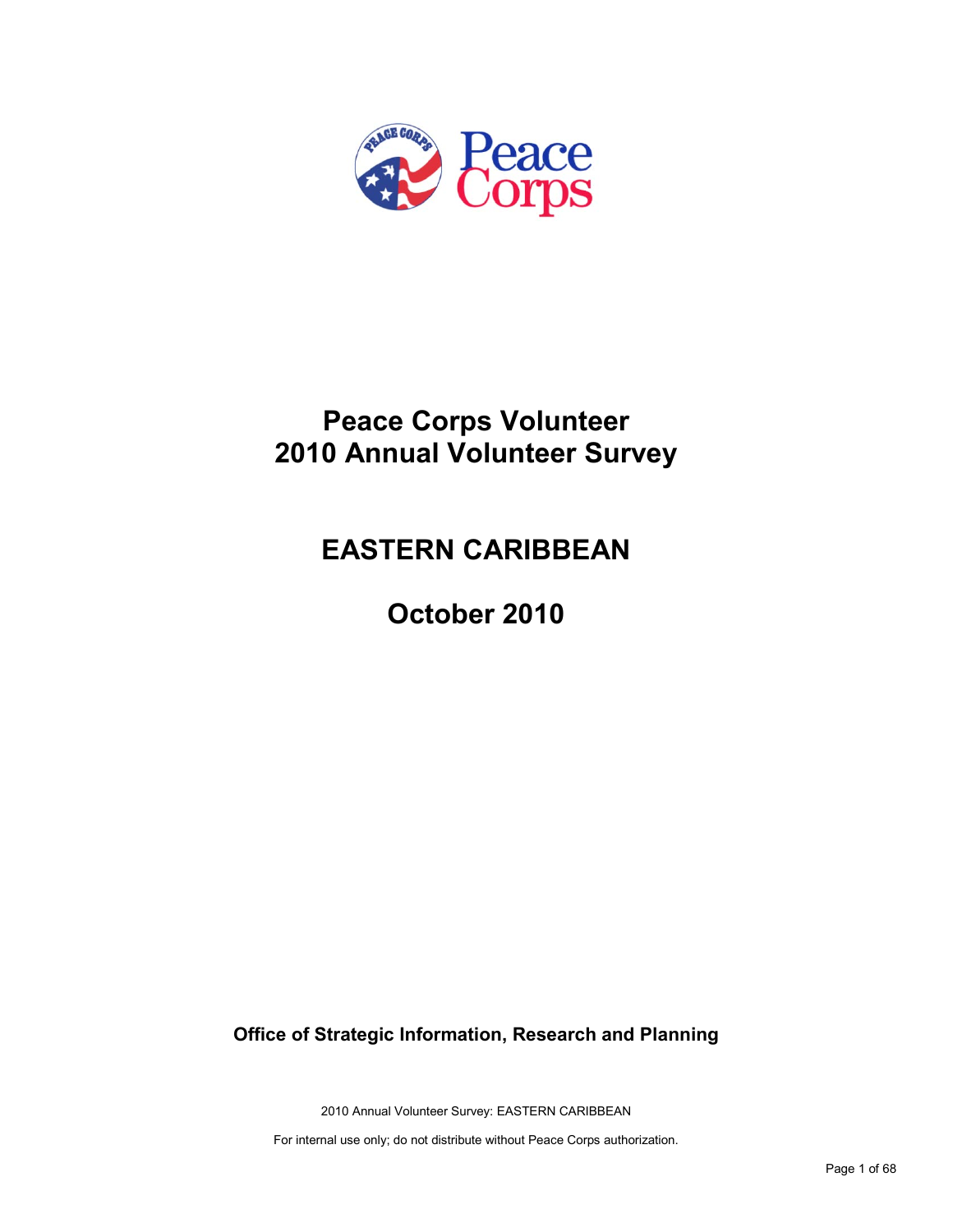# **Table of Contents**

| A.           |                                                |    |
|--------------|------------------------------------------------|----|
| В.           |                                                |    |
| C.           |                                                |    |
| D.           |                                                |    |
| Е.           |                                                |    |
| F.,          |                                                | 24 |
| G.           |                                                |    |
| Η.           |                                                |    |
| $\mathbf{L}$ |                                                | 54 |
| J.           | Overall Assessment of Your Peace Corps Service |    |
| Κ.           |                                                |    |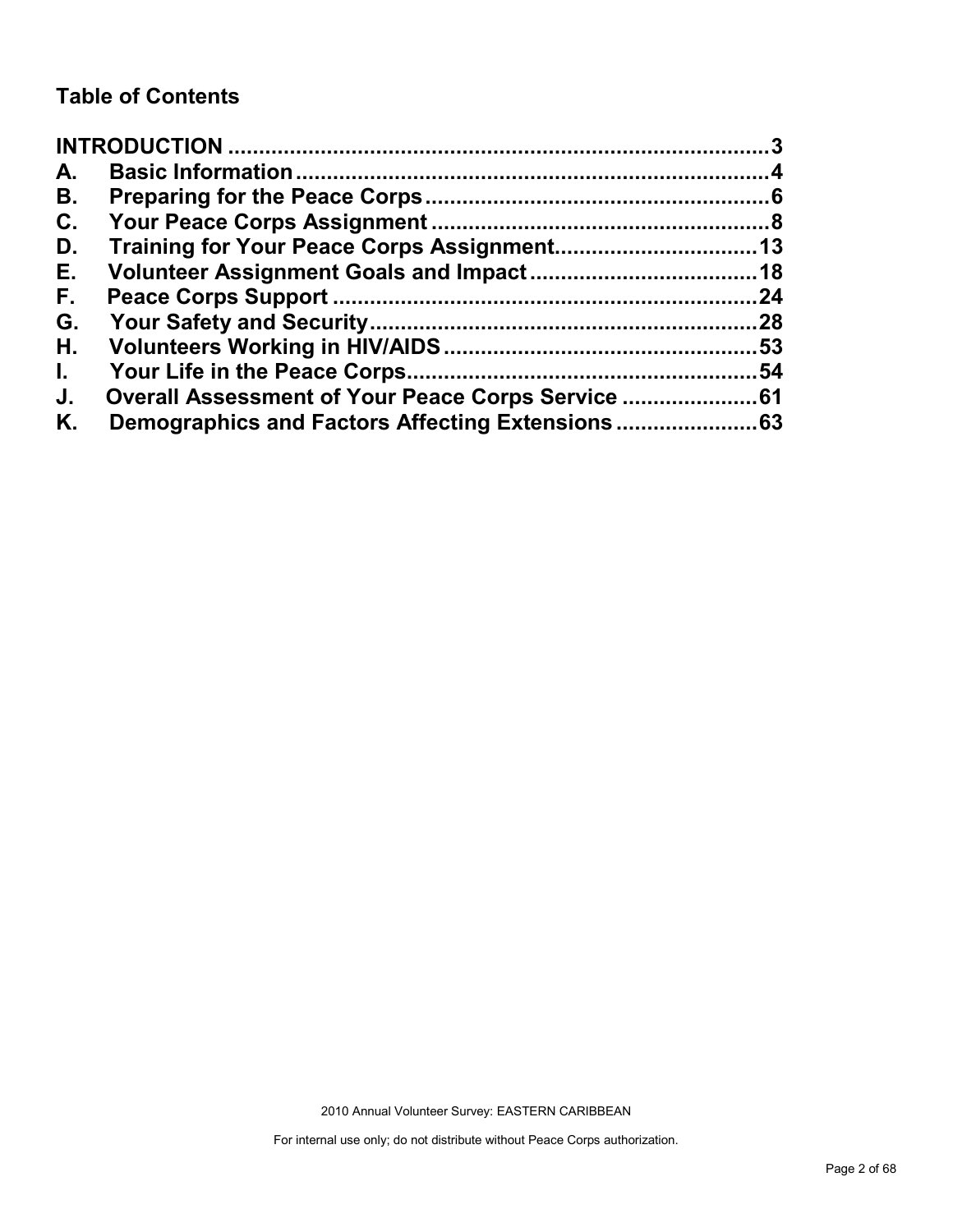# <span id="page-2-0"></span>**INTRODUCTION**

The Annual Volunteer Survey was conducted from June – August 2010 and 81 percent of the Volunteers (5, 239) responded, the highest number in the 35-year history of the survey. Most Volunteers (89 percent) completed the online version of the survey, and another 11 percent completed a paper version of the survey.

This report conveys the responses to the survey from Volunteers serving in one particular country. The report contains the tables and short narrative responses from the questions offering a finite set of possible responses. The results provide a picture of the activities, experiences and views of Peace Corps Volunteers in 2010, including areas where Volunteers confirm that their needs are being well met and where improvements may be needed.

A second report contains the Volunteers' extensive narrative responses to eight open-ended questions on the survey. The report, *2010 Annual Volunteer Survey Open Ended Responses,* is being distributed separately to the Regional and Country Directors.

## **ORGANIZATION OF THE REPORT**

The country report contains eleven sections, corresponding to the major sections of the survey questionnaire.

The tabular results are presented in the order in which the questions appeared in the 2010 AVS, which corresponds roughly to the phases of Volunteer service. Initial questions asked about preparing for Peace Corps. These were followed by questions about assignment activities and training. The final set of questions asked about extending service beyond two years.

The tables show the percent of post respondents that selected each choice and the total number of post respondents that answered the question. Most survey questions asked respondents to select one answer from a set of choices. The percentages for the "select one" responses add up to 100 percent. Questions that allowed Volunteers to "mark all that apply" result in percentages that total to more than 100 percent. This is because each percentage equals the number of respondents selecting that choice divided by the number of respondents who answered the question.

The 2010 AVS included most questions from earlier annual and biennial surveys. A dozen open-ended questions were excluded this year to reduce the reporting burden and internet connection costs to Volunteers.

2010 Annual Volunteer Survey: EASTERN CARIBBEAN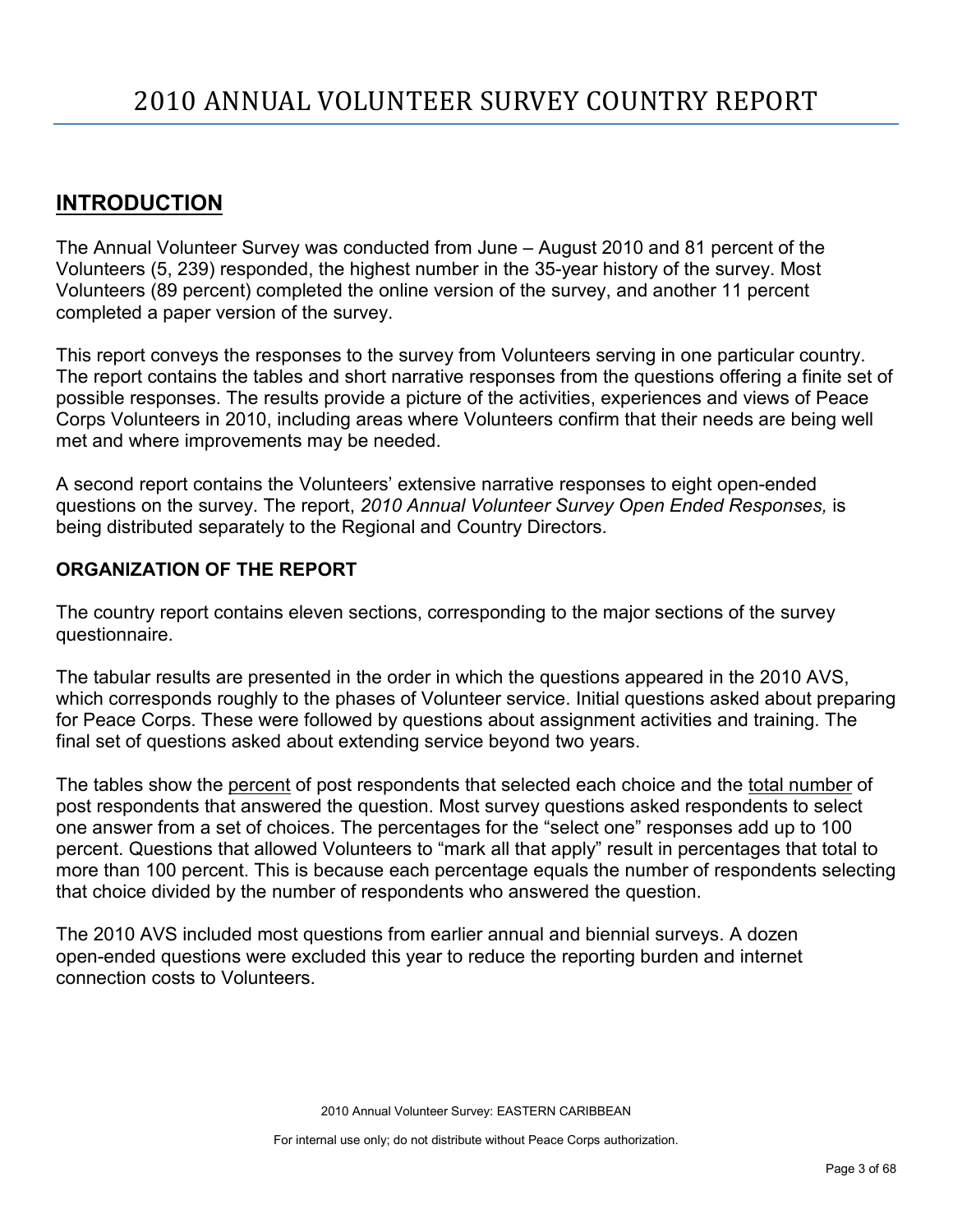Key questions were added to gather more information about:

- Experiences with insensitive comments and behavior based on race, ethnicity, age, gender, or sexual orientation
- Observations or comments about harassment/discrimination experiences (added to the online 2010 AVS after the survey began)
- Reasons that might influence whether or not to extend Volunteer service beyond two years

A crosswalk between the 2009 and 2010 questions is posted on the OSIRP intranet under 2010 AVS Reports "Reference Documents." Earlier surveys and global, regional and post reports are also on the OSIRP Intranet.

## **HOW TO USE THE INFORMATION**

Posts are encouraged to share the results with staff and Volunteers. These reports are an excellent way to initiate a dialogue with staff and Volunteers at post about what is working well and areas for improvement. In the past, posts have found it useful to share the results with their Volunteers, via the VAC, monthly newsletters, summary bulletins, and presentations at PST and IST.

Please consider comparing these 2010 results with your 2006, 2008 and 2009 survey results to identify trends and changes over time. You may also want to compare your country's results with the regional and global numbers.

# <span id="page-3-0"></span>**A. Basic Information**

This section reports on the overall response rate and percentages of online and paper surveys completed, as well as the Volunteers' descriptions of their project and site. Results are more representative of all Volunteers at post when the response rate is above 50 percent.

The 2010 Annual Volunteer Survey response rate for EASTERN CARIBBEAN was 100%.

| Completed Online and Paper Surveys |         |        |  |  |
|------------------------------------|---------|--------|--|--|
|                                    | Percent | Number |  |  |
| Online                             | 100%    | 89     |  |  |
| Paper                              |         |        |  |  |
| Total                              | 100%    | 89     |  |  |

**Completed Online and Paper Surveys**

2010 Annual Volunteer Survey: EASTERN CARIBBEAN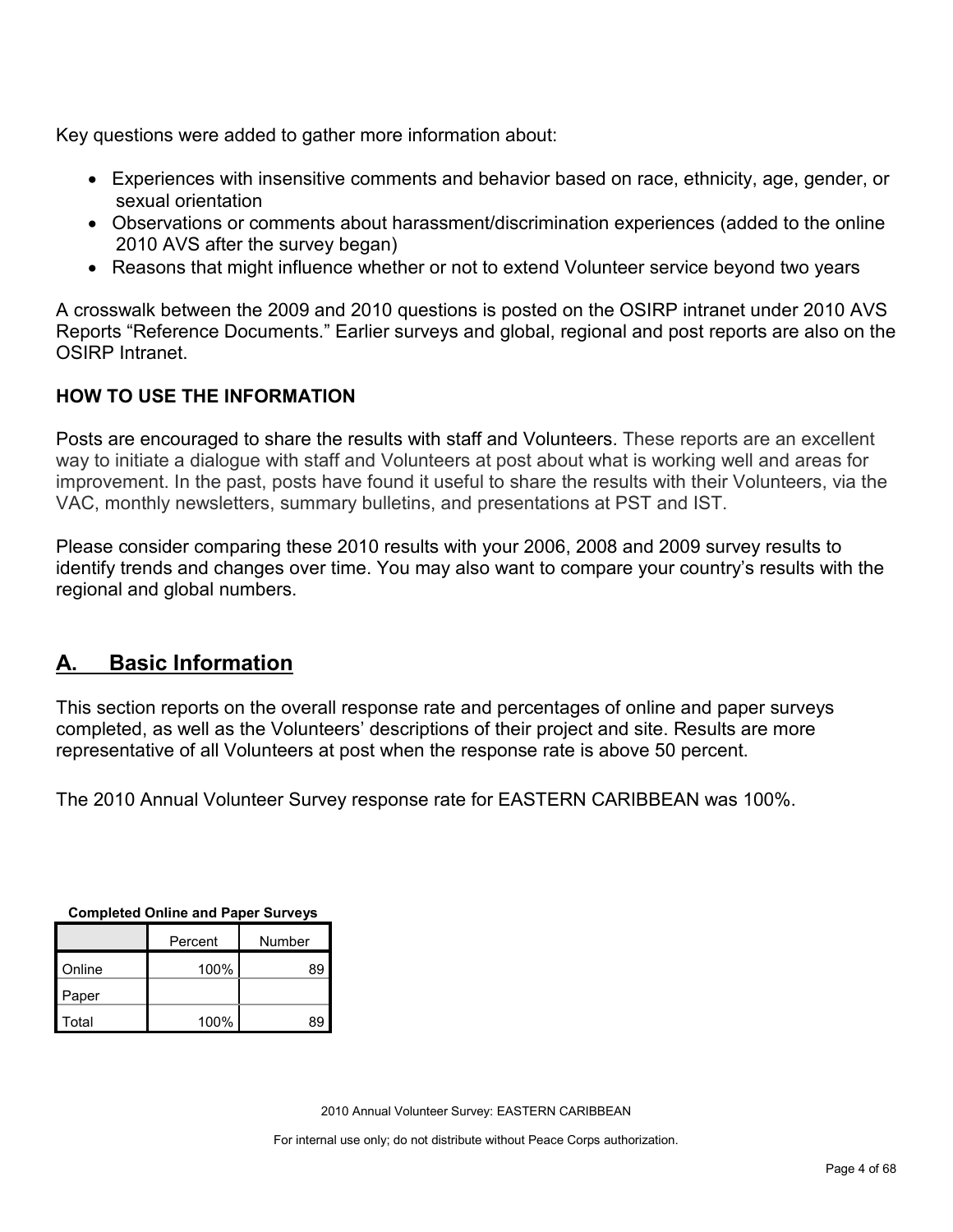|                   | Percent | Number |  |
|-------------------|---------|--------|--|
| 6 months or less  | 27%     | 24     |  |
| 7 to 12 months    | 18%     | 16     |  |
| 13 to 20 months   | 21%     | 19     |  |
| 21 to 27 months   | 33%     | 29     |  |
| 28 months or more | 1%      |        |  |
| otal              | 100%    |        |  |

## **A3: Please select your project.**

|                                  | Percent | Number |
|----------------------------------|---------|--------|
| Integrated Community Development | 76%     | 67     |
| Other. Please specify            | 24%     |        |
| otal <sup>.</sup>                | 100%    | 88     |

## **A3. Description of "other" project**

|                                                | Percent | Number |  |
|------------------------------------------------|---------|--------|--|
| Open-ended results. Not responsive to request. |         |        |  |
|                                                |         |        |  |
|                                                |         |        |  |
|                                                |         |        |  |
|                                                |         |        |  |
|                                                |         |        |  |
|                                                |         |        |  |
|                                                |         |        |  |
|                                                |         |        |  |
|                                                |         |        |  |
|                                                |         |        |  |
| Total                                          | 100%    | 89     |  |

## **A4: Please choose the best description of your assigned site.**

2010 Annual Volunteer Survey: EASTERN CARIBBEAN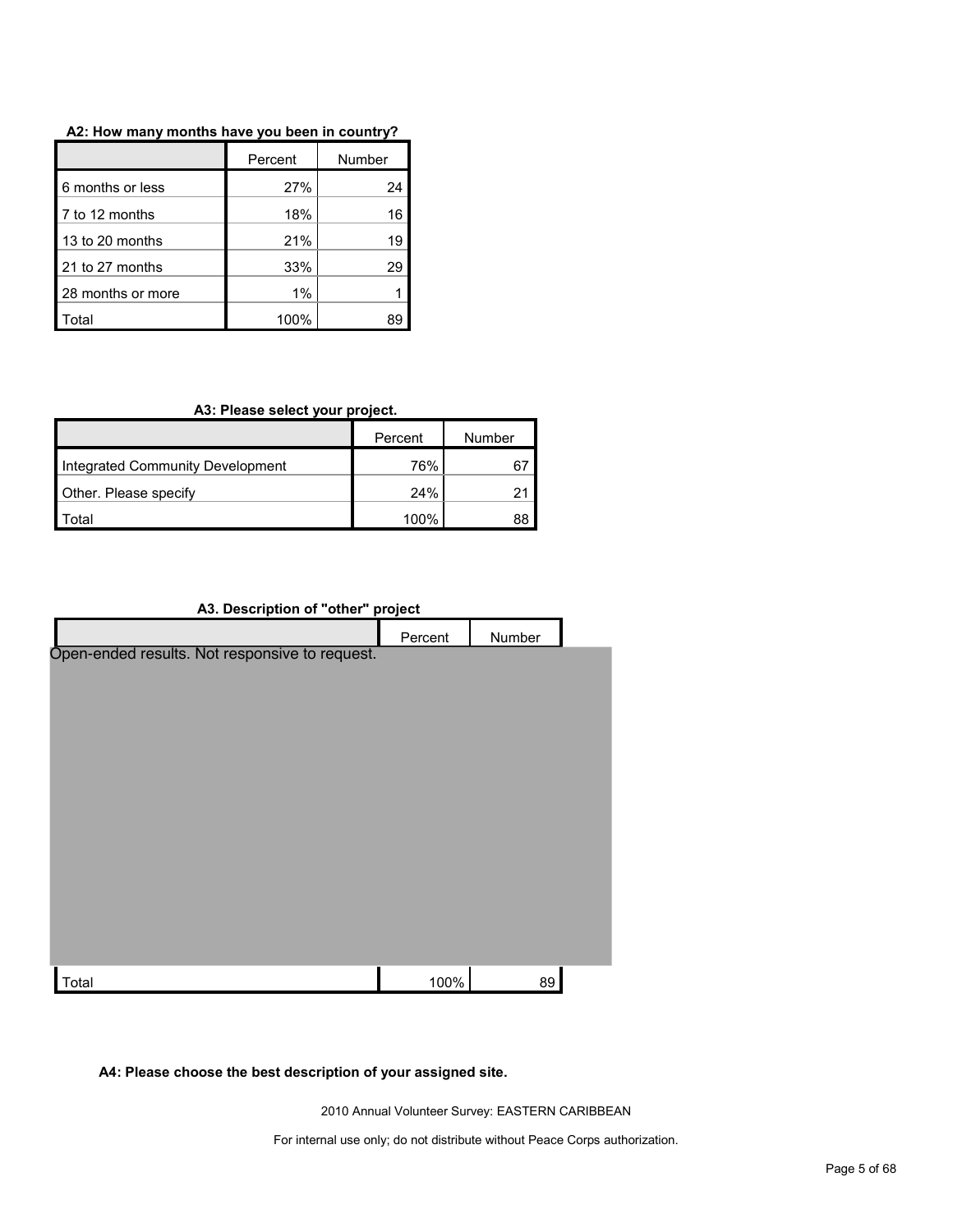|                                           | Percent | Number |
|-------------------------------------------|---------|--------|
| Village/rural area (pop. under 2,000)     | 54%     | 48     |
| Rural town (pop. 2,000 + 25,000)          | 22%     | 20     |
| Capital of the country                    | 19%     |        |
| Outer island (regardless of size)         | 4%      |        |
| City (pop. over 25,000) - not the capital |         |        |
| Total                                     | 100%    | 89     |

# <span id="page-5-0"></span>**B. Preparing for the Peace Corps**

This section reports Volunteers' motivations in applying and accepting a Peace Corps assignment, as well as how prepared they are currently to meet the challenges of service.

|                                                     |               | % Selected This | <b>Total PCVs</b> |
|-----------------------------------------------------|---------------|-----------------|-------------------|
|                                                     | PCV Responses | Choice          | Responding        |
| Personal interest in the Peace Corps                | 70            | 79%             |                   |
| Returned Peace Corps Volunteer whom you met or      | 22            | 25%             |                   |
| know personally                                     |               |                 |                   |
| Peace Corps campus or community information session | 18            | 20%             |                   |
| Peace Corps website                                 | 16            | 18%             |                   |
| Other: Please specify                               | 14            | 16%             |                   |
| Article or book about the Peace Corps               | 9             | 10%             |                   |
| Peace Corps recruiter                               | 9             | 10%             |                   |
| Returned Peace Corps Volunteer who spoke to your    | 6             | 7%              |                   |
| school or group about the Peace Corps               |               |                 |                   |
| Americorps service                                  | 4             | 4%              |                   |
| Family member/s who served in the Peace Corps       | 4             | 4%              |                   |
| Radio, TV, or print advertisement                   | 3             | 3%              |                   |
| Peace Corps material in the mail                    |               |                 |                   |
| Social media (Facebook, Twitter, etc.               |               |                 |                   |
| Total                                               |               |                 | 89                |

## **B1: What prompted you to apply to the PC? Mark all that apply.**

Percents may total to more than 100% since Volunteers were asked to "Mark all that apply."

#### **B1.OTHER: Description of other reasons for applying to Peace Corps**

2010 Annual Volunteer Survey: EASTERN CARIBBEAN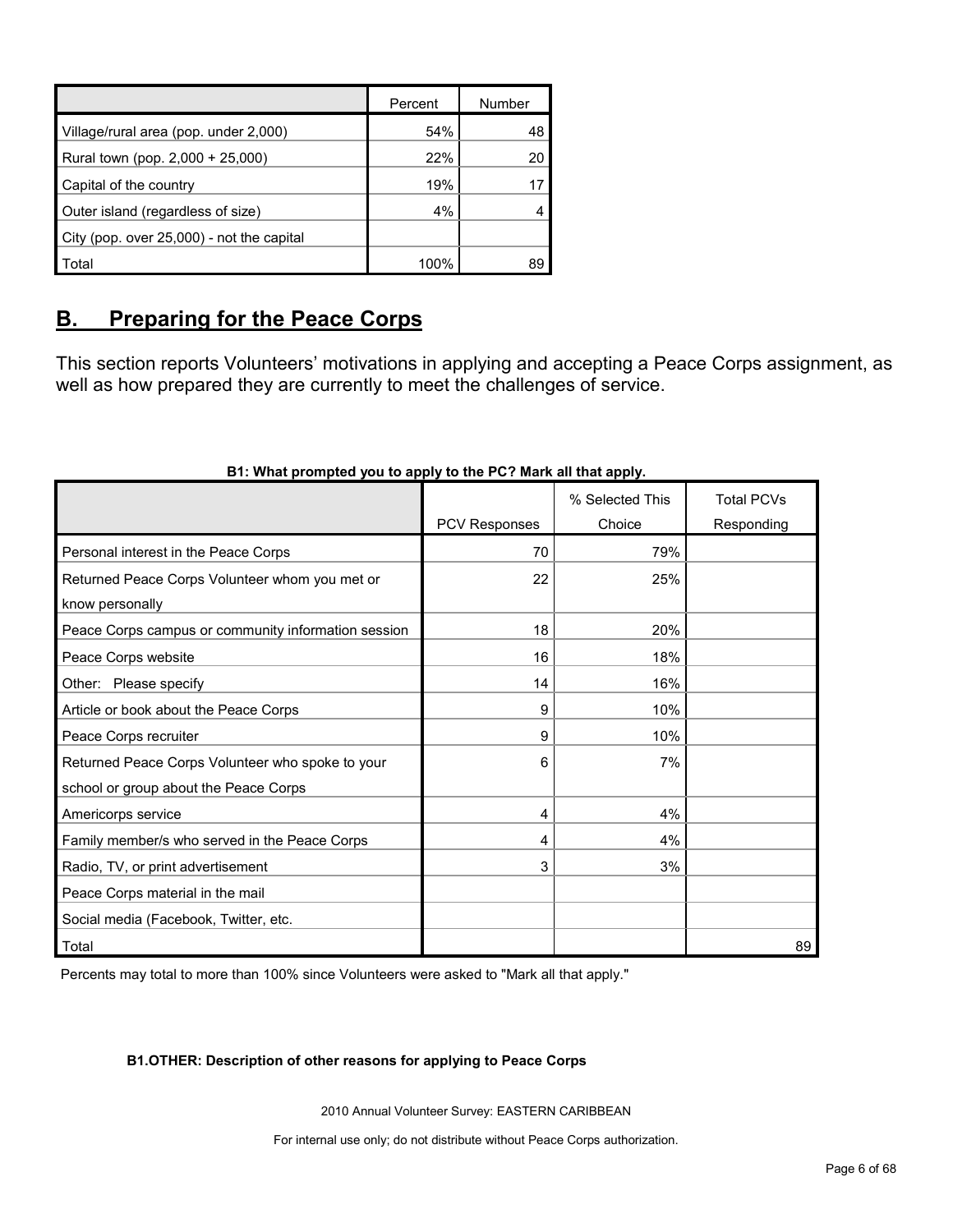|                                                | <b>PERCENT</b> | <b>NUMBER</b> |  |
|------------------------------------------------|----------------|---------------|--|
| Open-ended results. Not responsive to request. |                |               |  |
|                                                |                |               |  |
|                                                |                |               |  |
|                                                |                |               |  |
|                                                |                |               |  |
|                                                |                |               |  |
|                                                |                |               |  |
|                                                |                |               |  |
|                                                |                |               |  |
|                                                |                |               |  |
|                                                |                |               |  |
|                                                |                |               |  |
|                                                |                |               |  |
|                                                |                |               |  |
|                                                |                |               |  |
|                                                |                |               |  |
| Total                                          | 100%           | 89            |  |

|                                | Not Important | Somewhat<br>important | Important | Total |
|--------------------------------|---------------|-----------------------|-----------|-------|
| Different culture              | 5%            | 8%                    | 88%       | 88    |
|                                |               |                       |           |       |
| Work experience                | 8%            | 43%                   | 49%       | 89    |
| Help others                    |               | 2%                    | 98%       | 89    |
| International experience       | 4%            | 15%                   | 81%       | 89    |
| Language                       | 35%           | 38%                   | 28%       | 80    |
| Personal growth                | $1\%$         | 13%                   | 86%       | 88    |
| U. S. job market               | 64%           | 19%                   | 17%       | 88    |
| Serve my country               | 25%           | 34%                   | 42%       | 89    |
| Travel/adventure               | 4%            | 16%                   | 80%       | 89    |
| Please specify below<br>Other: | 11%           | 11%                   | 78%       | 9     |

#### **B2: How important were the following factors in accepting a PC assignment?**

## **B2.OTHER: Description of other factor/s in accepting a PC assignment**

| <b>PERCENT</b> | $- -$<br>JMI<br>Νt |
|----------------|--------------------|
| . <u>.</u>     | .                  |
|                |                    |

2010 Annual Volunteer Survey: EASTERN CARIBBEAN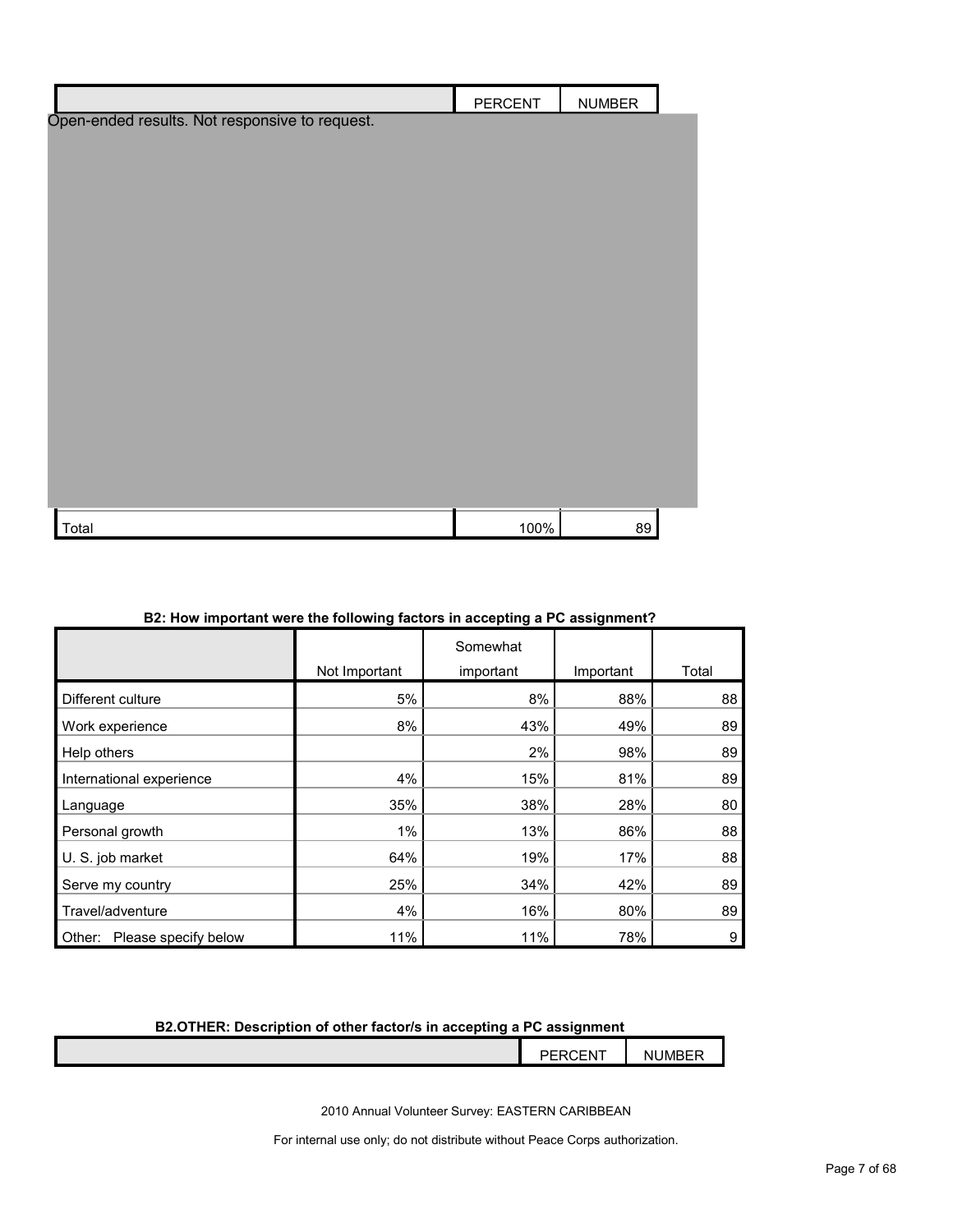| Open-ended results. Not responsive to request. |      |    |
|------------------------------------------------|------|----|
|                                                |      |    |
|                                                |      |    |
|                                                |      |    |
|                                                |      |    |
|                                                |      |    |
|                                                |      |    |
|                                                |      |    |
|                                                |      |    |
|                                                |      |    |
|                                                |      |    |
| Total                                          | 100% | 89 |

**B3: How prepared do you feel today to meet the challenges of PC service?**

|    | Not at all | Minimally | Adequately | Considerably | Exceptionally | Total |
|----|------------|-----------|------------|--------------|---------------|-------|
| B3 |            | $1\%$     | 30%        | 48%          | 20%           | 89    |

# <span id="page-7-0"></span>**C. Your Peace Corps Assignment**

This section reports Volunteers' work on their primary assignment and their secondary activities. The term "primary assignment" refers to the Volunteers' assignment which is part of an overall project plan designed by the host country partners and in-country Peace Corps staff.

|                                                 | Percent | Number         |
|-------------------------------------------------|---------|----------------|
| Youth development                               | 57%     | 51             |
| NGO development                                 | 25%     | 22             |
| Community development                           | 6%      | 5              |
| Other education                                 | 4%      | 4              |
| Other:<br>Please specify                        | 2%      | $\overline{2}$ |
| English teaching                                | 2%      | 2              |
| Business education/advising                     | 1%      |                |
| Health extension                                | 1%      |                |
| Teacher training                                | 1%      |                |
| Urban & regional planning/municipal development |         |                |
| Water sanitation                                |         |                |
| <b>HIV/AIDS</b>                                 |         |                |

## **C1: Which best describes the focus of your primary assignment/work?**

2010 Annual Volunteer Survey: EASTERN CARIBBEAN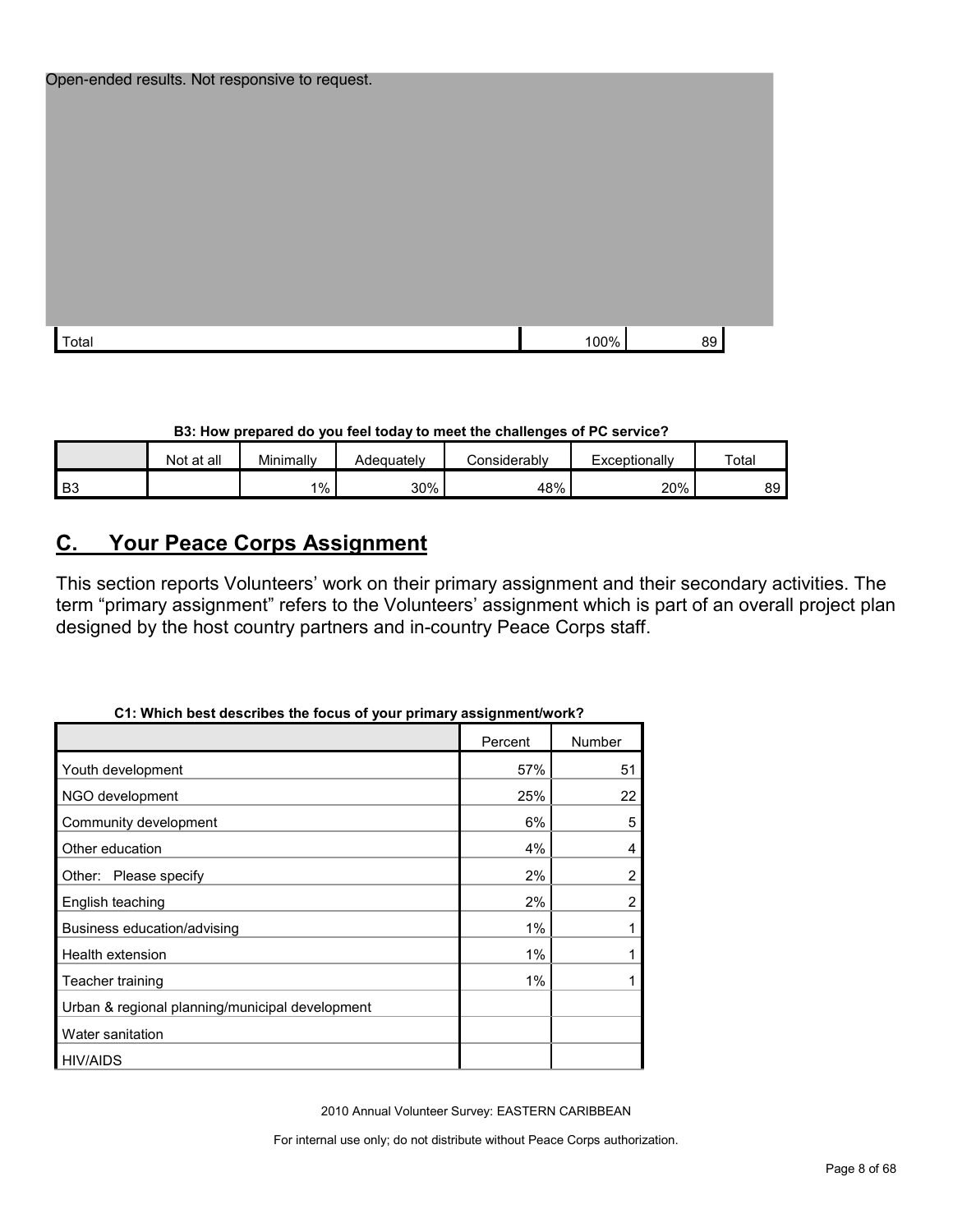| Forestry/parks                                |      |    |
|-----------------------------------------------|------|----|
| <b>Environmental education</b>                |      |    |
| Math/science teaching                         |      |    |
| Agroforestry                                  |      |    |
| Information & communications technology (ICT) |      |    |
| Agriculture/fish/livestock                    |      |    |
| Total                                         | 100% | 89 |

#### **C1.OTHER: Description of "other" primary assignment/work**



#### **C2: Are you a Masters International**

| student? |         |        |  |  |  |
|----------|---------|--------|--|--|--|
|          | Percent | Number |  |  |  |
| No       | 99%     | 86     |  |  |  |
| Yes      | 1%      |        |  |  |  |
| Total    | 100%    | 87     |  |  |  |

#### **C3: Which of the following activities does your primary assignment/work include?**

|                                                       |                      | % Involved in | <b>Total PCVs</b> |
|-------------------------------------------------------|----------------------|---------------|-------------------|
|                                                       | <b>PCV Responses</b> | Activity      | Responding        |
| Working with youth                                    | 71                   | 80%           |                   |
| Literacy                                              | 44                   | 49%           |                   |
| Working with NGO(s)                                   | 36                   | 40%           |                   |
| Working with special groups (e.g., disabled, elderly, | 23                   | 26%           |                   |
| ethnic minorities, orphans)                           |                      |               |                   |
| Girls' education                                      | 22                   | 25%           |                   |
| <b>HIV/AIDS</b>                                       | 21                   | 24%           |                   |

2010 Annual Volunteer Survey: EASTERN CARIBBEAN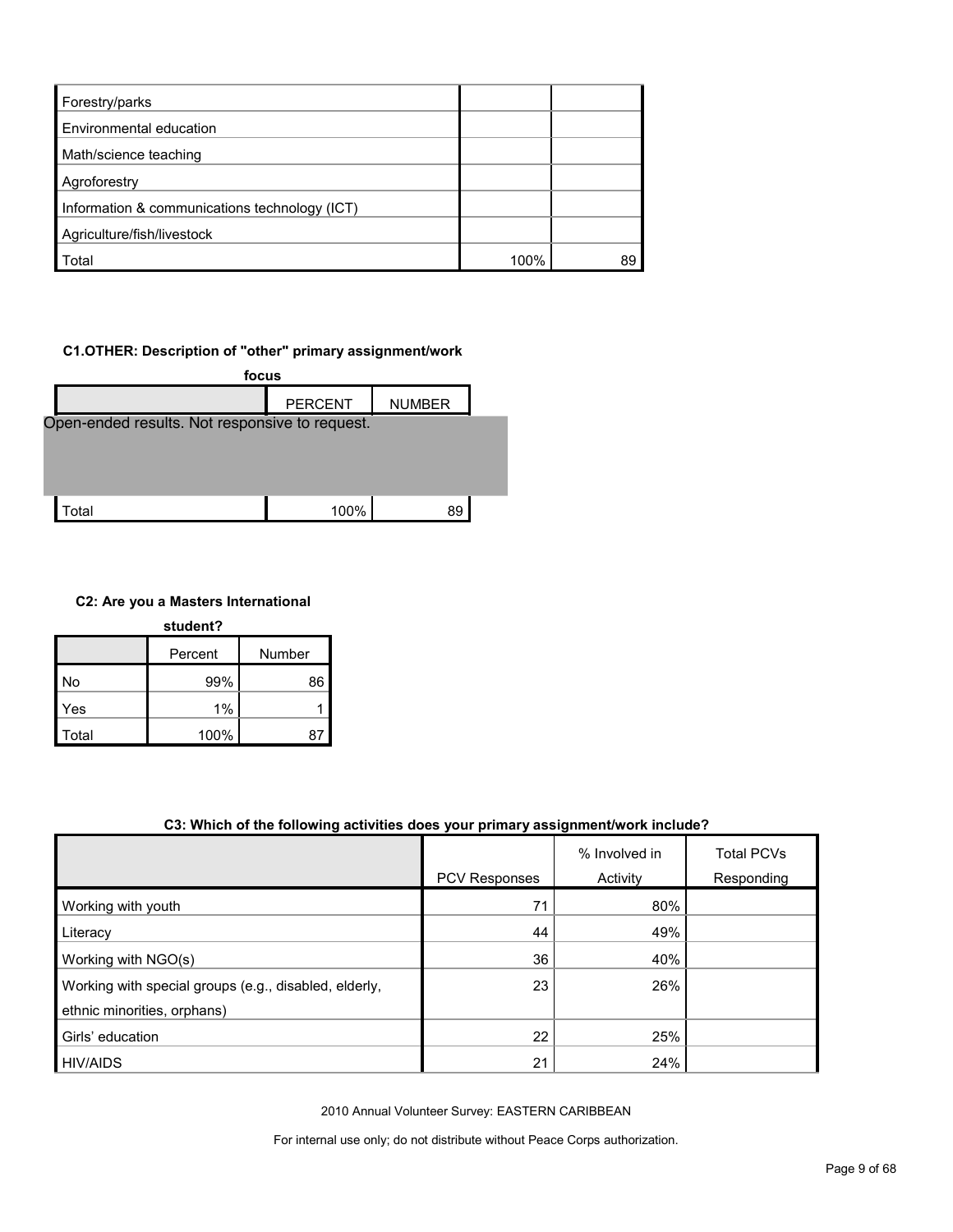| Library development                                 | 19 | 21%   |    |
|-----------------------------------------------------|----|-------|----|
| Arts                                                | 18 | 20%   |    |
| Mobilize host country nationals (HCNs) to volunteer | 18 | 20%   |    |
| Information and communications technology (ICT)     | 17 | 19%   |    |
| Environment work                                    | 15 | 17%   |    |
| Sports/fitness                                      | 15 | 17%   |    |
| English teaching                                    | 11 | 12%   |    |
| World Wise Schools/ Correspondence Match            | 11 | 12%   |    |
| <b>Business advertising</b>                         | 10 | 11%   |    |
| Income generation                                   | 10 | 11%   |    |
| Nutrition education                                 | 8  | 9%    |    |
| WID/GAD                                             | 8  | 9%    |    |
| Microenterprise development                         | 7  | 8%    |    |
| Child survival                                      | 6  | 7%    |    |
| Rural development                                   | 6  | 7%    |    |
| Other: Please specify                               | 4  | 4%    |    |
| Biodiversity conservation                           | 2  | 2%    |    |
| Natural resources management                        | 2  | 2%    |    |
| Community food security (production/marketing)      | 1  | 1%    |    |
| Household food security                             | 1  | 1%    |    |
| Urban development/municipal development             | 1  | $1\%$ |    |
| Water and sanitation                                | 1  | 1%    |    |
| Total                                               |    |       | 89 |

Percents may total to more than 100% since Volunteers were asked to "Mark all that apply."

## **C3.OTHER: Description of other primary assignment/work activities**

|                                                | PERCENT | <b>NUMBER</b> |  |
|------------------------------------------------|---------|---------------|--|
| Open-ended results. Not responsive to request. |         |               |  |
|                                                |         |               |  |
|                                                |         |               |  |
|                                                |         |               |  |
|                                                |         |               |  |
|                                                |         |               |  |
| Total                                          | 100%    | 89            |  |

2010 Annual Volunteer Survey: EASTERN CARIBBEAN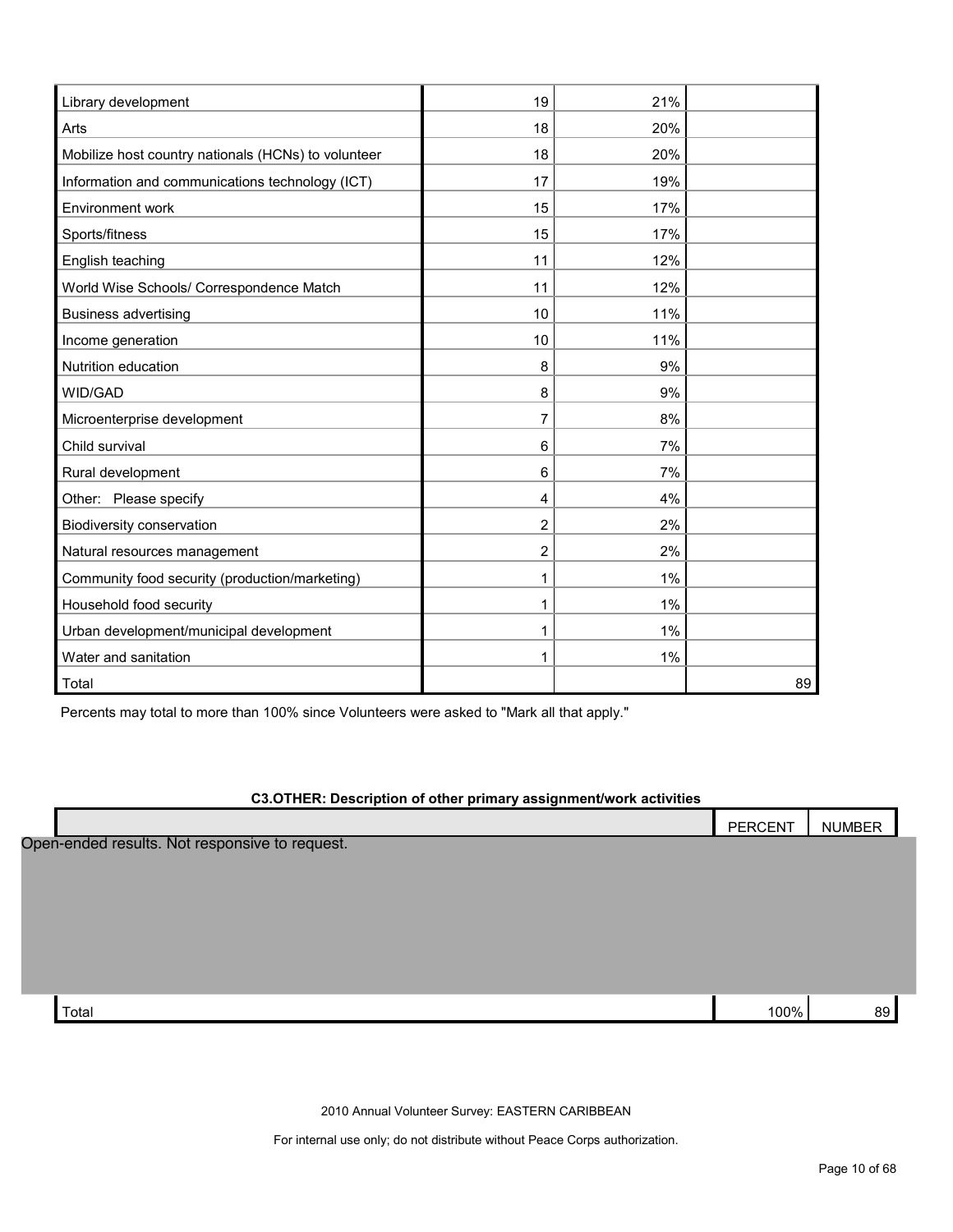**C4: Hours Spent on Primary Assignment During Average Work Week**

|           | None | 1-10 hrs | 1-20 hrs<br>44 | 21-30 hrs | 31-40 hrs | More than 40 hrs | Total |
|-----------|------|----------|----------------|-----------|-----------|------------------|-------|
| C4Hrs6grp |      | 10%      | 25%            | 28%       | 31%       | 6%               | 88    |

#### **C4: How many hours do you spend on your primary assignment during an average work week?**

|                | All<br>Volunteers | Average | Lowest reported | Highest reported | Did not answer |
|----------------|-------------------|---------|-----------------|------------------|----------------|
| C <sub>4</sub> | 89                | 26.7    |                 | 65               |                |

#### **C5: Which of the following do your secondary activities (other than your primary assignment work) include?**

|                                                       |               | % Involved in | <b>Total PCVs</b> |
|-------------------------------------------------------|---------------|---------------|-------------------|
|                                                       | PCV Responses | Activity      | Responding        |
| Working with youth                                    | 60            | 71%           |                   |
| Literacy                                              | 42            | 49%           |                   |
| Sports/fitness                                        | 31            | 36%           |                   |
| Arts                                                  | 28            | 33%           |                   |
| <b>HIV/AIDS</b>                                       | 24            | 28%           |                   |
| Library development                                   | 21            | 25%           |                   |
| Mobilize host country nationals (HCNs) to volunteer   | 20            | 24%           |                   |
| World Wise Schools/ Correspondence Match              | 20            | 24%           |                   |
| Girls' education                                      | 19            | 22%           |                   |
| Working with NGO(s)                                   | 19            | 22%           |                   |
| Working with special groups (e.g., disabled, elderly, | 16            | 19%           |                   |
| ethnic minorities, orphans)                           |               |               |                   |
| Other: Please specify                                 | 14            | 16%           |                   |
| Environment work                                      | 12            | 14%           |                   |
| Information and communications technology (ICT)       | 12            | 14%           |                   |
| English teaching                                      | 11            | 13%           |                   |
| Nutrition education                                   | 11            | 13%           |                   |
| Income generation                                     | 8             | 9%            |                   |
| Rural development                                     | 8             | 9%            |                   |
| Microenterprise development                           | 7             | 8%            |                   |
| WID/GAD                                               | 5             | 6%            |                   |
| <b>Business advertising</b>                           | 4             | 5%            |                   |
| Child survival                                        | 4             | 5%            |                   |

2010 Annual Volunteer Survey: EASTERN CARIBBEAN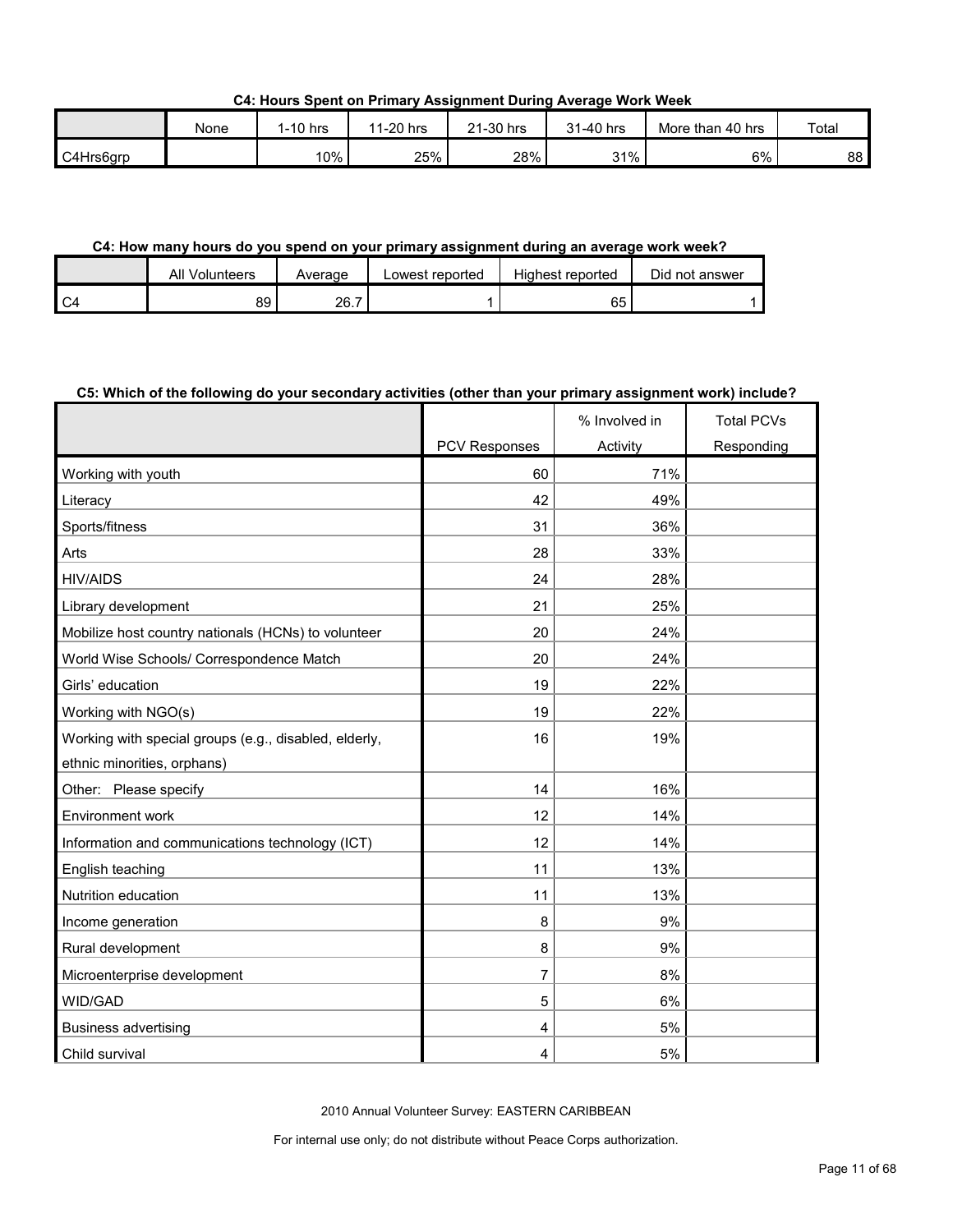| Household food security                        | ົ | 4% |    |
|------------------------------------------------|---|----|----|
| Water and sanitation                           | ົ | 4% |    |
| Community food security (production/marketing) |   | 2% |    |
| Natural resources management                   |   | 2% |    |
| Biodiversity conservation                      |   | 1% |    |
| Urban development/municipal development        |   | 1% |    |
| Total                                          |   |    | 85 |

Percents may total to more than 100% since Volunteers were asked to "Mark all that apply."

## **C5.OTHER: Description of other secondary activities**

|                                                | Column N % | Count |  |
|------------------------------------------------|------------|-------|--|
| Open-ended results. Not responsive to request. |            |       |  |
|                                                |            |       |  |
|                                                |            |       |  |
|                                                |            |       |  |
|                                                |            |       |  |
|                                                |            |       |  |
|                                                |            |       |  |
|                                                |            |       |  |
|                                                |            |       |  |
|                                                |            |       |  |
|                                                |            |       |  |
|                                                |            |       |  |
|                                                |            |       |  |
|                                                |            |       |  |
|                                                |            |       |  |
|                                                |            |       |  |
| Total                                          | 100%       | 89    |  |

#### **C5: No Secondary Activities**

|                         | Percent | Number |
|-------------------------|---------|--------|
| ΝA                      | 96%     | 85     |
| No secondary activities | 4%      |        |
| ʻotal                   | 100%    |        |

2010 Annual Volunteer Survey: EASTERN CARIBBEAN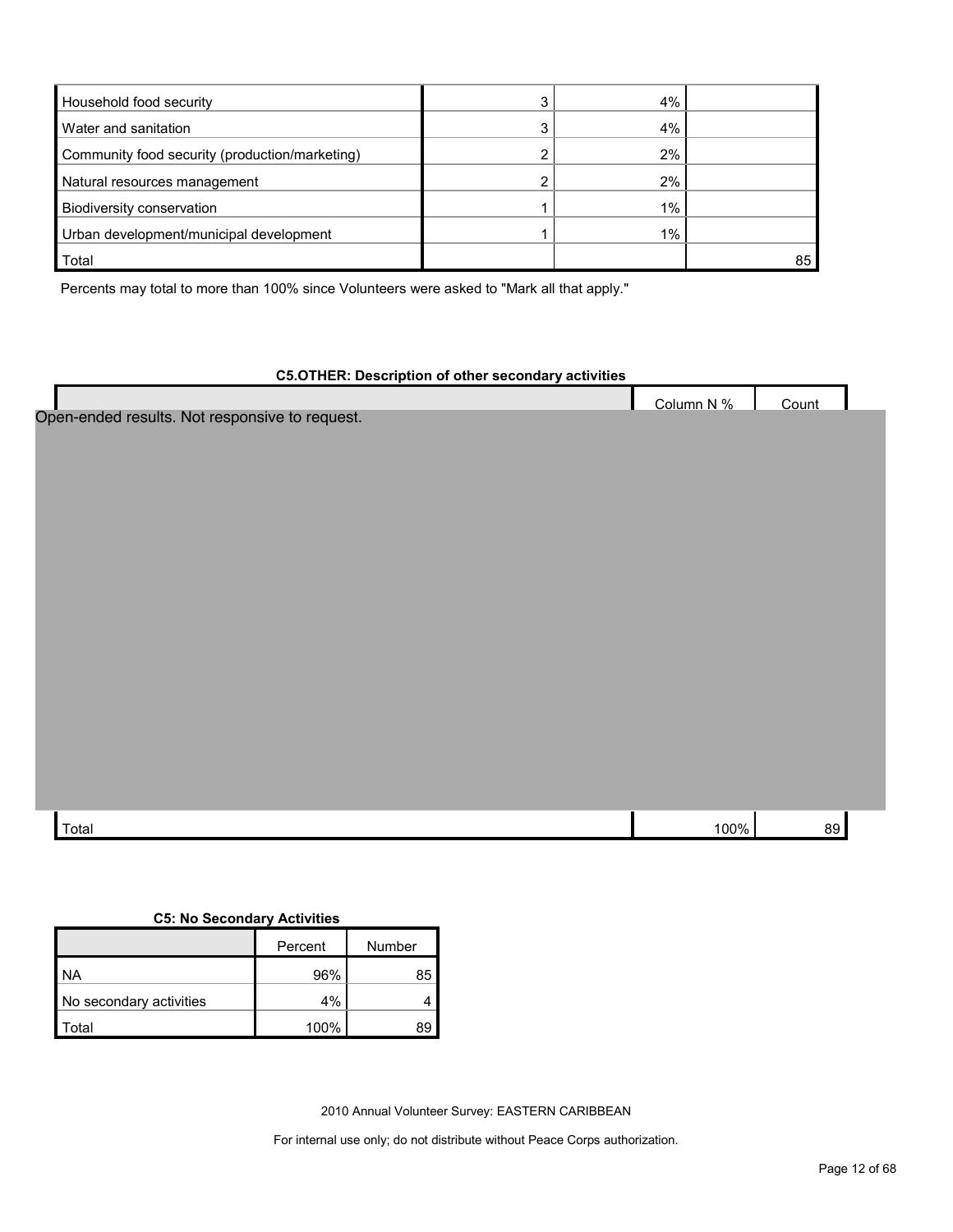None 1-10 hrs 11-20 hrs 21-30 hrs 31-40 hrs More than 40 hrs Total C6Hrs6grp 1% | 52% | 37% | 4% | 1% | 84

**C6: Hours Spent on Secondary Activities During Average Work Week**

## **C6. How many hours do you spend on secondary activities during an average work week?**

|                 | All Volunteers | Average     | Lowest reported | Highest reported | Did not answer |
|-----------------|----------------|-------------|-----------------|------------------|----------------|
| $\overline{C6}$ | 89             | 12<br>I J.I |                 | 50               |                |

**C7: How personally satisfying is your--?**

|                              | Not at all | Minimally | Adeauatelv | Considerablv | Exceptionally | Total |
|------------------------------|------------|-----------|------------|--------------|---------------|-------|
| Primary assignment           | 3%         | $12\%$    | 33%        | 36%          | $16\%$        | 89    |
| Secondary project activities | 2%         | 10%       | 24%        | 36%          | 27%           | 88    |

NOTE: See the Open-Ended Responses report for Volunteer comments (C8) about their satisfaction with the work they do

# <span id="page-12-0"></span>**D. Training for Your Peace Corps Assignment**

This section reports Volunteers' assessment of the effectiveness of Pre-Service Training (PST) and In-Service Training at post. In-Service Training (IST) includes: Reconnect, Technical IST, Mid-Service and Close of Service Conferences, project management/leadership conferences, and other post-sponsored training sessions.

## **D1: How many weeks of PST did you have before you were sworn in?**

|                    | ∟ess than 8 |         |         |          |       |          | More than 12 |       |
|--------------------|-------------|---------|---------|----------|-------|----------|--------------|-------|
|                    | weeks       | 8 weeks | 9 weeks | 10 weeks | weeks | 12 weeks | weeks        | Total |
| D <sub>1</sub> GRP | 38%         | 51%     | 8%      | $1\%$    |       | $1\%$    |              | 84    |

## **D2: How effective was your Pre-Service Training (PST) in preparing you to--**

|                                           | Not effective      | Poor | Adequate | Effective | Verv effective |
|-------------------------------------------|--------------------|------|----------|-----------|----------------|
| Manage cultural differences               | $1\%$ <sub>1</sub> | 16%  | 38%      | 30%       | $15\%$         |
| Deal with adjustment issues               |                    | 10%  | 45%      | 35%       | $9\%$ I        |
| Work with counterparts/community partners | 2%                 | 19%  | 40%      | 33%       | $4\%$ l        |

2010 Annual Volunteer Survey: EASTERN CARIBBEAN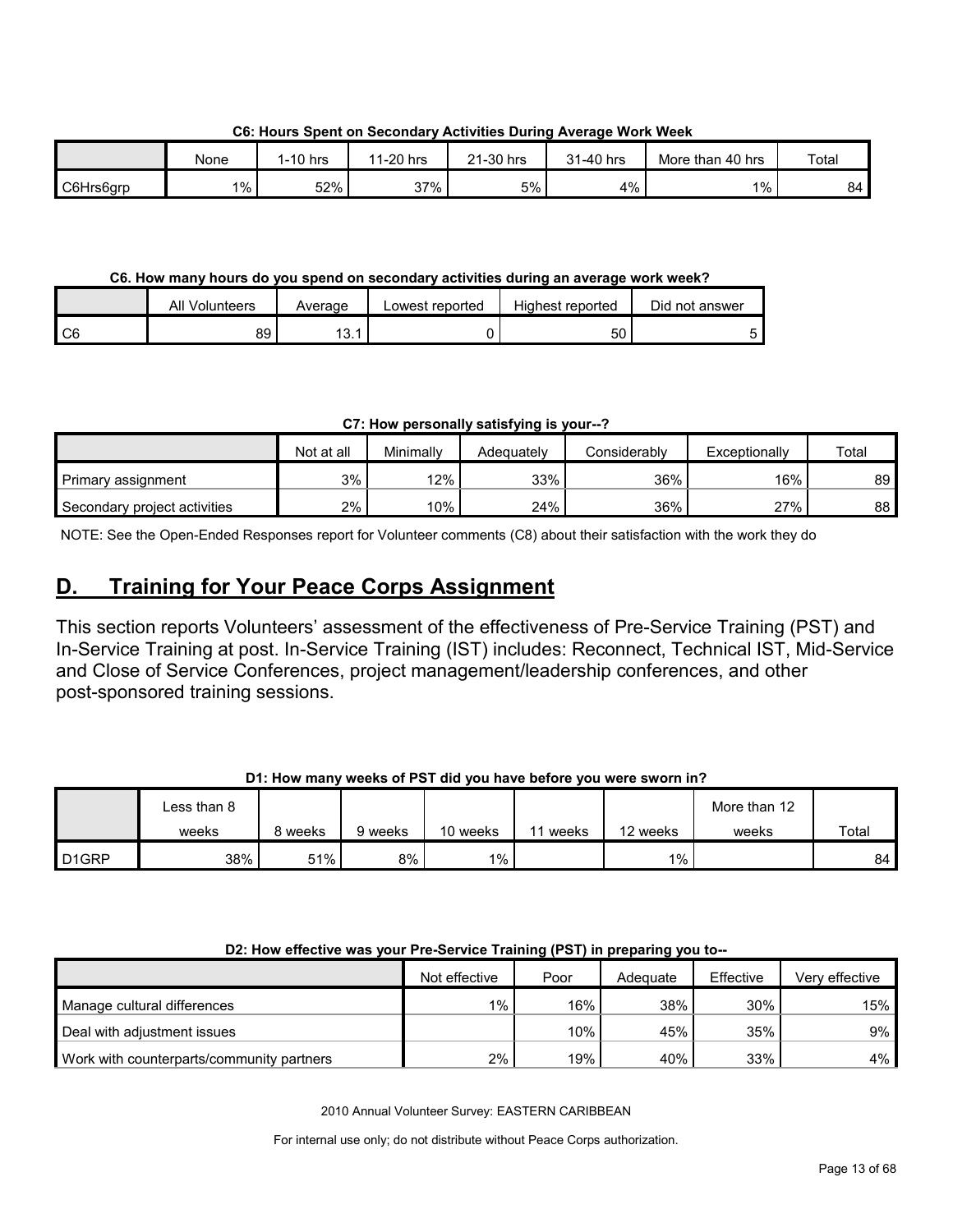| Use language needed in work and social interactions | 6%    | 21% | 34% | 13% | 8%     |
|-----------------------------------------------------|-------|-----|-----|-----|--------|
| Perform technical aspects of your work              |       | 21% | 38% | 29% | 9%     |
| Work on your project goals and objectives           | 1%    | 12% | 34% | 39% | 13%    |
| Conduct a participatory community needs             | 4%    | 4%  | 28% | 38% | 24%    |
| assessment (e.g., PACA)                             |       |     |     |     |        |
| Monitor your project goals and outcomes             | 3%    | 2%  | 28% | 55% | $11\%$ |
| Maintain your physical health                       |       | 3%  | 24% | 45% | 25%    |
| Maintain your mental/emotional health               |       | 6%  | 31% | 42% | 21%    |
| Maintain your personal safety and security          | $1\%$ | 2%  | 12% | 44% | 40%    |

**D2: How effective was your Pre-Service Training (PST) in preparing you to--**

|                                                     | NA/No training | Total |
|-----------------------------------------------------|----------------|-------|
| Manage cultural differences                         |                | 89    |
| Deal with adjustment issues                         |                | 88    |
| Work with counterparts/community partners           | 1%             | 89    |
| Use language needed in work and social interactions | 18%            | 89    |
| Perform technical aspects of your work              | 2%             | 89    |
| Work on your project goals and objectives           |                | 89    |
| Conduct a participatory community needs assessment  | $1\%$          | 89    |
| (e.g., PACA)                                        |                |       |
| Monitor your project goals and outcomes             |                | 88    |
| Maintain your physical health                       | 2%             | 88    |
| Maintain your mental/emotional health               |                | 89    |
| Maintain your personal safety and security          |                | 89    |

## **D2: How effective was your Pre-Service Training (PST) in preparing you to-- (excluding "NA/No training" responses)**

|                                           | Not effective | Poor | Adequate | Effective | Very effective | Total |
|-------------------------------------------|---------------|------|----------|-----------|----------------|-------|
| Manage cultural differences               | $1\%$         | 16%  | 38%      | 30%       | 15%            | 89    |
| Deal with adjustment issues               |               | 10%  | 45%      | 35%       | 9%             | 88    |
| Work with counterparts/community partners | 2%            | 19%  | 41%      | 33%       | 5%             | 88    |
| Use language needed in work and social    | 7%            | 26%  | 41%      | 16%       | 10%            | 73    |
| interactions                              |               |      |          |           |                |       |
| Perform technical aspects of your work    |               | 22%  | 39%      | 30%       | 9%             | 87    |
| Work on your project goals and objectives | 1%            | 12%  | 34%      | 39%       | 13%            | 89    |
| Conduct a participatory community needs   | 5%            | 5%   | 28%      | 39%       | 24%            | 88    |
| assessment (e.g., PACA)                   |               |      |          |           |                |       |

2010 Annual Volunteer Survey: EASTERN CARIBBEAN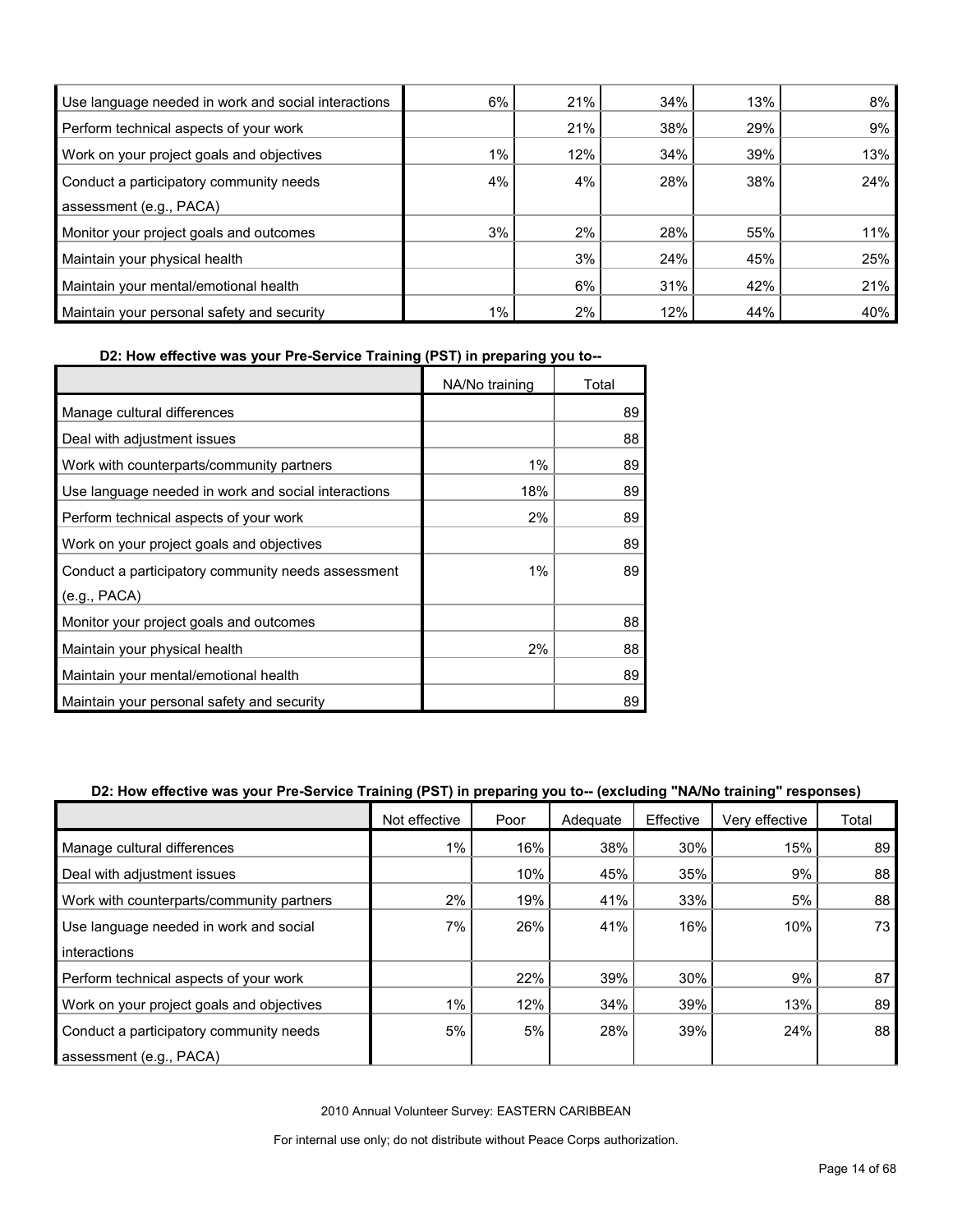| Monitor your project goals and outcomes    | 3%    | 2% | 28% | 55% | 11% | 88 <sup>1</sup> |
|--------------------------------------------|-------|----|-----|-----|-----|-----------------|
| Maintain your physical health              |       | 3% | 24% | 47% | 26% | 86              |
| Maintain your mental/emotional health      |       | 6% | 31% | 42% | 21% | 89              |
| Maintain your personal safety and security | $1\%$ | 2% | 12% | 44% | 40% | 89              |

## **D3: How many days of PC-sponsored training have you had since you were sworn in?**

|       | None | ∍davs | $6-10$ davs | 11-15 days | 16-20 davs | $21-39$ days | $40+$<br>davs | Total |
|-------|------|-------|-------------|------------|------------|--------------|---------------|-------|
| D3GRP | 19%  | 33%   | 35%         | 8%         | 3%         | $1\%$        | $1\%$         | 89    |

#### **D4: How effective was your In-Service Training (IST) in preparing you to--**

|                                                     | Not effective | Poor | Adequate | Effective | Very effective |
|-----------------------------------------------------|---------------|------|----------|-----------|----------------|
| Manage cultural differences                         | $1\%$         | 7%   | 29%      | 25%       | 5%             |
| Deal with adjustment issues                         |               | 8%   | 26%      | 25%       | 7%             |
| Build and strengthen working relationships with     | 3%            | 5%   | 18%      | 37%       | 11%            |
| counterparts/community partners                     |               |      |          |           |                |
| Use language needed in work and social interactions | 5%            | 10%  | 14%      | 5%        | 6%             |
| Perform technical aspects of your work              | $1\%$         | 8%   | 31%      | 22%       | 17%            |
| Work on your project goals and objectives           | 1%            | 5%   | 30%      | 26%       | 16%            |
| Conduct a participatory community needs             | 2%            | 6%   | 17%      | 17%       | 6%             |
| assessment (e.g., PACA)                             |               |      |          |           |                |
| Monitor project goals and outcomes                  | 2%            | 6%   | 20%      | 30%       | 9%             |
| Maintain your physical health                       |               | 3%   | 17%      | 22%       | 15%            |
| Maintain your mental/emotional health               | 1%            | 5%   | 18%      | 20%       | 13%            |
| Maintain your personal safety and security          |               | 2%   | 14%      | 21%       | 22%            |

## **D4: How effective was your In-Service Training (IST) in preparing you to--**

|                                                     | NA/No training | Total |
|-----------------------------------------------------|----------------|-------|
| Manage cultural differences                         | 33%            | 87    |
| Deal with adjustment issues                         | 33%            | 87    |
| Build and strengthen working relationships with     | 25%            | 87    |
| counterparts/community partners                     |                |       |
| Use language needed in work and social interactions | 61%            | 87    |
| Perform technical aspects of your work              | 21%            | 87    |
| Work on your project goals and objectives           | 22%            | 87    |

2010 Annual Volunteer Survey: EASTERN CARIBBEAN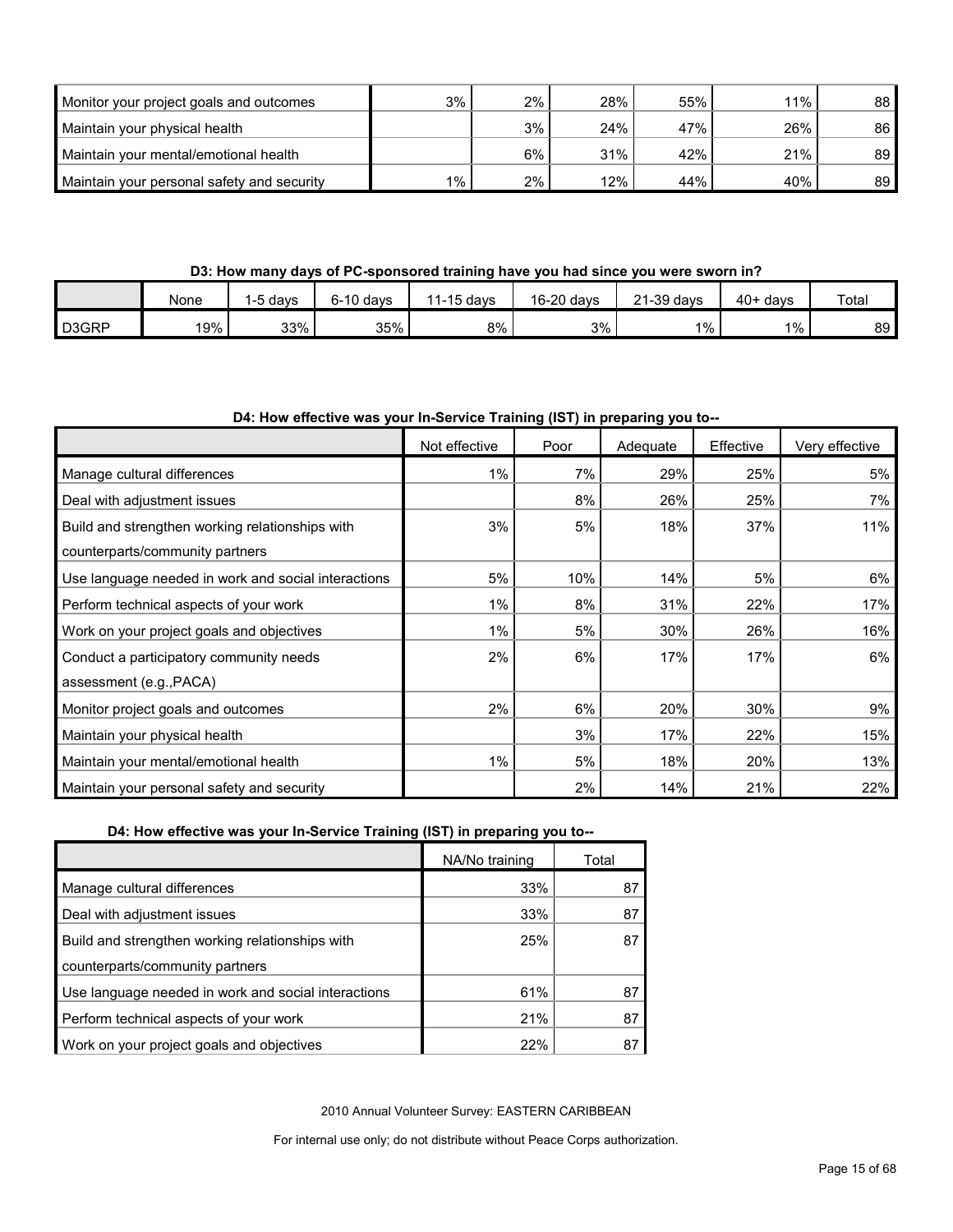| Conduct a participatory community needs assessment | 52% |    |
|----------------------------------------------------|-----|----|
| (e.g., PACA)                                       |     |    |
| Monitor project goals and outcomes                 | 33% | 87 |
| Maintain your physical health                      | 43% | 8  |
| Maintain your mental/emotional health              | 44% |    |
| Maintain your personal safety and security         | 41% |    |

## **D4: How effective was your In-Service Training (IST) in preparing you to-- (excluding "NA/No training" responses)**

|                                                 | Not effective | Poor | Adequate | Effective | Very effective | Total |
|-------------------------------------------------|---------------|------|----------|-----------|----------------|-------|
| Manage cultural differences                     | 2%            | 10%  | 43%      | 38%       | 7%             | 58    |
| Deal with adjustment issues                     |               | 12%  | 40%      | 38%       | 10%            | 58    |
| Build and strengthen working relationships with | 5%            | 6%   | 25%      | 49%       | 15%            | 65    |
| counterparts/community partners                 |               |      |          |           |                |       |
| Use language needed in work and social          | 12%           | 26%  | 35%      | 12%       | 15%            | 34    |
| interactions                                    |               |      |          |           |                |       |
| Perform technical aspects of your work          | 1%            | 10%  | 39%      | 28%       | 22%            | 69    |
| Work on your project goals and objectives       | 1%            | 6%   | 38%      | 34%       | 21%            | 68    |
| Conduct a participatory community needs         | 5%            | 12%  | 36%      | 36%       | 12%            | 42    |
| assessment (e.g., PACA)                         |               |      |          |           |                |       |
| Monitor project goals and outcomes              | 3%            | 9%   | 29%      | 45%       | 14%            | 58    |
| Maintain your physical health                   |               | 6%   | 30%      | 38%       | 26%            | 50    |
| Maintain your mental/emotional health           | 2%            | 8%   | 33%      | 35%       | 22%            | 49    |
| Maintain your personal safety and security      |               | 4%   | 24%      | 35%       | 37%            | 51    |

## **D5: Please list other types of training you have had that were sponsored by someone other than PC**

|                                                | Percent | Number |
|------------------------------------------------|---------|--------|
| Open-ended results. Not responsive to request. |         |        |
|                                                |         |        |
|                                                |         |        |
|                                                |         |        |
|                                                |         |        |
|                                                |         |        |
|                                                |         |        |
|                                                |         |        |
|                                                |         |        |

2010 Annual Volunteer Survey: EASTERN CARIBBEAN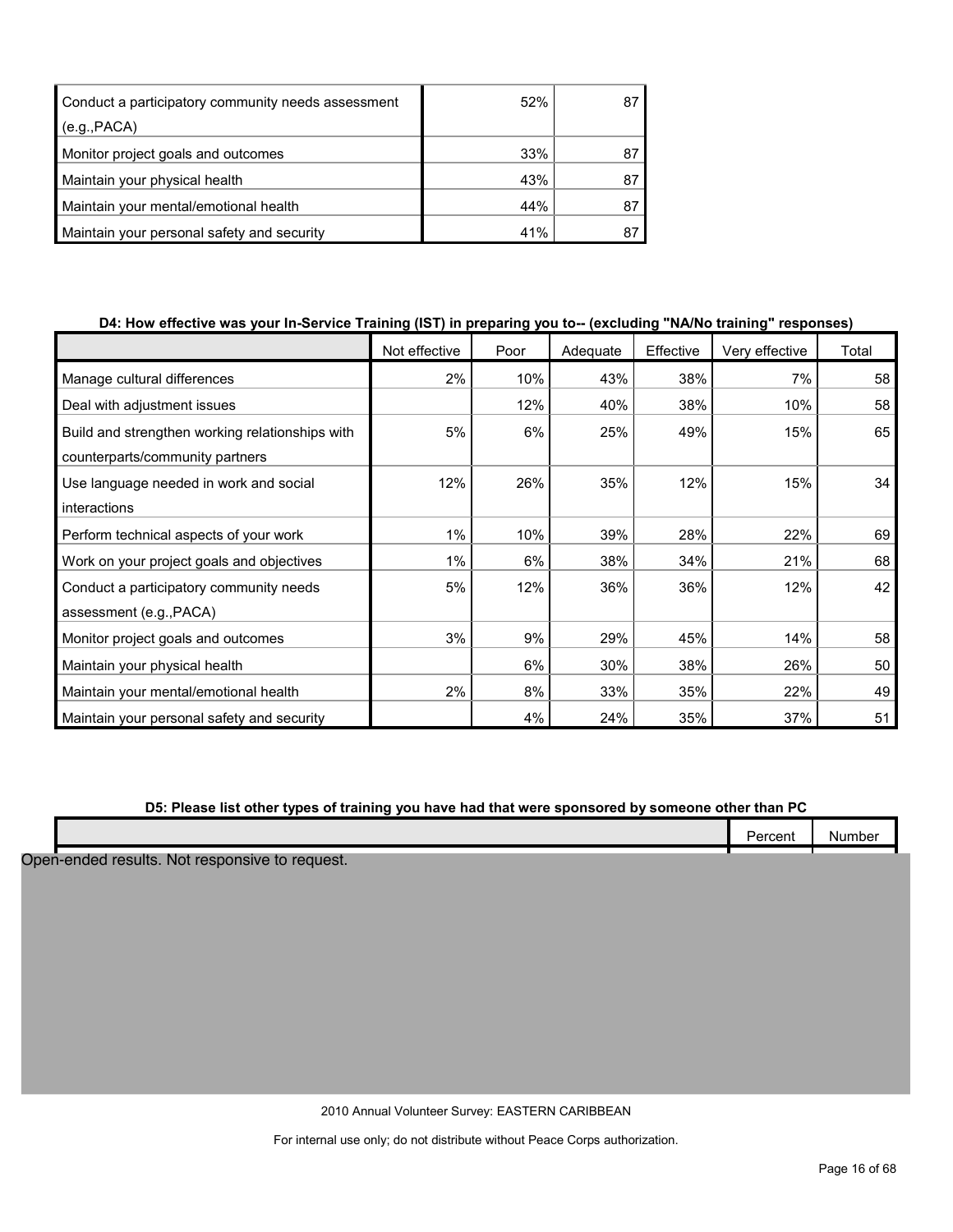## Open-ended results. Not responsive to request.

2010 Annual Volunteer Survey: EASTERN CARIBBEAN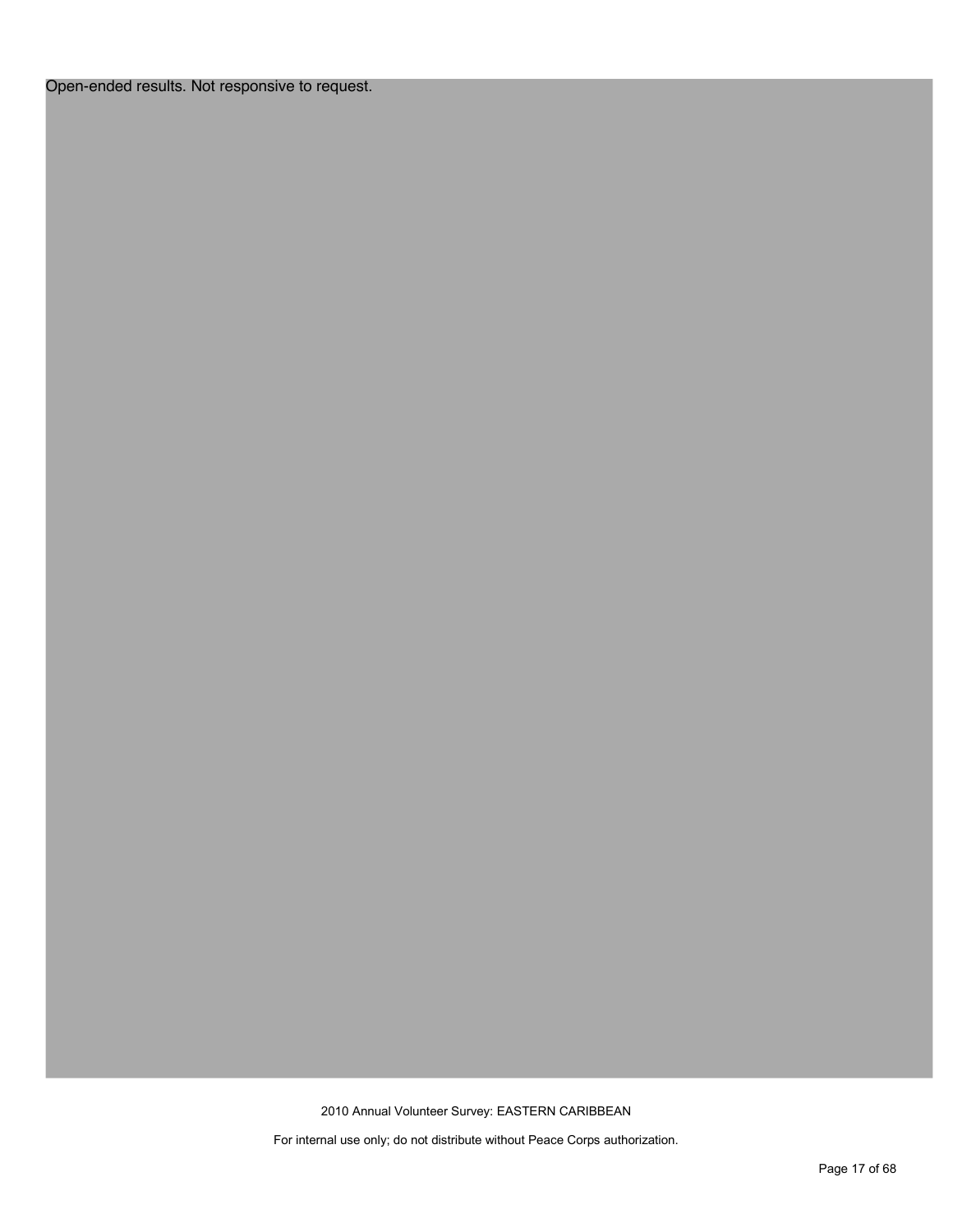| $\overline{\phantom{0}}$ | 100%                     | or |
|--------------------------|--------------------------|----|
|                          | $\overline{\phantom{a}}$ | ~  |
| Totai                    | $  -$                    | .  |

#### **D6: How well can you communicate in the language used by most local people in your**

| community?     |            |        |            |      |           |       |  |  |
|----------------|------------|--------|------------|------|-----------|-------|--|--|
|                | Not at all | Poorlv | Adequately | Well | Verv well | Total |  |  |
| D <sub>6</sub> | 3%         | 16%    | 18%        | 28%  | 34%       | 88    |  |  |

**Local language proficiency (D6) by Time in Country (A2)**

|                   | Not at all | Poorly | Adequately | Well | Very well | Total |
|-------------------|------------|--------|------------|------|-----------|-------|
| 6 months or less  | 8%         | 25%    | 25%        | 21%  | 21%       | 24    |
| 7 to 12 months    |            | 6%     | 13%        | 50%  | 31%       | 16    |
| 13 to 20 months   | 5%         | 16%    | 21%        | 16%  | 42%       | 19    |
| 21 to 27 months   |            | 14%    | 14%        | 32%  | 39%       | 28    |
| 28 months or more |            |        |            |      | 100%      |       |
| Total             | 3%         | 16%    | 18%        | 28%  | 34%       | 88    |

# <span id="page-17-0"></span>**E. Volunteer Assignment Goals and Impact**

This section reports Volunteers' self-assessments of their impact on the individuals and organizations in the communities in which they serve. The results address the extent to which Volunteers' work and

2010 Annual Volunteer Survey: EASTERN CARIBBEAN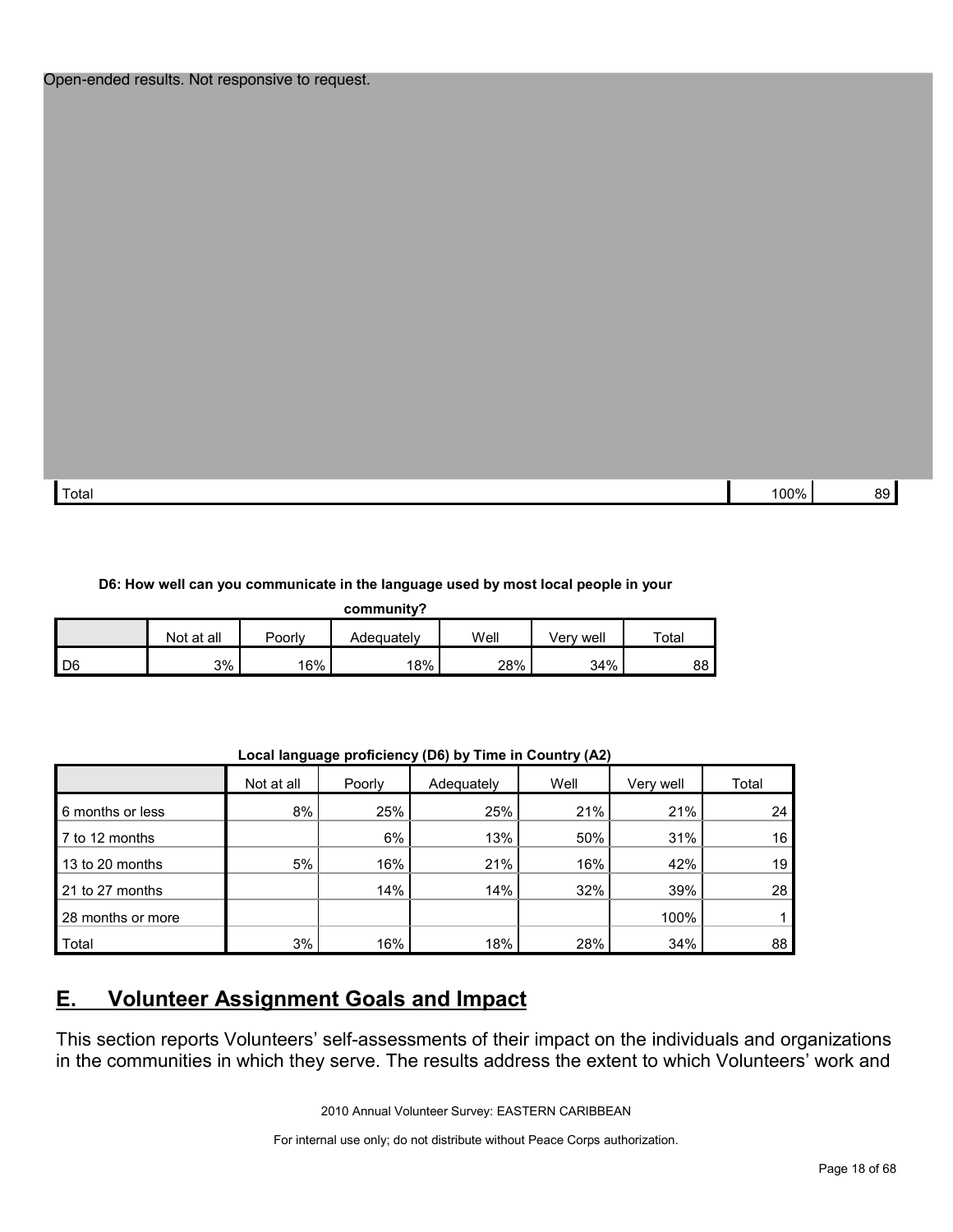other community interaction have achieved the following three goals:

Goal 1: To help the people of interested countries in meeting their need for trained men and women by transferring skills to, and building capacity of, host country partners

Goal 2: To help promote a better understanding of Americans on the part of the peoples served

Goal 3: To help Americans understand the people and cultures of other countries

|                                                    | Not at all | Minimally | Adequately | Considerably | Exceptionally |
|----------------------------------------------------|------------|-----------|------------|--------------|---------------|
| Meets the objectives of the project plan           | 1%         | 3%        | 23%        | 45%          | 25%           |
| Builds local capacity for sustainability (goal 1)  | 1%         | 17%       | 29%        | 34%          | 18%           |
| Involves local people in planning and implementing | 1%         | 9%        | 29%        | 38%          | 22%           |
| activities                                         |            |           |            |              |               |
| Complements other local development activities     | 1%         | 10%       | 34%        | 35%          | 17%           |
| Transfers skills to host country individuals and   | 1%         | 11%       | 29%        | 39%          | 16%           |
| organizations (goal 1)                             |            |           |            |              |               |
| Mobilizes host country individuals to volunteer    | 6%         | 34%       | 28%        | 19%          | 10%           |
| Helps promote a better understanding of Americans  | 3%         | 6%        | 27%        | 42%          | <b>20%</b>    |
| on the part of the peoples served (goal 2)         |            |           |            |              |               |
| Helps promote a better understanding of other      | 6%         | 8%        | 31%        | 30%          | 24%           |
| peoples on the part of Americans (goal 3)          |            |           |            |              |               |

**E1: To what extent does your Volunteer work assignment address the following?**

## **E1: To what extent does your Volunteer work assignment address the following?**

|                                                       | NA.   | Total |
|-------------------------------------------------------|-------|-------|
| Meets the objectives of the project plan              | 2%    | 87    |
| Builds local capacity for sustainability (goal 1)     | $1\%$ | 89    |
| Involves local people in planning and implementing    |       | 89    |
| activities                                            |       |       |
| Complements other local development activities        | 3%    | 89    |
| Transfers skills to host country individuals and      | 3%    | 89    |
| organizations (goal 1)                                |       |       |
| Mobilizes host country individuals to volunteer       | 2%    | 88    |
| Helps promote a better understanding of Americans on  | 2%    | 89    |
| the part of the peoples served (goal 2)               |       |       |
| Helps promote a better understanding of other peoples | $1\%$ | 89    |
| on the part of Americans (goal 3)                     |       |       |

2010 Annual Volunteer Survey: EASTERN CARIBBEAN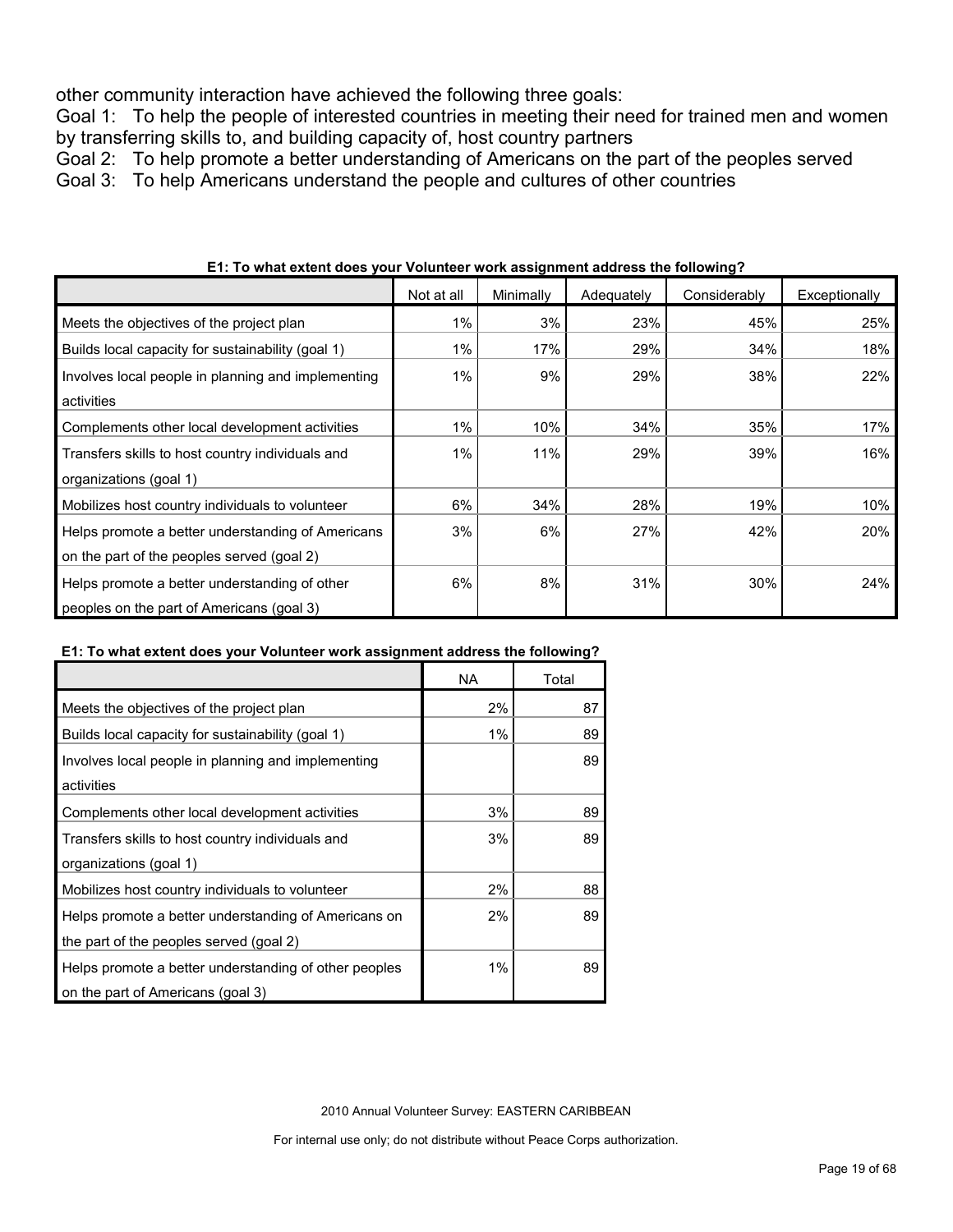|                                                       | Not at all | Minimally | Adequately | Considerably |
|-------------------------------------------------------|------------|-----------|------------|--------------|
| Meets the objectives of the project plan              | 1%         | 4%        | 24%        | 46%          |
| Builds local capacity for sustainability (goal 1)     | 1%         | 17%       | 30%        | 34%          |
| Involves local people in planning and implementing    | 1%         | 9%        | 29%        | 38%          |
| activities                                            |            |           |            |              |
| Complements other local development activities        | 1%         | 10%       | 35%        | 36%          |
| Transfers skills to host country individuals and      | 1%         | 12%       | 30%        | 41%          |
| organizations (goal 1)                                |            |           |            |              |
| Mobilizes host country individuals to volunteer       | 6%         | 35%       | 29%        | 20%          |
| Helps promote a better understanding of Americans on  | 3%         | 6%        | 28%        | 43%          |
| the part of the peoples served (goal 2)               |            |           |            |              |
| Helps promote a better understanding of other peoples | 6%         | 8%        | 32%        | 31%          |
| on the part of Americans (goal 3)                     |            |           |            |              |

**E1: To what extent does your Volunteer work assignment address the following? (excluding "NA" responses)**

#### **E1: To what extent does your Volunteer work assignment address the following?**

|                                                       | Exceptionally | Total |
|-------------------------------------------------------|---------------|-------|
| Meets the objectives of the project plan              | 26%           | 85    |
| Builds local capacity for sustainability (goal 1)     | 18%           | 88    |
| Involves local people in planning and implementing    | 22%           | 89    |
| activities                                            |               |       |
| Complements other local development activities        | 17%           | 86    |
| Transfers skills to host country individuals and      | 16%           | 86    |
| organizations (goal 1)                                |               |       |
| Mobilizes host country individuals to volunteer       | 10%           | 86    |
| Helps promote a better understanding of Americans on  | 21%           | 87    |
| the part of the peoples served (goal 2)               |               |       |
| Helps promote a better understanding of other peoples | 24%           | 88    |
| on the part of Americans (goal 3)                     |               |       |

**(excluding "NA" responses)**

#### **E2: How effective have you been in transferring knowledge and skills to help the following persons or groups build their**

| capacities?                                      |            |           |            |              |               |  |  |
|--------------------------------------------------|------------|-----------|------------|--------------|---------------|--|--|
|                                                  | Not at all | Minimally | Adequately | Considerably | Exceptionally |  |  |
| Your counterpart/community partner               | 3%         | 13%       | 34%        | 31%          | 17%           |  |  |
| An organization other than your host institution | 3%         | 15%       | 35%        | 30%          | 13%           |  |  |
| Members of your host community                   | $1\%$      | 11%       | 39%        | 36%          | 9%            |  |  |

2010 Annual Volunteer Survey: EASTERN CARIBBEAN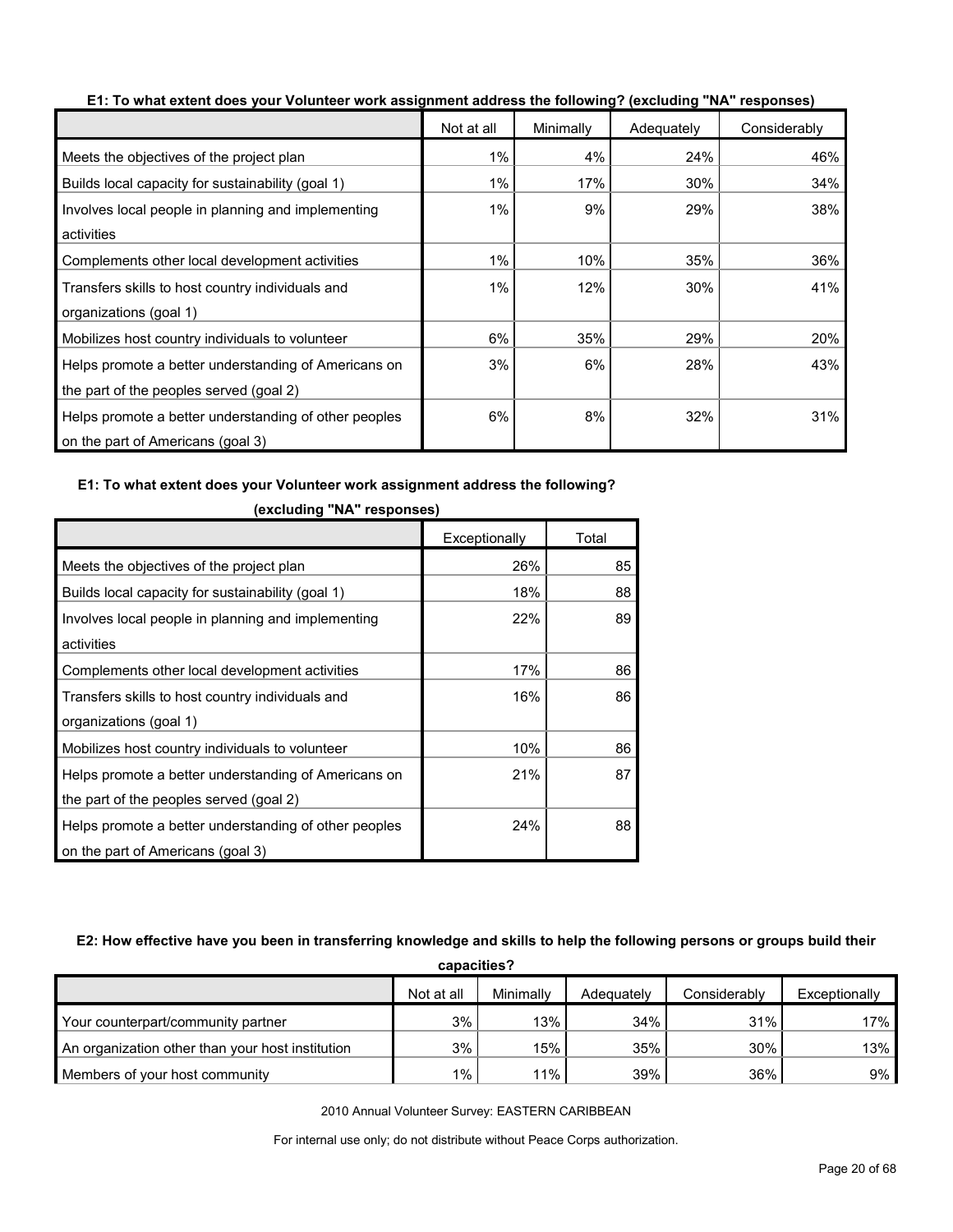#### **E2: How effective have you been in transferring knowledge and skills to help the following persons or groups build their**

| ,,,,,,,,,,,,,,,                                  |            |           |            |              |               |  |  |
|--------------------------------------------------|------------|-----------|------------|--------------|---------------|--|--|
|                                                  | Not at all | Minimally | Adequately | Considerably | Exceptionally |  |  |
| Your counterpart/community partner               | 3%         | 13%       | 34%        | 31%          | 17%           |  |  |
| An organization other than your host institution | 3%         | 15%       | 35%        | 30%          | 13%           |  |  |
| Members of your host community                   | $1\%$      | 11%       | 39%        | 36%          | 9%            |  |  |
| Other Peace Corps Volunteers                     | $1\%$      | 8%        | 36%        | 37%          | 18%           |  |  |

**capacities?**

## **E2: How effective have you been in transferring knowledge and skills to help the**

### **following persons or groups build their capacities?**

|                                                  | ΝA    | Total |
|--------------------------------------------------|-------|-------|
| Your counterpart/community partner               | $1\%$ |       |
| An organization other than your host institution | 3%    | 89    |
| Members of your host community                   | 3%    | 89    |
| Other Peace Corps Volunteers                     |       |       |

## **E2: How effective have you been in transferring knowledge and skills to help the following persons or groups build**

|                                                  | Not at all | Minimally | Adequately | Considerably |
|--------------------------------------------------|------------|-----------|------------|--------------|
| Your counterpart/community partner               | 3%         | 14%       | 34%        | 32%          |
| An organization other than your host institution | 3%         | 15%       | 36%        | 31%          |
| Members of your host community                   | $1\%$      | 12%       | 41%        | 37%          |
| <b>Other Peace Corps Volunteers</b>              | $1\%$      | 8%        | 36%        | 37%          |

#### **their capacities? (excluding "NA" responses)**

#### **E2: How effective have you been in transferring knowledge and skills to help the**

#### **following persons or groups build their capacities? (excluding "NA" responses)**

|                                                  | Exceptionally | Total |
|--------------------------------------------------|---------------|-------|
| Your counterpart/community partner               | 17%           | 88    |
| An organization other than your host institution | 14%           | 86    |
| Members of your host community                   | 9%            | 86    |
| Other Peace Corps Volunteers                     | 18%           | 89    |

### **E2.TEXT: Description of others to whom you are transferring skills to help build their capacities**

|                                                | Column N % | Count |
|------------------------------------------------|------------|-------|
| Open-ended results. Not responsive to request. |            |       |

2010 Annual Volunteer Survey: EASTERN CARIBBEAN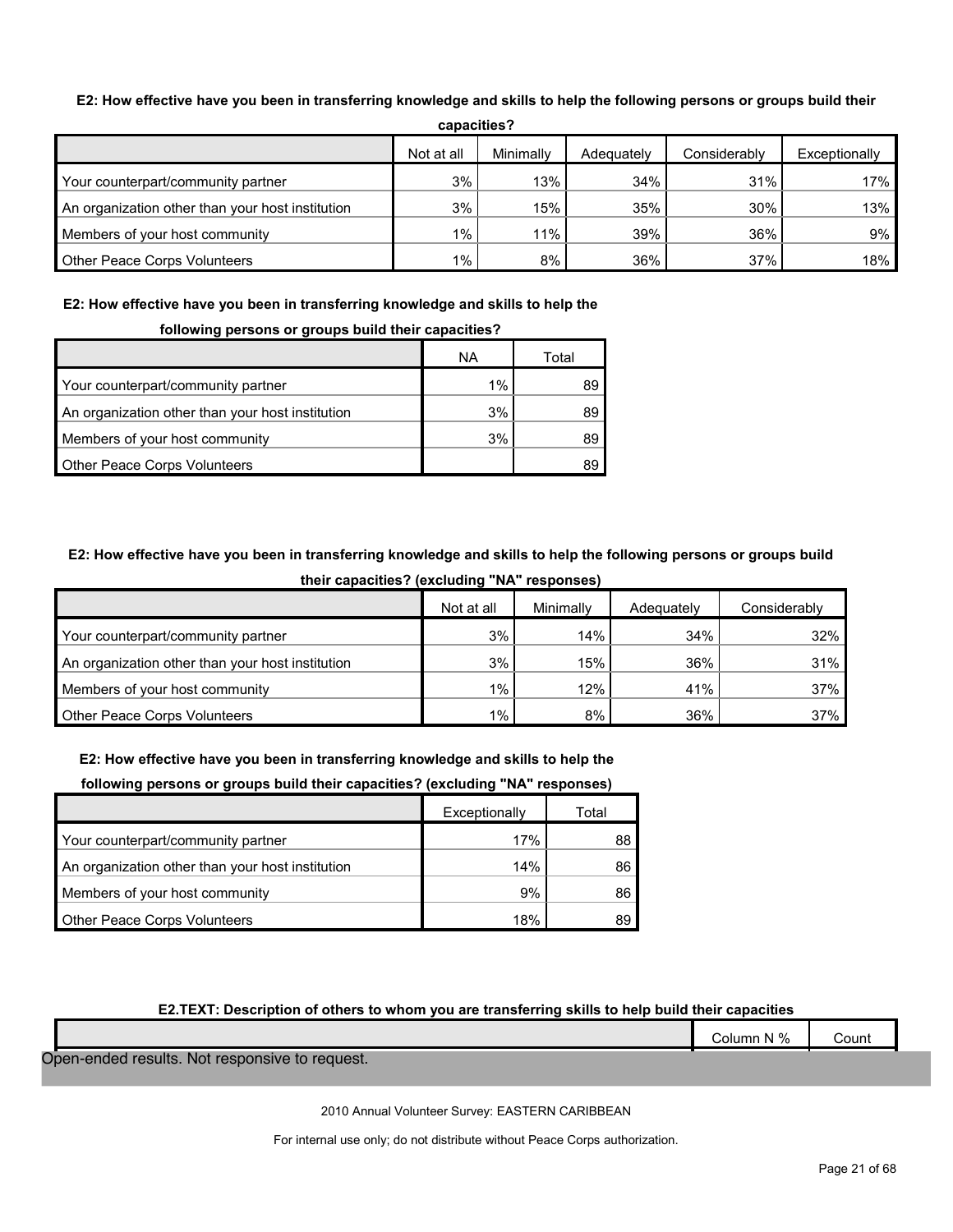| Open-ended results. Not responsive to request. |  |  |
|------------------------------------------------|--|--|
|------------------------------------------------|--|--|

| Total | 100% | n. |
|-------|------|----|
|       |      |    |

#### **E3: Based on your contact with host country nationals, to what extent have they gained a better understanding of**

| Americans?     |            |           |            |              |               |                   |       |
|----------------|------------|-----------|------------|--------------|---------------|-------------------|-------|
|                | Not at all | Minimally | Adequately | Considerably | Exceptionally | Too early to tell | Total |
| E <sub>3</sub> |            | 6%        | 25%        | 56%          | 11%           | 2%                | 89    |

#### **E3: Based on your contact with host country nationals, to what extent have they gained a better**

|    | understanding or Aniencans: revoluting<br>TOO GATTY LO LGIT TGSDOITSGS! |           |            |              |               |             |  |
|----|-------------------------------------------------------------------------|-----------|------------|--------------|---------------|-------------|--|
|    | Not at all                                                              | Minimally | Adeauatelv | Considerably | Exceptionally | $\tau$ otal |  |
| EЗ |                                                                         | 6%        | 25%        | 57%          | 11%           |             |  |

#### **understanding of Americans? (excluding "Too early to tell" responses)**

#### **E4: In which of the following third goal activities have you participated during your PC service? Mark all that**

| apply.                                              |               |              |                                 |  |  |  |
|-----------------------------------------------------|---------------|--------------|---------------------------------|--|--|--|
|                                                     | PCV Responses | % Doing This | <b>Total PCVs</b><br>Responding |  |  |  |
| Electronic updates                                  | 81            | 91%          |                                 |  |  |  |
| <b>Hosting American visitors</b>                    | 67            | 75%          |                                 |  |  |  |
| Enrollment in the CWWS/CMS program                  | 48            | 54%          |                                 |  |  |  |
| Personal website or blog                            | 48            | 54%          |                                 |  |  |  |
| Peace Corps Week activities                         | 45            | 51%          |                                 |  |  |  |
| Hard copy/paper update                              | 33            | 37%          |                                 |  |  |  |
| Pen pal program/letter exchange                     | 16            | 18%          |                                 |  |  |  |
| Posted to PC Digital Library                        | 12            | 13%          |                                 |  |  |  |
| While on home leave, spoke at a school or community | 12            | 13%          |                                 |  |  |  |
| group                                               |               |              |                                 |  |  |  |

2010 Annual Volunteer Survey: EASTERN CARIBBEAN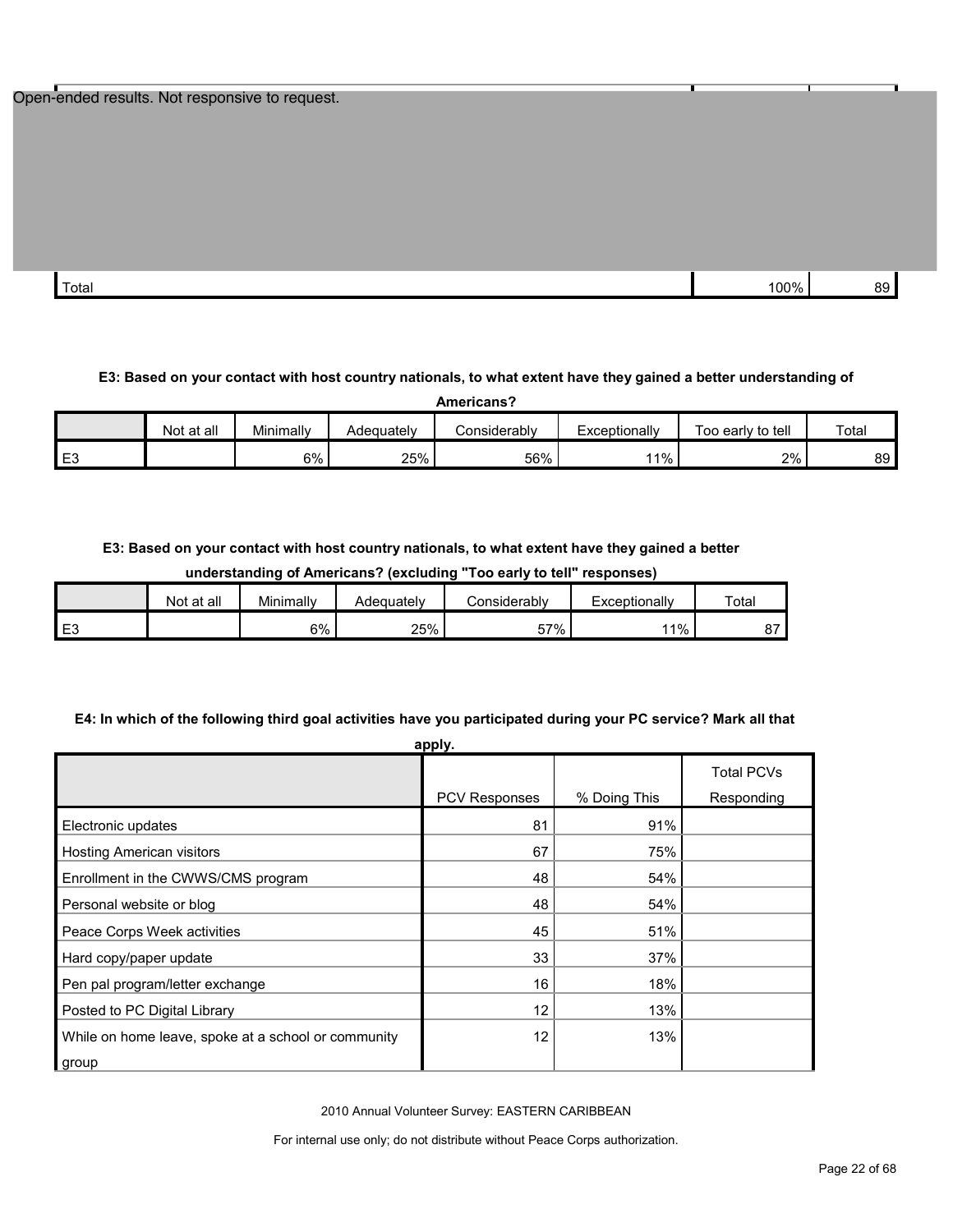| Podcasted/created a slide show or video posted online | 10% |      |
|-------------------------------------------------------|-----|------|
| Other please specify                                  | 9%  |      |
| Total                                                 |     | ا 89 |

Percents may total to more than 100% since Volunteers were asked to "Mark all that apply."

## **E4.TEXT: Description of "others" third goal activities**

|                                                | Column N % | Count |  |
|------------------------------------------------|------------|-------|--|
| Open-ended results. Not responsive to request. |            |       |  |
|                                                |            |       |  |
|                                                |            |       |  |
|                                                |            |       |  |
|                                                |            |       |  |
|                                                |            |       |  |
|                                                |            |       |  |
|                                                |            |       |  |
|                                                |            |       |  |
|                                                |            |       |  |
|                                                |            |       |  |
|                                                |            |       |  |
|                                                |            |       |  |
|                                                |            |       |  |
|                                                |            |       |  |
| Total                                          | 100%       | 89    |  |

#### **E4: When asked about third goal activities, Volunteer answered "No**

**involvement in third goal activities."** 

|                      |         | No third goal |       |
|----------------------|---------|---------------|-------|
|                      | NA      | activities    | Total |
| No Goal 3 activities | $100\%$ |               | 89    |

#### **E5: Based on your contact with Americans, to what extent have they gained a better understanding of host country**

| nationals?     |            |           |            |              |               |                   |       |  |  |  |
|----------------|------------|-----------|------------|--------------|---------------|-------------------|-------|--|--|--|
|                | Not at all | Minimally | Adeguatelv | Considerably | Exceptionally | Too early to tell | Total |  |  |  |
| E <sub>5</sub> |            | 2%        | 19%        | 55%          | 22%           | $1\%$             | 89 I  |  |  |  |

2010 Annual Volunteer Survey: EASTERN CARIBBEAN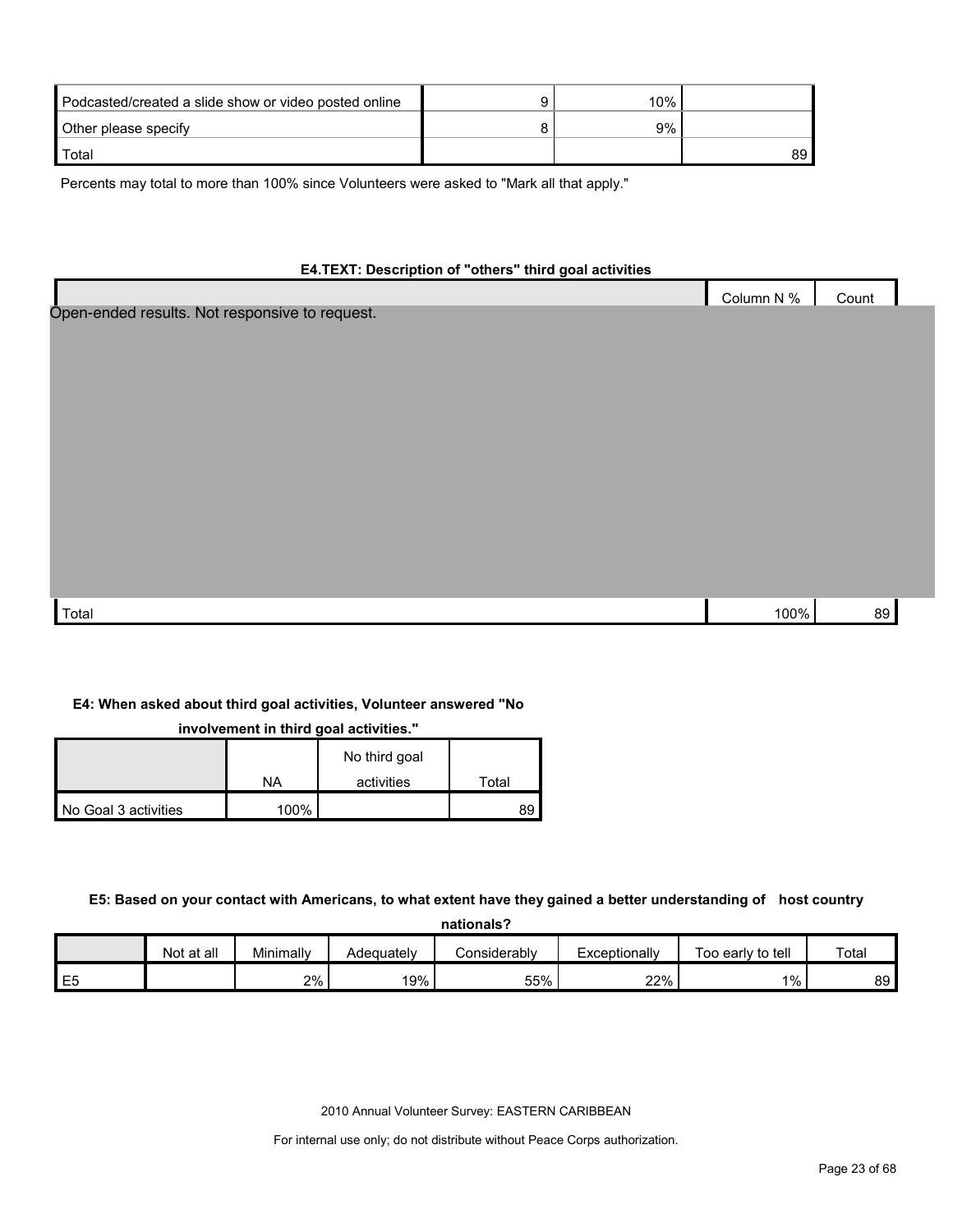#### **E5: Based on your contact with Americans, to what extent have they gained a better understanding of host**

|                | Not at all | Minimally | Adequatelv | :onsiderablv | Exceptionally | Total |
|----------------|------------|-----------|------------|--------------|---------------|-------|
| E <sub>5</sub> |            | 2%        | 19%        | 56%          | 23%           | 88    |

#### **country nationals? (excluding "Too early to tell" responses)**

## <span id="page-23-0"></span>**F. Peace Corps Support**

This section reports Volunteers' satisfaction with in-country Peace Corps staff support and how the Volunteers communicate with the post.

#### **F1: How prepared for your arrival were the host people with whom you would be working?**

|      | Not at all | Minimally | Adequatelv | Considerably | ⊺xceptionallv | Total |
|------|------------|-----------|------------|--------------|---------------|-------|
| l F1 | 8%         | 24%       | 42%        | 19%          | 8%            | 89    |

## **F2: To what extent is your CD aware of Volunteer issues and concerns through interactions with PCVs?**

|    | Not at all | Minimallv | Adequatelv | こonsiderablv | Exceptionally | Total |
|----|------------|-----------|------------|--------------|---------------|-------|
| ЕG |            | 6%        | 26%        | 38%          | 30%           | 89.   |

## **F3: How satisfied are you with the health care you received from your PCMO(s)?**

|    | at all<br>Not | Minimally | Adequately | Considerably | cxceptionally | Used<br>Not | Total |
|----|---------------|-----------|------------|--------------|---------------|-------------|-------|
| FЗ | $5\%$         | 3%        | 25%        | 36%          | 18%           | 3%          | 88    |

#### **F3: How satisfied are you with the health care you received from your PCMO(s)?(excluding "Not used"**

| responses |
|-----------|
|-----------|

|     | at all<br>Not | Minimally | Adeauatelv | onsiderablyٽ | Exceptionally | Total |
|-----|---------------|-----------|------------|--------------|---------------|-------|
| F3. | 5%            | 13%       | 26%        | 38%          | 19%           | 85    |

## **F4: How satisfied are you with the following support provided by in-country PC staff?**

|                           | Not at all | Minimally | Adequately | Considerably | Exceptionally | <b>NA</b> | Total |
|---------------------------|------------|-----------|------------|--------------|---------------|-----------|-------|
| Administrative/logistical |            | 3%        | 22%        | 29%          | 45%           |           | 89    |
| Cross-cultural            |            | 6%        | 35%        | 40%          | 18%           | $1\%$     | 89    |

2010 Annual Volunteer Survey: EASTERN CARIBBEAN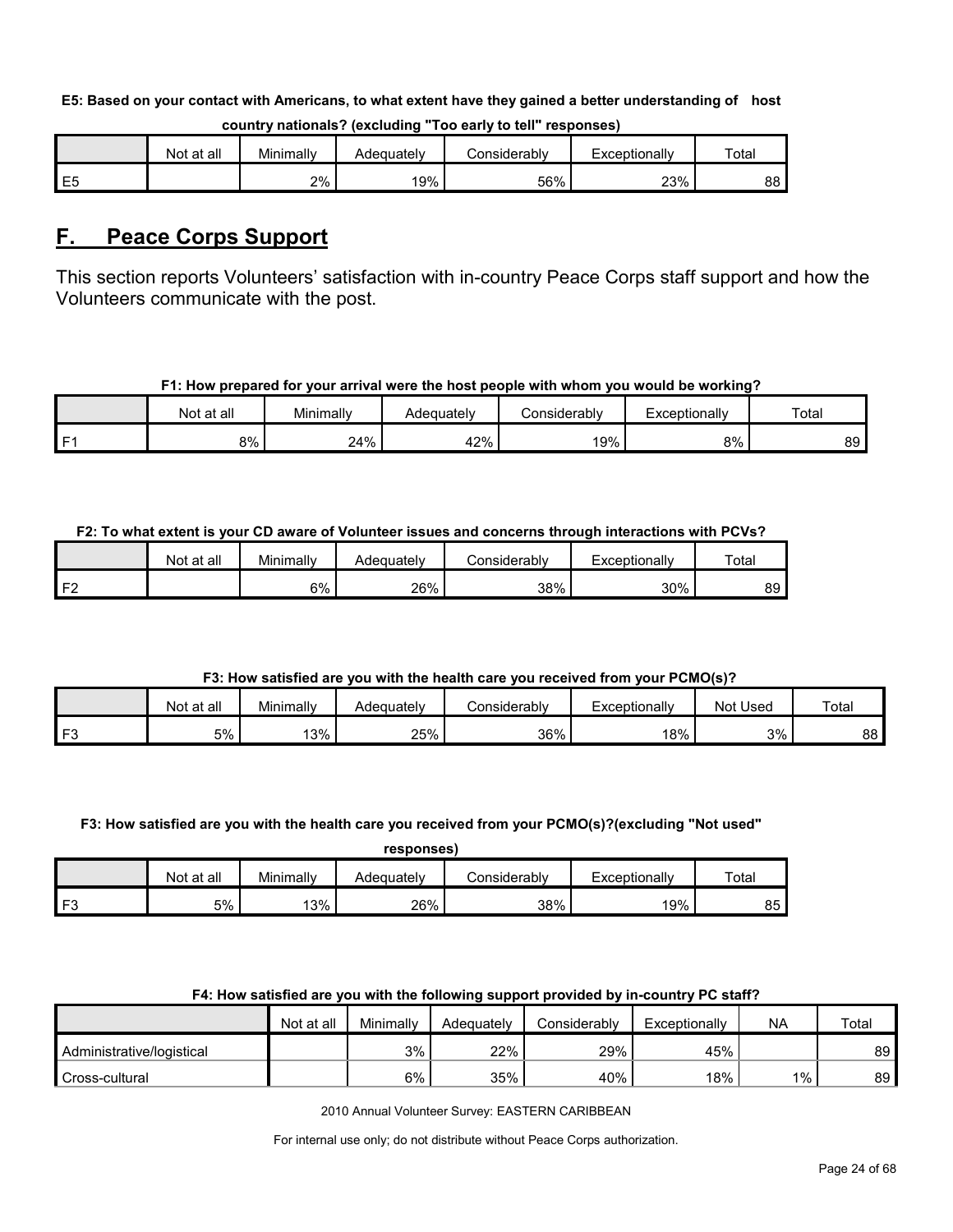| Emotional                   |       | 8%  | 31% | 37% | 19% | 4%  | 89 |
|-----------------------------|-------|-----|-----|-----|-----|-----|----|
| Feedback on my work reports | $1\%$ | 8%  | 26% | 39% | 24% | 2%  | 89 |
| Job assignment              | 2%    | 9%  | 32% | 38% | 19% |     | 88 |
| Language learning           | 9%    | 21% | 30% | 11% | 8%  | 20% | 89 |
| Medical                     | 7%    | 8%  | 31% | 28% | 22% | 3%  | 89 |
| Safety and security         | $2\%$ | 4%  | 27% | 35% | 31% |     | 89 |
| Site selection/preparation  | 6%    | 10% | 36% | 35% | 13% |     | 89 |
| Technical skills            | 2%    | 11% | 43% | 25% | 15% | 3%  | 88 |

#### **F4: How satisfied are you with the following support provided by in-country PC staff? (excluding "NA" responses)**

|                             | Not at all | Minimally | Adequately | Considerably | Exceptionally | Total |
|-----------------------------|------------|-----------|------------|--------------|---------------|-------|
| Administrative/logistical   |            | 3%        | 22%        | 29%          | 45%           | 89    |
| Cross-cultural              |            | 6%        | 35%        | 41%          | 18%           | 88    |
| Emotional                   |            | 8%        | 33%        | 39%          | 20%           | 85    |
| Feedback on my work reports | 1%         | 8%        | 26%        | 40%          | 24%           | 87    |
| Job assignment              | 2%         | 9%        | 32%        | 38%          | 19%           | 88    |
| Language learning           | 11%        | 27%       | 38%        | 14%          | 10%           | 71    |
| Medical                     | 7%         | 8%        | 33%        | 29%          | 23%           | 86    |
| Safety and security         | 2%         | 4%        | 27%        | 35%          | 31%           | 89    |
| Site selection/preparation  | 6%         | 10%       | 36%        | 35%          | 13%           | 89    |
| <b>Technical skills</b>     | 2%         | 12%       | 45%        | 26%          | 15%           | 85    |

#### **F5: What level of PC support have you received to help cope with stress from issues such as HIV/AIDS, food insecurity,**

**etc. in your community? (Including PCVs w/no need for support)**

|    |            |                 | Adequate | Considerable | Exceptional | NA.<br>I have no |       |
|----|------------|-----------------|----------|--------------|-------------|------------------|-------|
|    | No support | Minimal support | support  | support      | support     | need for support | Total |
| F5 |            | 8%              | 28%      | 18%          | 11%         | 35%              | 89    |

## **F5: What level of PC support have you received to help cope with stress from issues such as HIV/AIDS, food insecurity,**

|    |            |                 |                  | Considerable | Exceptional |       |
|----|------------|-----------------|------------------|--------------|-------------|-------|
|    | No support | Minimal support | Adequate support | support      | support     | Total |
| F5 |            | 12%             | 43%              | 28%          | $17\%$      | 58    |

## **etc. in your community? (excluding "NA/No need for support" responses)**

2010 Annual Volunteer Survey: EASTERN CARIBBEAN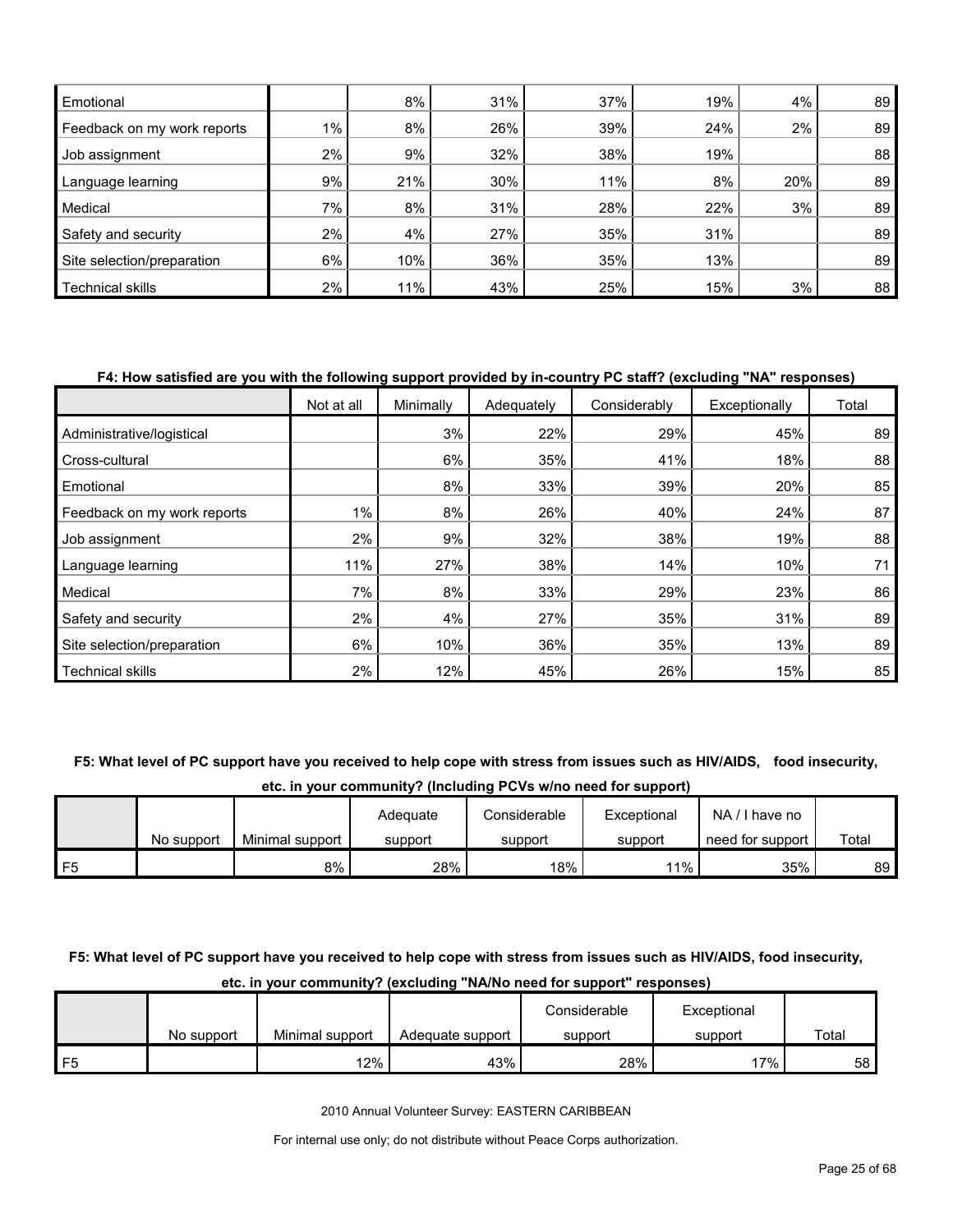## **F6a: How would you rate your interaction with the Country Director (CD)**

|                          | In terms of the following? |          |       |
|--------------------------|----------------------------|----------|-------|
|                          | Inadequate                 | Adequate | Total |
| <b>CD Responsiveness</b> | 5%                         | 95%      | 88    |
| CD Informative content   | 1%                         | 99%      | 86    |
| <b>CD Comfort level</b>  | 3%                         | 97%      | 88    |
| CD Site visits           | 5%                         | 95%      | 87    |

## **in terms of the following?**

## **F6b: How would you rate your interaction with the PTO in terms of --?**

|                                | Inadequate | Adequate | Total |
|--------------------------------|------------|----------|-------|
| <b>PTO Responsiveness</b>      | 10%        | 90%      |       |
| <b>PTO</b> Informative content | 7%         | 93%      | 87    |
| <b>PTO Comfort level</b>       | 17%        | 83%      | 88    |
| <b>PTO Site visits</b>         | 19%        | 81%      | 84    |

## **F6c: How would you rate your interaction with the APCD/Program Manager in**

| 15<br>r<br>ш |
|--------------|
|--------------|

|                                    | Inadequate | Adequate | Total |
|------------------------------------|------------|----------|-------|
| <b>APCD/PM Responsiveness</b>      | 18%        | 82%      | 88    |
| <b>APCD/PM Informative content</b> | 18%        | 82%      | 88    |
| APCD/PM Comfort level              | 22%        | 78%      | 88    |
| <b>APCD/PM Site visits</b>         | 10%        | 90%      | 88    |

## **F6d: How would you rate your interaction with the PCMO in terms of --?**

|                            | Inadeguate | Adequate | Total |
|----------------------------|------------|----------|-------|
| <b>PCMO Responsiveness</b> | 14%        | 86%      |       |
| PCMO Informative content   | 22%        | 78%      | 86    |
| <b>PCMO Comfort level</b>  | 10%        | 90%      | 87    |
| <b>PCMO Site visits</b>    | 11%        | 89%      | 82    |

2010 Annual Volunteer Survey: EASTERN CARIBBEAN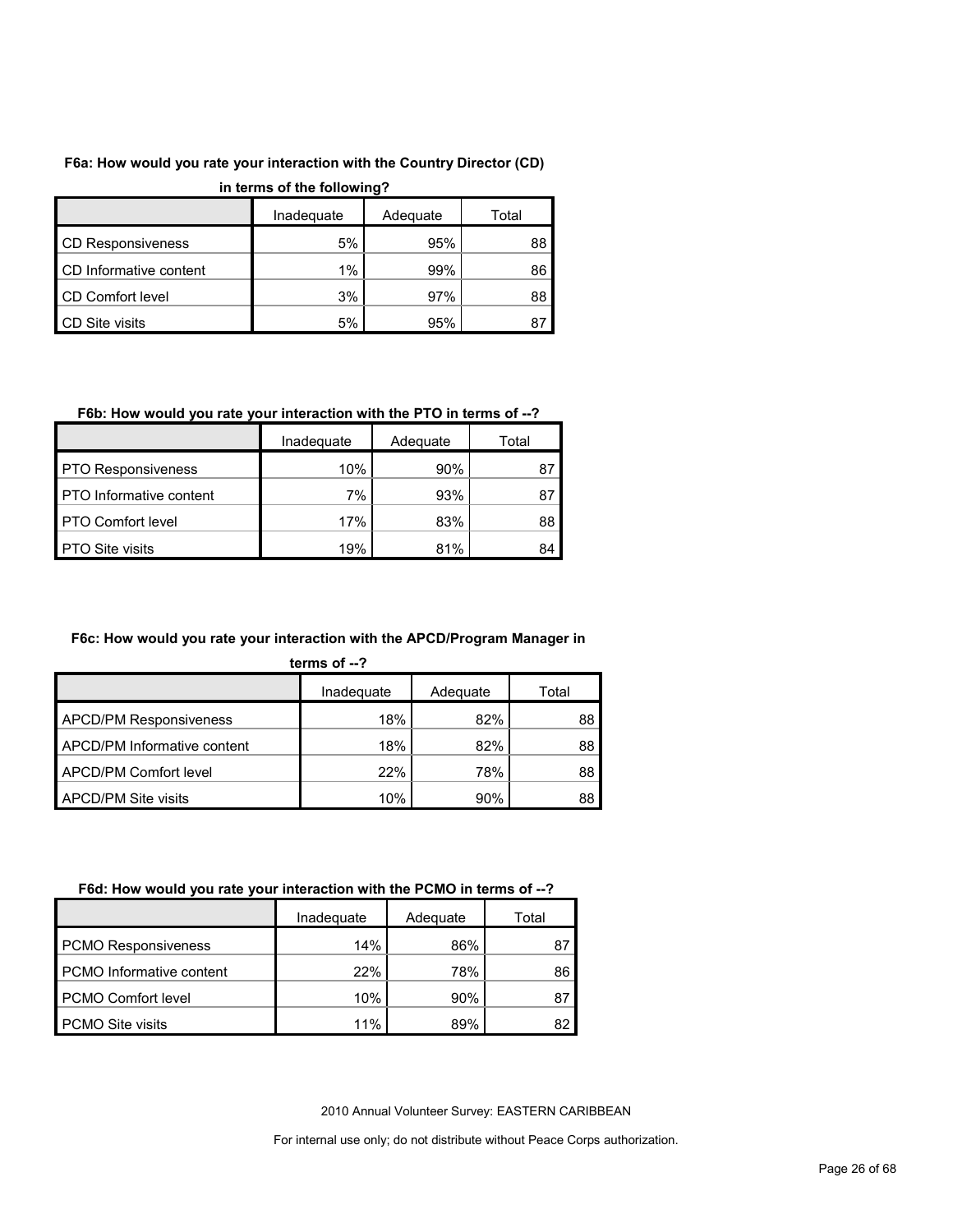## **F6e: How would you rate your interaction with the Safety and Security**

|                           | Inadequate | Adequate | Total |
|---------------------------|------------|----------|-------|
| <b>SSC Responsiveness</b> | $1\%$      | 99%      | 87    |
| SSC Informative content   | 2%         | 98%      | 88    |
| <b>SSC Comfort level</b>  | 5%         | 95%      | 87    |
| <b>SSC Site visits</b>    | 13%        | 87%      | 86    |

#### **Coordinator (SSC) in terms of --?**

#### **F6f: How would you rate your interaction with the Training Manager in terms**

**of --?**

|                              | Inadequate | Adequate | Total |
|------------------------------|------------|----------|-------|
| <b>TrMngr Responsiveness</b> | 5%         | 95%      |       |
| TrMngr Informative content   | 12%        | 88%      | 85    |
| <b>TrMngr Comfort level</b>  | 12%        | 88%      | 86    |
| TrMngr Site visits           | 17%        | 83%      | 84    |

#### **F6g: How would you rate your interaction with administrative staff in terms**

|                             | of $-2$    |          |       |
|-----------------------------|------------|----------|-------|
|                             | Inadequate | Adequate | Total |
| <b>Admin Responsiveness</b> | $1\%$      | 99%      | 88    |
| Admin Informative content   | 1%         | 99%      | 87    |
| Admin Comfort level         | 2%         | 98%      | 86    |
| Admin Site visits           | 8%         | 92%      | 84    |

#### **F7: What is the best method for you to communicate with your Peace**

| Corps office?               |         |        |
|-----------------------------|---------|--------|
|                             | Percent | Number |
| Email                       | 43%     | 38     |
| Cell phone                  | 43%     | 38     |
| In-person visits            | 12%     |        |
| Other: Please specify below | 1%      |        |
| Text messaging (SMS)        | 1%      |        |

2010 Annual Volunteer Survey: EASTERN CARIBBEAN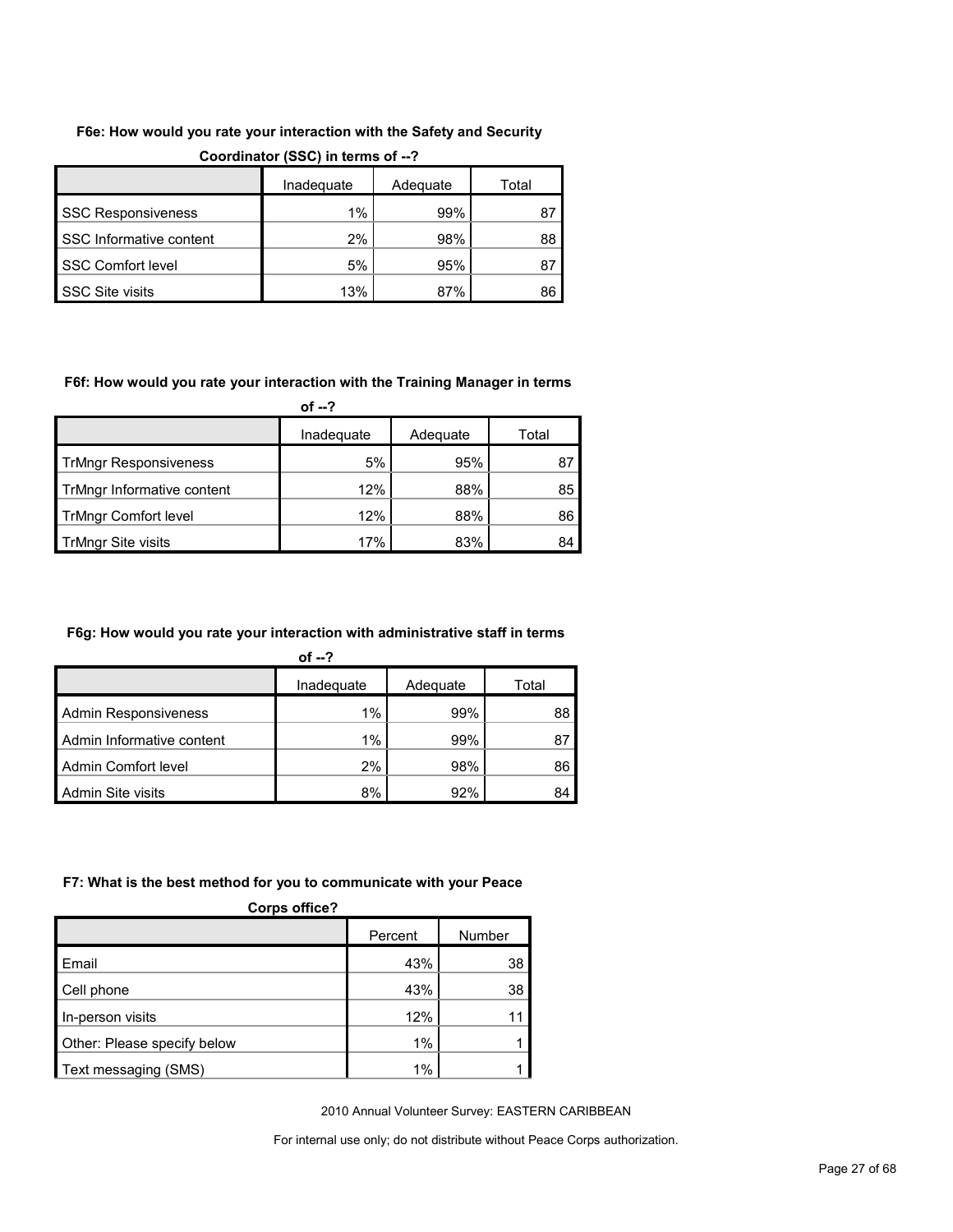| Telephone not at residence or work |      |  |
|------------------------------------|------|--|
| Telephone at residence or work     |      |  |
| Letters/postal service             |      |  |
| Fax                                |      |  |
| otal                               | 100% |  |

#### **F7.OTHER: Description of "other" best method to communicate with post**

|                                                | PERCENT | <b>NUMBER</b> |
|------------------------------------------------|---------|---------------|
| Open-ended results. Not responsive to request. |         |               |
|                                                |         |               |
|                                                |         |               |
|                                                |         |               |
|                                                |         |               |
|                                                |         |               |
| Total                                          | 100%    | 89            |

#### **F8: In general, how do you rate the effectiveness of your communication resources for contacting your**

| PC staff in-country?                                                      |  |         |     |     |     |    |  |  |  |  |  |
|---------------------------------------------------------------------------|--|---------|-----|-----|-----|----|--|--|--|--|--|
| Effective<br>Not effective<br>Total<br>Verv effective<br>Poor<br>Adeɑuate |  |         |     |     |     |    |  |  |  |  |  |
|                                                                           |  | $1\%$ , | 16% | 30% | 53% | 89 |  |  |  |  |  |

# <span id="page-27-0"></span>**G. Your Safety and Security**

This section reports on how safe Volunteers feel. Volunteers' experiences with various types of insensitive remarks or behaviors, harassment or discrimination, and crime are summarized, as well as whether harassment and crime events were reported to Peace Corps.

#### **G1: How safe do you feel...?**

|                            | Not at All Safe | Often Unsafe | Adequately Safe I | Usually Safe | Verv Safe | Total           |
|----------------------------|-----------------|--------------|-------------------|--------------|-----------|-----------------|
| Where you live             |                 | 3%           | 11%               | 29%          | 56%       | 89 I            |
| Where you work             |                 | $1\%$        | 3%                | 30%          | 65%       | 89 <sup>°</sup> |
| When you travel in-country |                 | 3%           | 11%               | 51%          | 35%       | 89              |

2010 Annual Volunteer Survey: EASTERN CARIBBEAN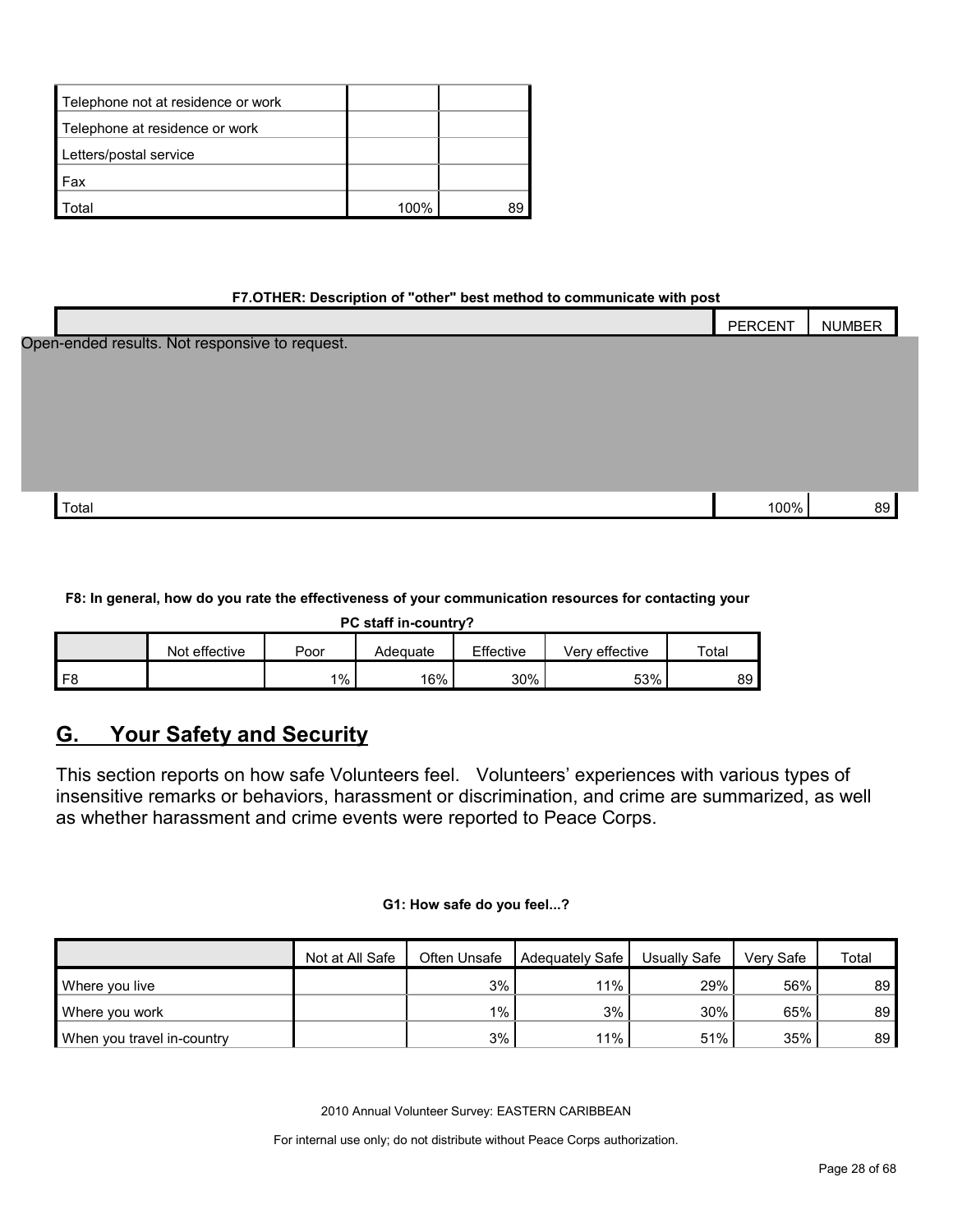#### **G1: How safe do you feel...?**

|                                    | Not at All Safe | Often Unsafe | <b>Adequately Safe</b> | Usually Safe | Verv Safe | Total |
|------------------------------------|-----------------|--------------|------------------------|--------------|-----------|-------|
| Where you live                     |                 | 3%           | 11%                    | 29%          | 56%       | 89    |
| Where you work                     |                 | $1\%$        | 3%                     | 30%          | 65%       | 89    |
| When you travel in-country         |                 | 3%           | 11%                    | 51%          | 35%       | 89    |
| City where main Peace Corps office |                 | 4%           | 12%                    | 40%          | 43%       | 89    |
| is located                         |                 |              |                        |              |           |       |

**G2: Have you encountered insensitive comments or behavior toward you based on your race, ethnicity, age, gender, or sexual orientation from any of the following sources?**

|                         | Yes | No  | <b>NA</b> | Total |
|-------------------------|-----|-----|-----------|-------|
| Host/home stay family   | 8%  | 92% |           | 89    |
| Community members       | 67% | 33% |           | 89    |
| <b>Other Volunteers</b> | 2%  | 98% |           | 89    |
| PC in-country staff     | 2%  | 98% |           | 89    |
| Other                   | 26% | 24% | 50%       | 50    |

**G2: Have you encountered insensitive comments or behavior toward you based on your race, ethnicity, age, gender, or sexual orientation from any of** 

|                         | Yes | No  | Total |
|-------------------------|-----|-----|-------|
| Host/home stay family   | 8%  | 92% | 89    |
| Community members       | 67% | 33% | 89    |
| <b>Other Volunteers</b> | 2%  | 98% | 89    |
| PC in-country staff     | 2%  | 98% | 89    |
| Other                   | 52% | 48% | 25    |

|  |  | the following sources? (excluding "NA" responses) |  |
|--|--|---------------------------------------------------|--|
|  |  |                                                   |  |

#### **G2.OTHER: Description of "other" sources of insensitive comments/behavior**

|                                                | <b>PERCENT</b> | <b>NUMBER</b> |
|------------------------------------------------|----------------|---------------|
| Open-ended results. Not responsive to request. |                |               |
|                                                |                |               |
|                                                |                |               |
|                                                |                |               |

2010 Annual Volunteer Survey: EASTERN CARIBBEAN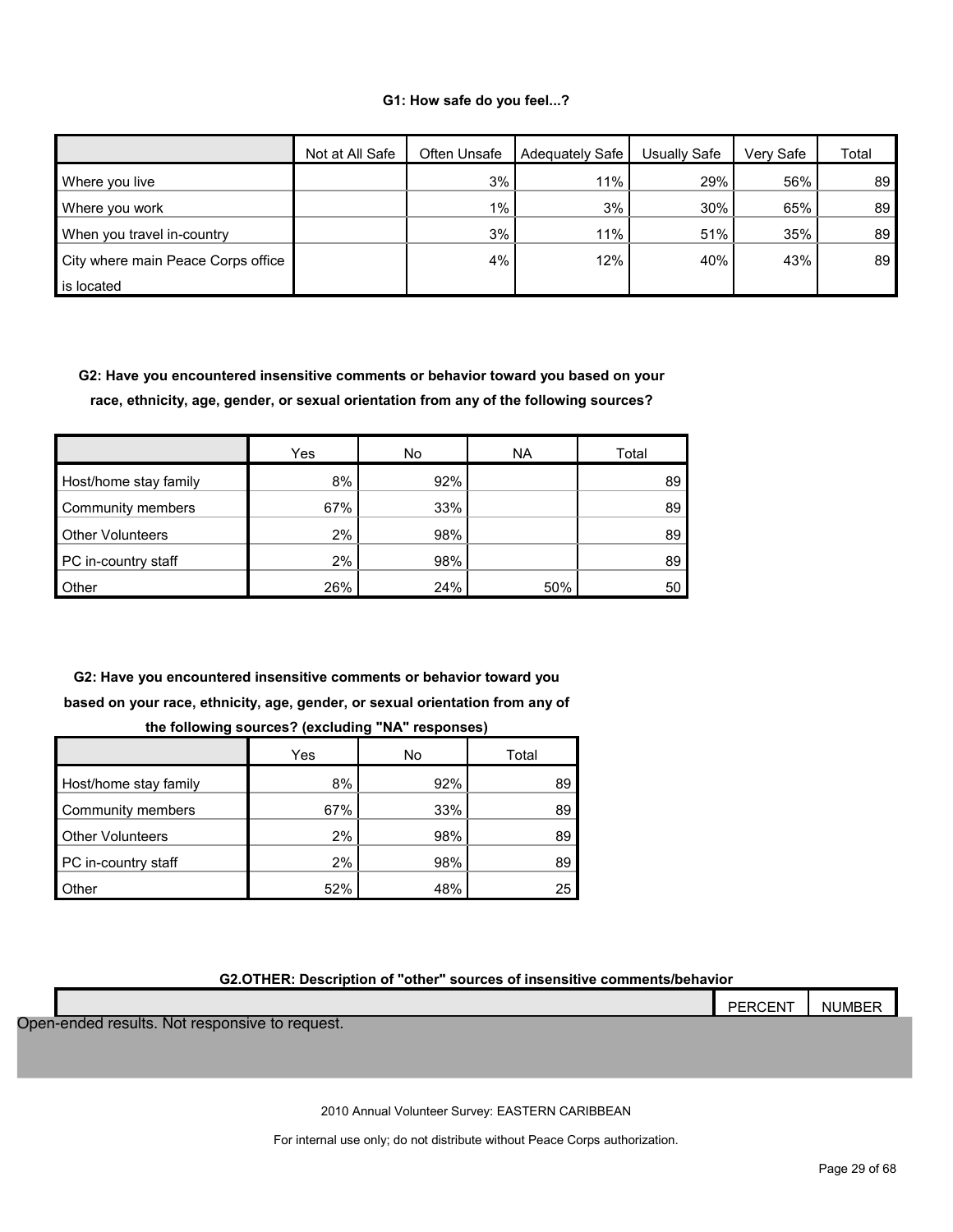| Total | ነበበ%<br>ັ |  |
|-------|-----------|--|
|       |           |  |

NOTE: See Open-Ended Responses Report for comments Volunteers wrote in response to Question G3 to explain their harassment/discrimination answers.

|                              | None | Once  | 2-5 times | 6-10 times | 11-25 times | 26+ times | Total |
|------------------------------|------|-------|-----------|------------|-------------|-----------|-------|
| Age H/D                      | 90%  | 1%    | 6%        | $1\%$      | $1\%$       |           | 77    |
| Anti-American H/D            | 52%  | 9%    | 30%       | 6%         | 3%          |           | 79    |
| Disability H/D               | 100% |       |           |            |             |           | 75    |
| Gender H/D                   | 81%  | 3%    | 7%        | 4%         | $1\%$       | 4%        | 75    |
| Racial/color H/D             | 56%  | 6%    | 12%       | 10%        | 4%          | 12%       | 81    |
| Religious H/D                | 83%  | 3%    | 10%       | $1\%$      | 3%          |           | 77    |
| Sexual orientation H/D       | 95%  | $1\%$ | 3%        | $1\%$      |             |           | 76    |
| Sexual harassment (physical) | 90%  | 6%    | 3%        | $1\%$      |             |           | 78    |
| Sexual harassment (verbal)   | 45%  | 4%    | 15%       | 5%         | 4%          | 27%       | 75    |

## **G3: Please indicate the number of times you experienced the following types of discrimination/harassment: PERCENTAGES**

#### **G3: Please indicate the number of times you experienced the following types of discrimination/harassment: NUMBERS**

|                   | None | Once | 2-5 times | 6-10 times | $11-25$ times | 26+ times | Total |
|-------------------|------|------|-----------|------------|---------------|-----------|-------|
| Age H/D           | 69   |      |           |            |               |           | 77    |
| Anti-American H/D | 41   |      | 24        |            |               |           | 79    |

2010 Annual Volunteer Survey: EASTERN CARIBBEAN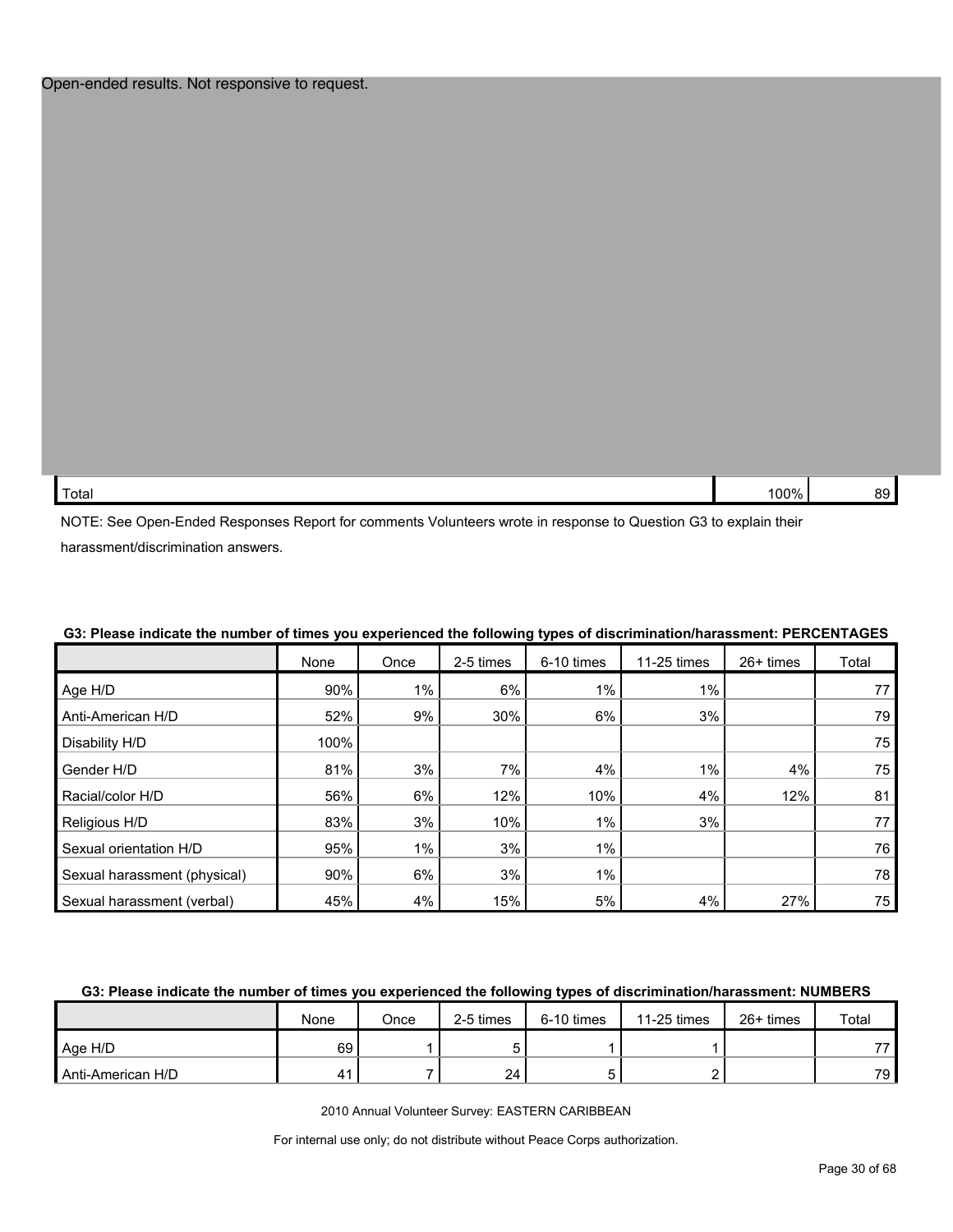| Disability H/D               | 75              |    |  |    | 75          |
|------------------------------|-----------------|----|--|----|-------------|
| Gender H/D                   | 61              |    |  |    | 75          |
| Racial/color H/D             | 45              | 10 |  | 10 | 81          |
| Religious H/D                | 64              |    |  |    |             |
| Sexual orientation H/D       | 72.             |    |  |    | 76          |
| Sexual harassment (physical) | 70              |    |  |    | 78          |
| Sexual harassment (verbal)   | 34 <sub>1</sub> |    |  | 20 | 75 <b> </b> |

#### **G3: Volunteers experiencing AGE discrimination/harassment: Events by Number of Reports to PC**

|         |             |       | Reported Age H/D |           |            |             |           |       |  |
|---------|-------------|-------|------------------|-----------|------------|-------------|-----------|-------|--|
|         |             | Never | Once             | 2-5 times | 6-10 times | 11-25 times | 26+ times | Total |  |
| Age H/D | Once        |       |                  |           |            |             |           |       |  |
|         | 2-5 times   | 4     |                  |           |            |             |           | 5     |  |
|         | 6-10 times  |       |                  |           |            |             |           |       |  |
|         | 11-25 times |       |                  |           |            |             |           |       |  |
|         | 26+ times   |       |                  |           |            |             |           |       |  |
|         | Total       | 6     |                  |           |            |             |           |       |  |

NOTE: Some PCVs provided the number of events without answering how many times they reported the event/s.

#### **G3: Volunteers experiencing AGE discrimination/harassment: Events by Person Responsible**

|         |                   | Stranger    | Someone you<br>know | Counterpart,<br>supervisor,<br>co-worker | Peace Corps<br>Volunteer | Peace Corps staff |
|---------|-------------------|-------------|---------------------|------------------------------------------|--------------------------|-------------------|
|         |                   | Responsible | Responsible         | Responsible                              | Responsible              | Responsible       |
| Age H/D | Once              |             |                     |                                          |                          |                   |
|         | 2-5 times         |             |                     |                                          |                          |                   |
|         | 6-10 times        |             |                     |                                          |                          |                   |
|         | 11-25 times       |             |                     |                                          |                          |                   |
|         | 26+ times         |             |                     |                                          |                          |                   |
|         | <b>Total PCVs</b> |             |                     |                                          |                          |                   |

NOTE: Some PCVs provided the number of events without answering who was responsible.

#### **G3: Volunteers experiencing AGE discrimination/harassment:**

#### **Events by Person Responsible**

2010 Annual Volunteer Survey: EASTERN CARIBBEAN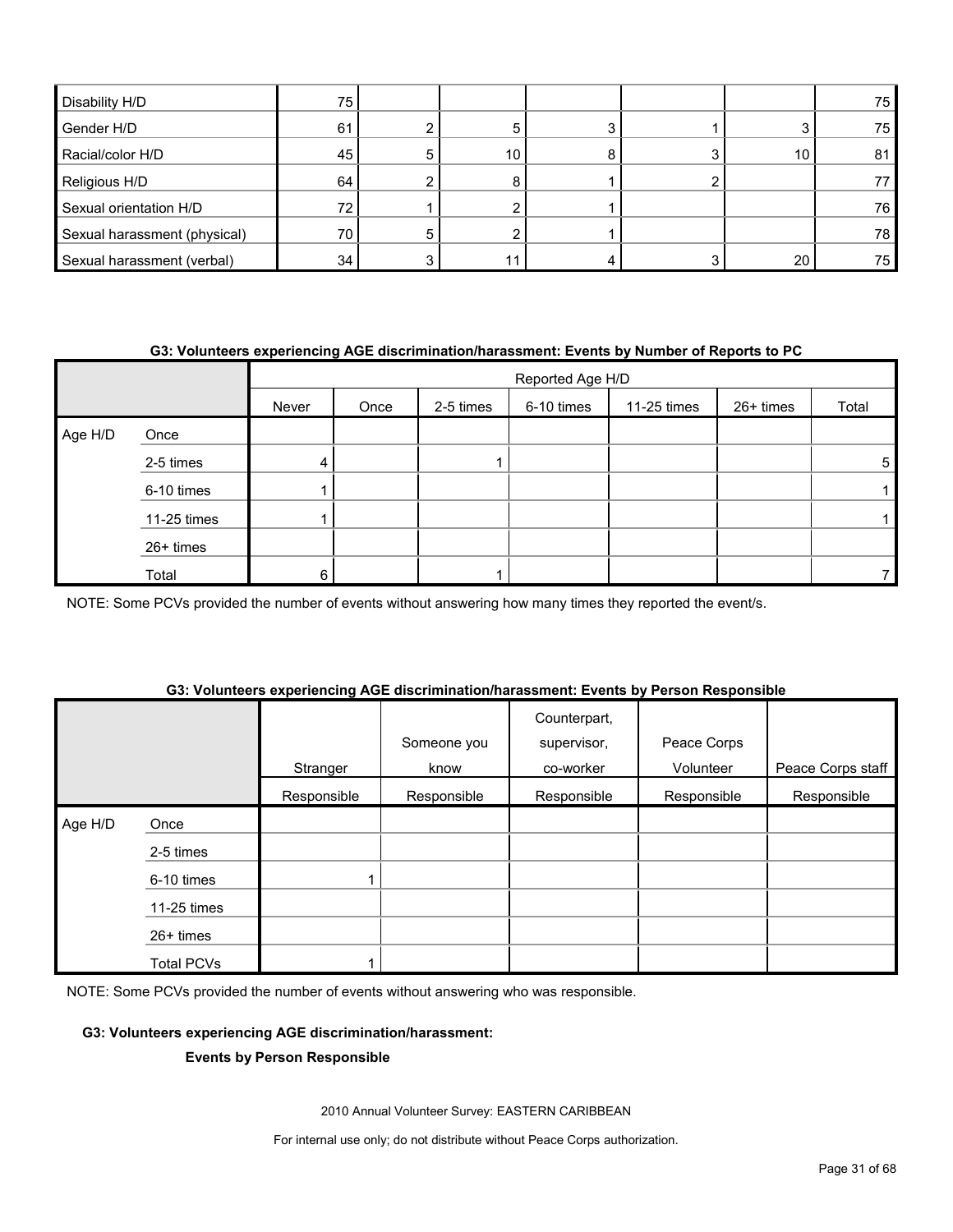|         |                   | Host country family<br>member | Other       |
|---------|-------------------|-------------------------------|-------------|
|         |                   | Responsible                   | Responsible |
| Age H/D | Once              |                               |             |
|         | 2-5 times         |                               |             |
|         | 6-10 times        |                               |             |
|         | 11-25 times       |                               |             |
|         | $26+$ times       |                               |             |
|         | <b>Total PCVs</b> |                               |             |

|                   |             |       | Reported Anti-American H/D |           |            |             |           |                |  |
|-------------------|-------------|-------|----------------------------|-----------|------------|-------------|-----------|----------------|--|
|                   |             | Never | Once                       | 2-5 times | 6-10 times | 11-25 times | 26+ times | Total          |  |
| Anti-American H/D | Once        | 6     |                            |           |            |             |           | 6              |  |
|                   | 2-5 times   | 22    |                            |           |            |             |           | 23             |  |
|                   | 6-10 times  | 5     |                            |           |            |             |           | 5              |  |
|                   | 11-25 times | ◠     |                            |           |            |             |           | $\overline{2}$ |  |
|                   | 26+ times   |       |                            |           |            |             |           |                |  |
|                   | Total       | 35    |                            |           |            |             |           | 36             |  |

#### **G3: Volunteers experiencing ANTI-AMERICAN discrimination/harassment: Events by Number of Reports to PC**

NOTE: Some PCVs provided the number of events without answering how many times they reported the event/s .

## **G3: Volunteers experiencing ANTI-AMERICAN discrimination/harassment: Events by Person Responsible**

|                   |             |             |                | Counterpart, |             |             |
|-------------------|-------------|-------------|----------------|--------------|-------------|-------------|
|                   |             |             | Someone you    | supervisor,  | Peace Corps | Peace Corps |
|                   |             | Stranger    | know           | co-worker    | Volunteer   | staff       |
|                   |             | Responsible | Responsible    | Responsible  | Responsible | Responsible |
| Anti-American H/D | Once        |             |                |              |             |             |
|                   | 2-5 times   | 8           |                |              |             |             |
|                   | 6-10 times  | 3           |                |              |             |             |
|                   | 11-25 times |             | $\overline{2}$ |              |             |             |
|                   | $26+$ times |             |                |              |             |             |
|                   | Total PCVs  | 14          | 4              |              |             |             |

2010 Annual Volunteer Survey: EASTERN CARIBBEAN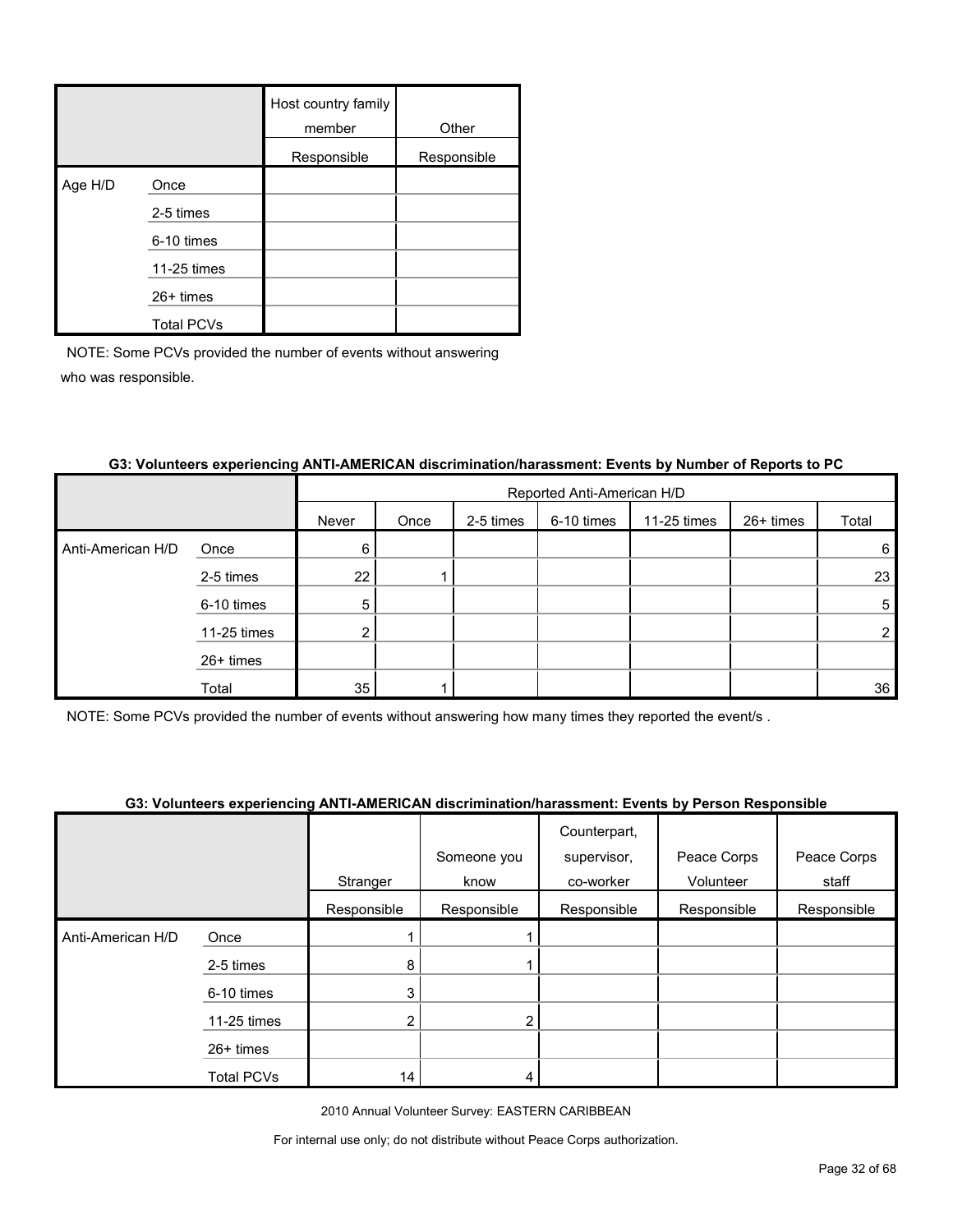#### **G3: Volunteers experiencing ANTI-AMERICAN discrimination/harassment: Events by Person Responsible**

|                   |                   | Stranger       | Someone you<br>know | Counterpart,<br>supervisor,<br>co-worker | Peace Corps<br>Volunteer | Peace Corps<br>staff |
|-------------------|-------------------|----------------|---------------------|------------------------------------------|--------------------------|----------------------|
|                   |                   | Responsible    | Responsible         | Responsible                              | Responsible              | Responsible          |
| Anti-American H/D | Once              |                |                     |                                          |                          |                      |
|                   | 2-5 times         | 8              |                     |                                          |                          |                      |
|                   | 6-10 times        | 3              |                     |                                          |                          |                      |
|                   | 11-25 times       | $\overline{2}$ | $\overline{2}$      |                                          |                          |                      |
|                   | $26+$ times       |                |                     |                                          |                          |                      |
|                   | <b>Total PCVs</b> | 14             | 4                   |                                          |                          |                      |

NOTE: Some PCVs provided the number of events without answering who was responsible.

#### **G3: Volunteers experiencing ANTI-AMERICAN discrimination/harassment:**

|                   |                   | Host country family<br>member<br>Responsible | Other<br>Responsible |
|-------------------|-------------------|----------------------------------------------|----------------------|
| Anti-American H/D | Once              |                                              |                      |
|                   | 2-5 times         |                                              |                      |
|                   | 6-10 times        |                                              |                      |
|                   | 11-25 times       |                                              |                      |
|                   | 26+ times         |                                              |                      |
|                   | <b>Total PCVs</b> |                                              |                      |

#### **Events by Person Responsible**

NOTE: Some PCVs provided the number of events without answering who was responsible.

#### **G3: Volunteers experiencing DISABILITY discrimination/harassment: Events by Number of Reports to PC**

|                |             |       | Reported Disability H/D |           |            |             |           |       |  |
|----------------|-------------|-------|-------------------------|-----------|------------|-------------|-----------|-------|--|
|                |             | Never | Once                    | 2-5 times | 6-10 times | 11-25 times | 26+ times | Total |  |
| Disability H/D | Once        |       |                         |           |            |             |           |       |  |
|                | 2-5 times   |       |                         |           |            |             |           |       |  |
|                | 6-10 times  |       |                         |           |            |             |           |       |  |
|                | 11-25 times |       |                         |           |            |             |           |       |  |
|                | 26+ times   |       |                         |           |            |             |           |       |  |

2010 Annual Volunteer Survey: EASTERN CARIBBEAN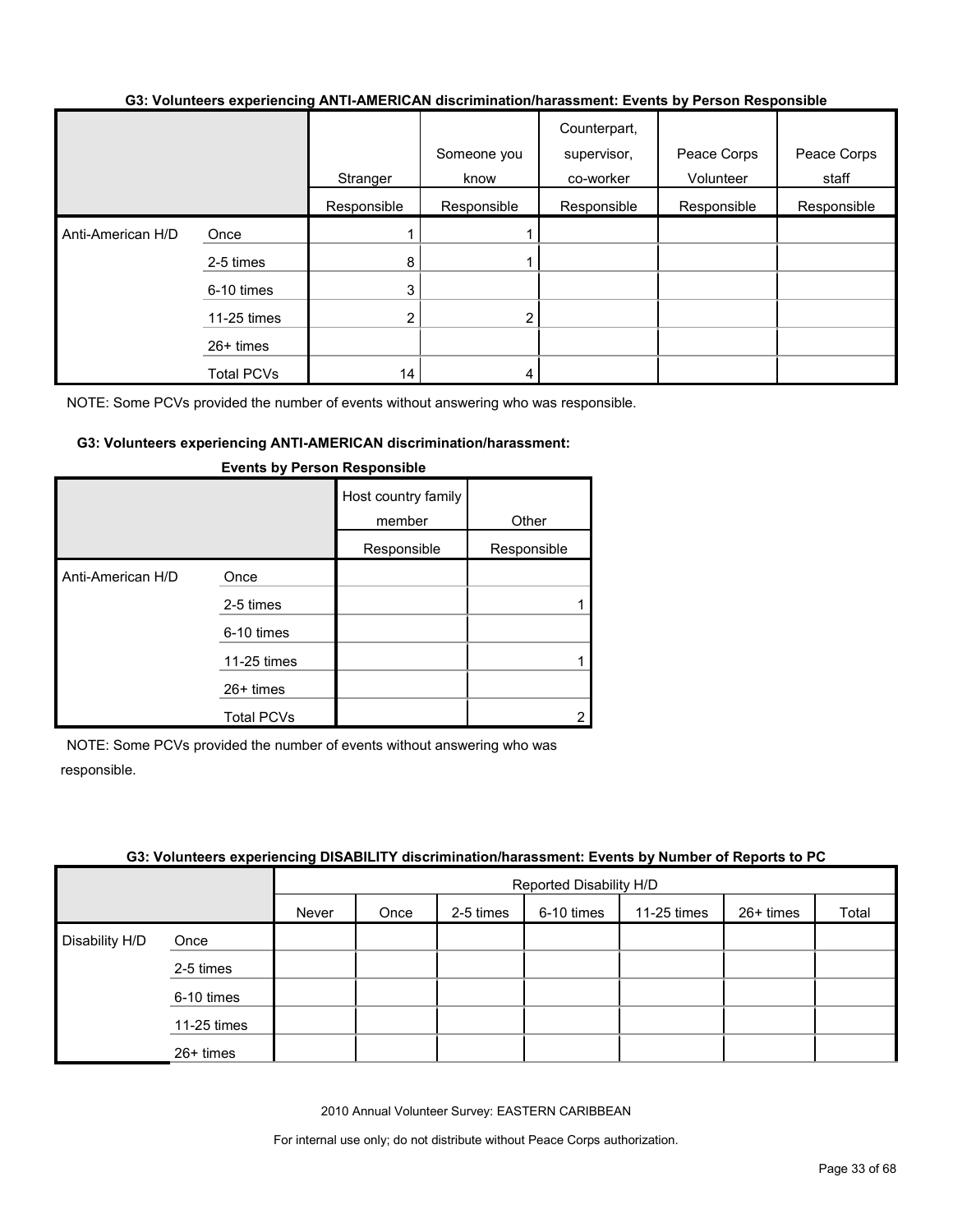| ctal |  |  |  |  |
|------|--|--|--|--|
|      |  |  |  |  |

NOTE: Some PCVs provided the number of events without answering how many times they reported the event/s.

|                |                   |             | G3: VOIUNteers experiencing DISABILITY discrimination/narassment: Events by Person Responsible |                                          |                          |                   |
|----------------|-------------------|-------------|------------------------------------------------------------------------------------------------|------------------------------------------|--------------------------|-------------------|
|                |                   | Stranger    | Someone you<br>know                                                                            | Counterpart,<br>supervisor,<br>co-worker | Peace Corps<br>Volunteer | Peace Corps staff |
|                |                   | Responsible | Responsible                                                                                    | Responsible                              | Responsible              | Responsible       |
| Disability H/D | Once              |             |                                                                                                |                                          |                          |                   |
|                | 2-5 times         |             |                                                                                                |                                          |                          |                   |
|                | 6-10 times        |             |                                                                                                |                                          |                          |                   |
|                | 11-25 times       |             |                                                                                                |                                          |                          |                   |
|                | 26+ times         |             |                                                                                                |                                          |                          |                   |
|                | <b>Total PCVs</b> |             |                                                                                                |                                          |                          |                   |

#### **G3: Volunteers experiencing DISABILITY discrimination/harassment: Events by Person Responsible**

NOTE: Some PCVs provided the number of events without answering who was responsible.

#### **G3: Volunteers experiencing DISABILITY discrimination/harassment:**

| EXERIS DY LEISOR DESPORSING |                   |                     |             |  |  |  |  |  |  |  |
|-----------------------------|-------------------|---------------------|-------------|--|--|--|--|--|--|--|
|                             |                   | Host country family |             |  |  |  |  |  |  |  |
|                             |                   | member              | Other       |  |  |  |  |  |  |  |
|                             |                   | Responsible         | Responsible |  |  |  |  |  |  |  |
| Disability H/D              | Once              |                     |             |  |  |  |  |  |  |  |
|                             | 2-5 times         |                     |             |  |  |  |  |  |  |  |
|                             | 6-10 times        |                     |             |  |  |  |  |  |  |  |
|                             | 11-25 times       |                     |             |  |  |  |  |  |  |  |
|                             | $26+$ times       |                     |             |  |  |  |  |  |  |  |
|                             | <b>Total PCVs</b> |                     |             |  |  |  |  |  |  |  |

**Events by Person Responsible**

NOTE: Some PCVs provided the number of events without answering who was responsible.

#### **G3: Volunteers experiencing GENDER discrimination/harassment: Events by Number of Reports to PC**

|            |      | Reported Gender H/D |      |           |            |             |             |       |
|------------|------|---------------------|------|-----------|------------|-------------|-------------|-------|
|            |      | Never               | Once | 2-5 times | 6-10 times | 11-25 times | $26+$ times | Total |
| Gender H/D | Once |                     |      |           |            |             |             | ົ     |

2010 Annual Volunteer Survey: EASTERN CARIBBEAN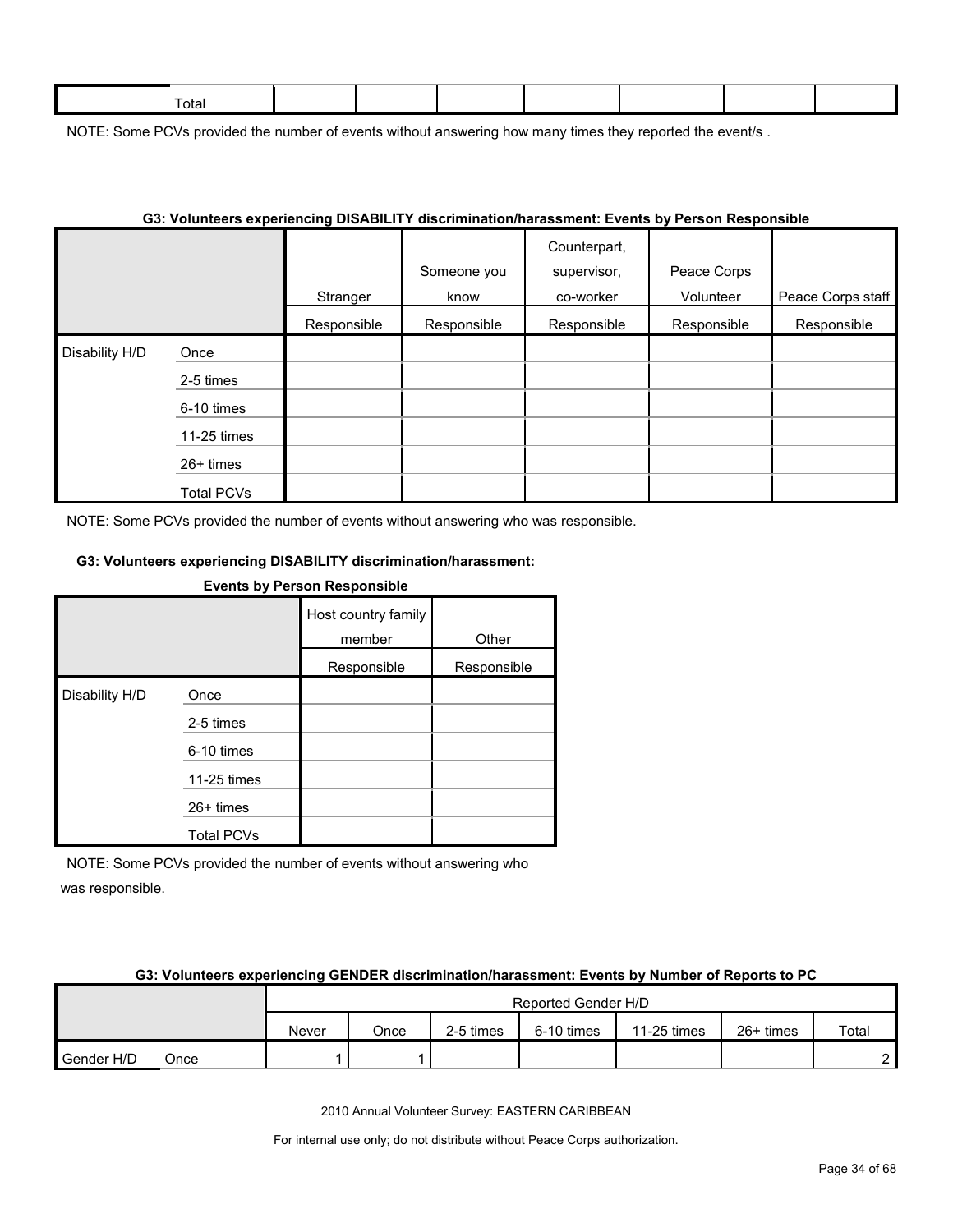| 2-5 times   |        |  |  | ີ   |
|-------------|--------|--|--|-----|
| 6-10 times  |        |  |  |     |
| 11-25 times |        |  |  |     |
| 26+ times   |        |  |  |     |
| Total       | $\sim$ |  |  | 14. |

NOTE: Some PCVs provided the number of events without answering how many times they reported the event/s.

#### **G3: Volunteers experiencing GENDER discrimination/harassment: Events by Person Responsible**

|            |             |             |             | Counterpart, |             |                   |
|------------|-------------|-------------|-------------|--------------|-------------|-------------------|
|            |             |             | Someone you | supervisor,  | Peace Corps |                   |
|            |             | Stranger    | know        | co-worker    | Volunteer   | Peace Corps staff |
|            |             | Responsible | Responsible | Responsible  | Responsible | Responsible       |
| Gender H/D | Once        |             |             |              |             |                   |
|            | 2-5 times   |             |             |              |             |                   |
|            | 6-10 times  |             |             |              |             |                   |
|            | 11-25 times |             |             |              |             |                   |
|            | $26+$ times |             |             |              |             |                   |
|            | Total PCVs  |             |             |              |             |                   |

NOTE: Some PCVs provided the number of events without answering who was responsible.

## **G3: Volunteers experiencing GENDER discrimination/harassment:**

#### **Events by Person Responsible**

|            |                   | Host country family<br>member | Other       |
|------------|-------------------|-------------------------------|-------------|
|            |                   | Responsible                   | Responsible |
| Gender H/D | Once              |                               |             |
|            | 2-5 times         |                               |             |
|            | 6-10 times        |                               |             |
|            | 11-25 times       |                               |             |
|            | $26+$ times       |                               |             |
|            | <b>Total PCVs</b> |                               |             |

NOTE: Some PCVs provided the number of events without answering who was responsible.

2010 Annual Volunteer Survey: EASTERN CARIBBEAN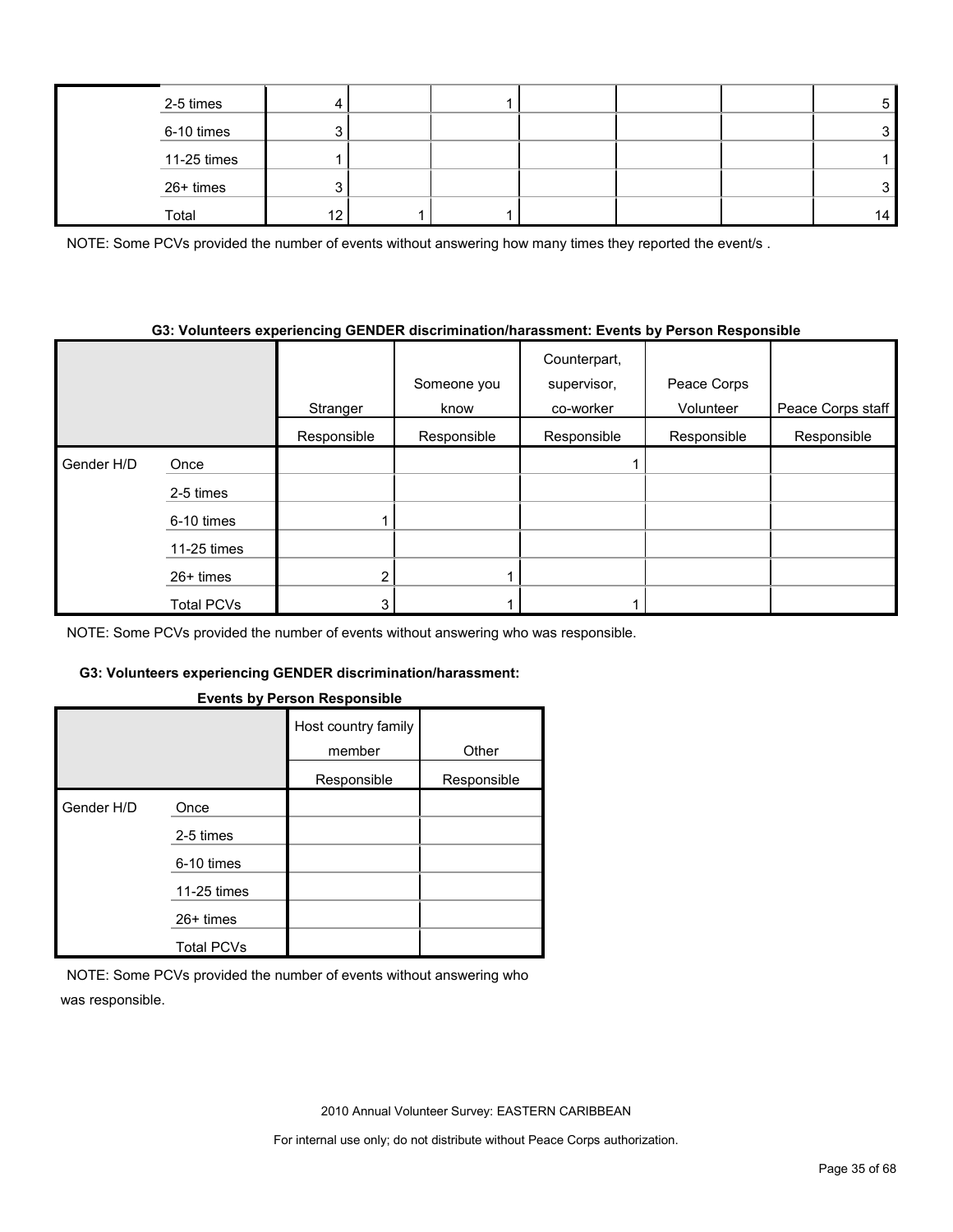| <u>ool tolalitoolo okkolloiloilig la telles ossoit alooliiliillataoliilialaoliitoitti si ollio ny litaliinol oli topolto to lie</u> |             |       |                           |           |            |             |           |       |  |  |
|-------------------------------------------------------------------------------------------------------------------------------------|-------------|-------|---------------------------|-----------|------------|-------------|-----------|-------|--|--|
|                                                                                                                                     |             |       | Reported Racial/color H/D |           |            |             |           |       |  |  |
|                                                                                                                                     |             | Never | Once                      | 2-5 times | 6-10 times | 11-25 times | 26+ times | Total |  |  |
| Racial/color H/D                                                                                                                    | Once        | 5     |                           |           |            |             |           | 5     |  |  |
|                                                                                                                                     | 2-5 times   | 10    |                           |           |            |             |           | 10    |  |  |
|                                                                                                                                     | 6-10 times  | 6     |                           |           |            |             |           |       |  |  |
|                                                                                                                                     | 11-25 times | 3     |                           |           |            |             |           | 3     |  |  |
|                                                                                                                                     | 26+ times   |       | 2 <sub>1</sub>            |           |            |             |           | 10    |  |  |
|                                                                                                                                     | Total       | 31    |                           |           |            |             |           | 35    |  |  |

#### **G3: Volunteers experiencing RACIAL/COLOR discrimination/harassment: Events by Number of Reports to PC**

NOTE: Some PCVs provided the number of events without answering how many times they reported the event/s.

#### **G3: Volunteers experiencing RACIAL/COLOR discrimination/harassment: Events by Person Responsible**

|                  |                   | Stranger    | Someone you<br>know | Counterpart,<br>supervisor,<br>co-worker | Peace Corps<br>Volunteer | Peace Corps<br>staff |
|------------------|-------------------|-------------|---------------------|------------------------------------------|--------------------------|----------------------|
|                  |                   | Responsible | Responsible         | Responsible                              | Responsible              | Responsible          |
| Racial/color H/D | Once              |             |                     |                                          |                          |                      |
|                  | 2-5 times         |             |                     |                                          |                          |                      |
|                  | 6-10 times        | 3           |                     |                                          |                          |                      |
|                  | 11-25 times       | 3           |                     |                                          |                          |                      |
|                  | 26+ times         |             | 4                   |                                          |                          |                      |
|                  | <b>Total PCVs</b> | 13          |                     |                                          |                          |                      |

NOTE: Some PCVs provided the number of events without answering who was responsible.

#### **G3: Volunteers experiencing RACIAL/COLOR discrimination/harassment:**

#### **Events by Person Responsible**

|                  |                   | Host country family<br>member | Other       |
|------------------|-------------------|-------------------------------|-------------|
|                  |                   | Responsible                   | Responsible |
| Racial/color H/D | Once              |                               |             |
|                  | 2-5 times         |                               |             |
|                  | 6-10 times        |                               |             |
|                  | 11-25 times       |                               |             |
|                  | 26+ times         |                               |             |
|                  | <b>Total PCVs</b> |                               |             |

2010 Annual Volunteer Survey: EASTERN CARIBBEAN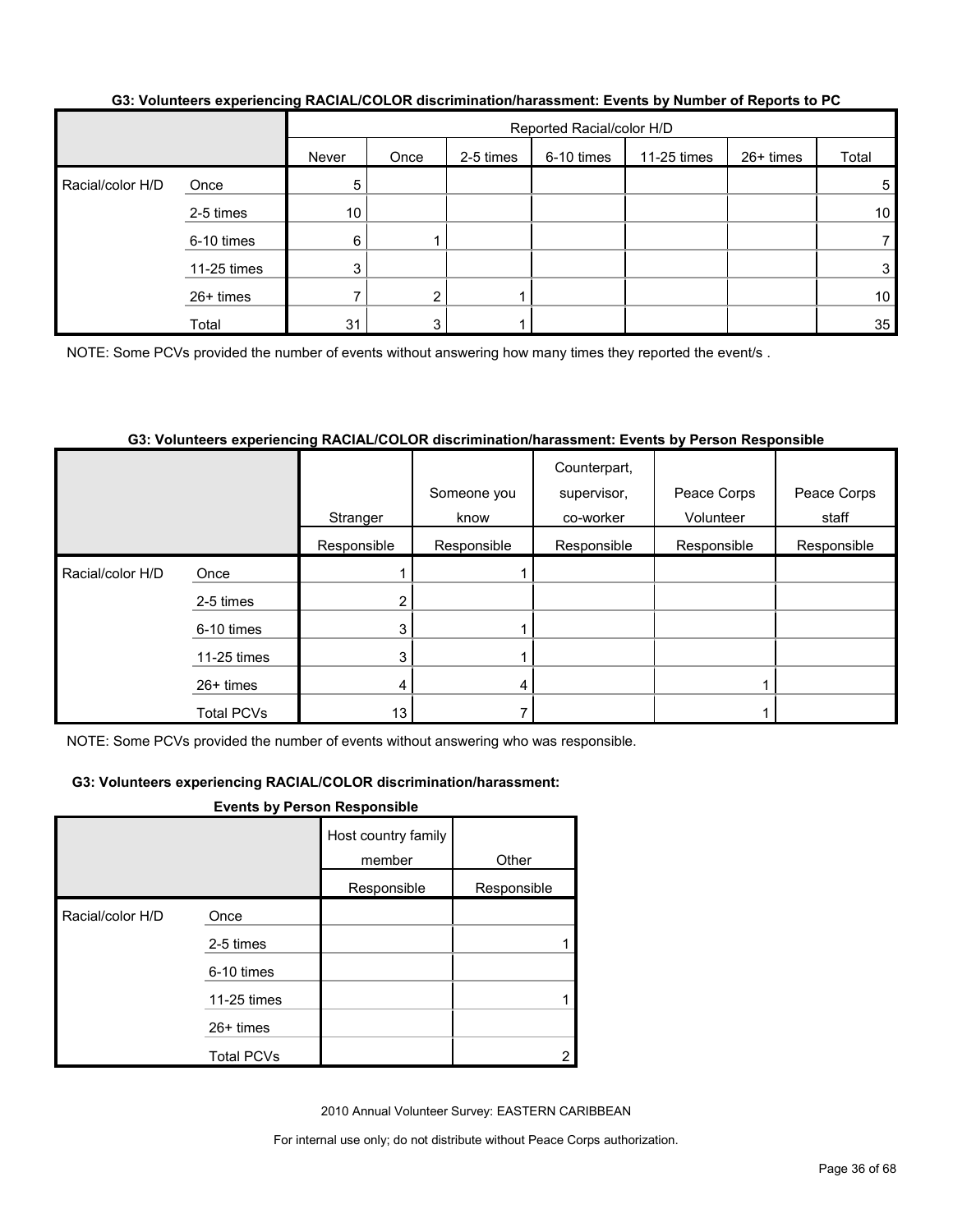#### **G3: Volunteers experiencing RACIAL/COLOR discrimination/harassment:**

|                  |                   | Host country family<br>member | Other       |
|------------------|-------------------|-------------------------------|-------------|
|                  |                   | Responsible                   | Responsible |
| Racial/color H/D | Once              |                               |             |
|                  | 2-5 times         |                               |             |
|                  | 6-10 times        |                               |             |
|                  | 11-25 times       |                               |             |
|                  | 26+ times         |                               |             |
|                  | <b>Total PCVs</b> |                               | 2           |

#### **Events by Person Responsible**

NOTE: Some PCVs provided the number of events without answering who was responsible.

#### **G3: Volunteers experiencing RELIGIOUS discrimination/harassment: Events by Number of Reports to PC**

|               |             |                 | Reported Religious H/D |           |            |             |           |       |  |
|---------------|-------------|-----------------|------------------------|-----------|------------|-------------|-----------|-------|--|
|               |             | Never           | Once                   | 2-5 times | 6-10 times | 11-25 times | 26+ times | Total |  |
| Religious H/D | Once        |                 |                        |           |            |             |           |       |  |
|               | 2-5 times   |                 |                        |           |            |             |           |       |  |
|               | 6-10 times  |                 |                        |           |            |             |           |       |  |
|               | 11-25 times |                 |                        |           |            |             |           |       |  |
|               | 26+ times   |                 |                        |           |            |             |           |       |  |
|               | Total       | 10 <sup>°</sup> |                        |           |            |             |           | 11    |  |

NOTE: Some PCVs provided the number of events without answering how many times they reported the event/s .

#### **G3: Volunteers experiencing RELIGIOUS discrimination/harassment: Events by Person Responsible**

|               |             |             |             | Counterpart, |             |                   |
|---------------|-------------|-------------|-------------|--------------|-------------|-------------------|
|               |             |             | Someone you | supervisor,  | Peace Corps |                   |
|               |             | Stranger    | know        | co-worker    | Volunteer   | Peace Corps staff |
|               |             | Responsible | Responsible | Responsible  | Responsible | Responsible       |
| Religious H/D | Once        |             |             |              |             |                   |
|               | 2-5 times   |             |             |              |             |                   |
|               | 6-10 times  |             |             |              |             |                   |
|               | 11-25 times | ⌒           |             |              |             |                   |

2010 Annual Volunteer Survey: EASTERN CARIBBEAN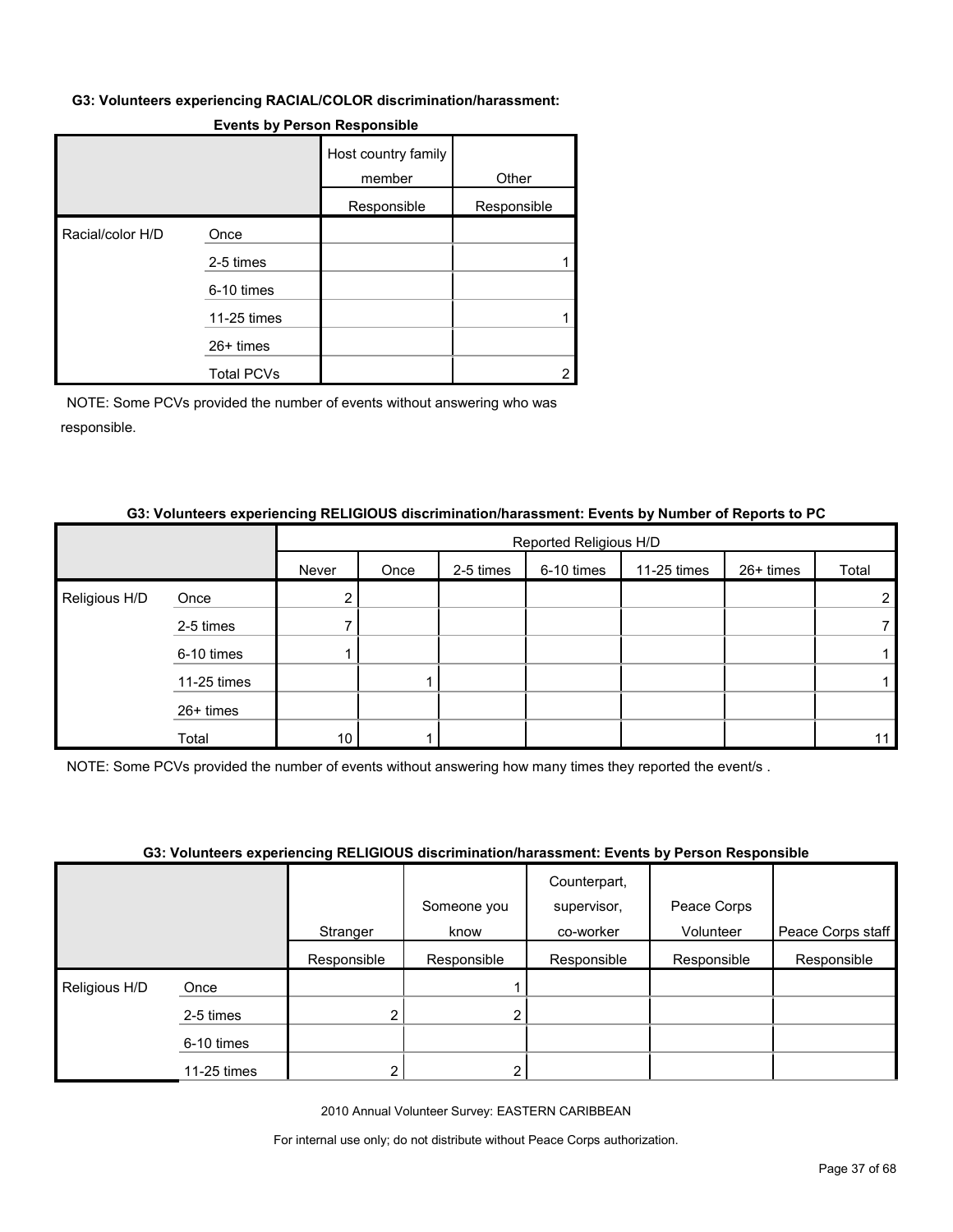| $26+$ times |  |  |  |
|-------------|--|--|--|
| Total PCVs  |  |  |  |

#### **G3: Volunteers experiencing RELIGIOUS discrimination/harassment:**

| <b>Events by Person Responsible</b> |                   |                               |             |  |  |  |  |  |
|-------------------------------------|-------------------|-------------------------------|-------------|--|--|--|--|--|
|                                     |                   | Host country family<br>member | Other       |  |  |  |  |  |
|                                     |                   | Responsible                   | Responsible |  |  |  |  |  |
| Religious H/D                       | Once              |                               |             |  |  |  |  |  |
|                                     | 2-5 times         |                               |             |  |  |  |  |  |
|                                     | 6-10 times        |                               |             |  |  |  |  |  |
|                                     | 11-25 times       | 1                             |             |  |  |  |  |  |
|                                     | $26+$ times       |                               |             |  |  |  |  |  |
|                                     | <b>Total PCVs</b> | 2                             |             |  |  |  |  |  |

NOTE: Some PCVs provided the number of events without answering who was responsible.

#### **G3: Volunteers experiencing SEXUAL ORIENTATION discrimination/harassment: Events by Number of Reports to PC**

|                        |             | Reported Sexual orientation H/D |      |           |            |             |  |
|------------------------|-------------|---------------------------------|------|-----------|------------|-------------|--|
|                        |             | Never                           | Once | 2-5 times | 6-10 times | 11-25 times |  |
| Sexual orientation H/D | Once        |                                 |      |           |            |             |  |
|                        | 2-5 times   | $\overline{2}$                  |      |           |            |             |  |
|                        | 6-10 times  |                                 |      |           |            |             |  |
|                        | 11-25 times |                                 |      |           |            |             |  |
|                        | 26+ times   |                                 |      |           |            |             |  |
|                        | Total       |                                 |      |           |            |             |  |

NOTE: Some PCVs provided the number of events without answering how many times they reported the event/s.

#### **G3: Volunteers experiencing SEXUAL ORIENTATION discrimination/harassment:**

#### **Events by Number of Reports to PC**

|                        |            | Reported Sexual orientation H/D |       |  |
|------------------------|------------|---------------------------------|-------|--|
|                        |            | $26+$ times                     | Total |  |
| Sexual orientation H/D | Once       |                                 |       |  |
|                        | 2-5 times  |                                 |       |  |
|                        | 6-10 times |                                 |       |  |

2010 Annual Volunteer Survey: EASTERN CARIBBEAN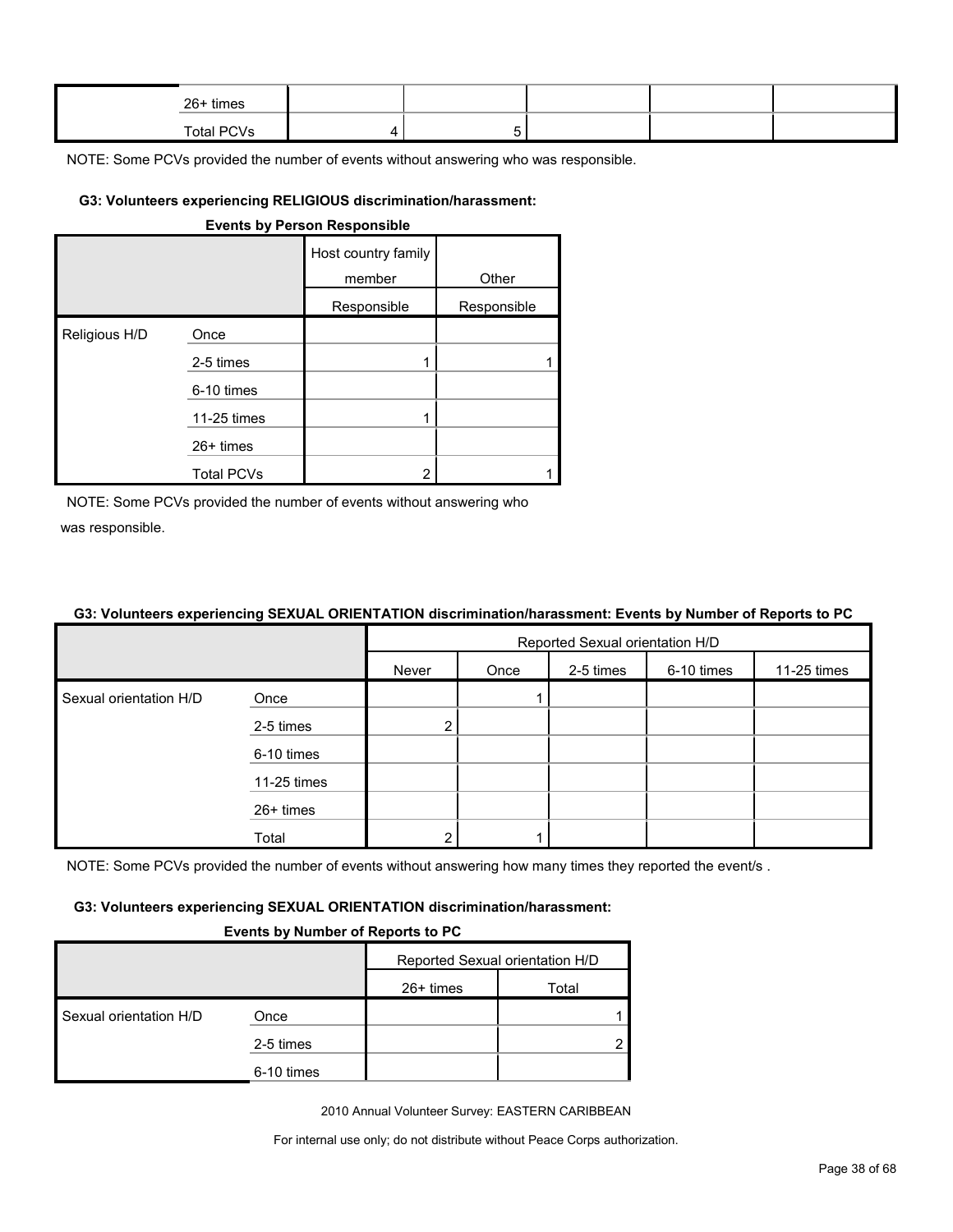| 11-25 times |  |
|-------------|--|
| 26+ times   |  |
| Total       |  |

NOTE: Some PCVs provided the number of events without answering how many times they reported the event/s .

#### **G3: Volunteers experiencing SEXUAL ORIENTATION discrimination/harassment: Events by Person Responsible**

|                        |                   |             |             | Counterpart, |             |             |
|------------------------|-------------------|-------------|-------------|--------------|-------------|-------------|
|                        |                   |             | Someone you | supervisor,  | Peace Corps | Peace Corps |
|                        |                   | Stranger    | know        | co-worker    | Volunteer   | staff       |
|                        |                   | Responsible | Responsible | Responsible  | Responsible | Responsible |
| Sexual orientation H/D | Once              |             |             |              |             |             |
|                        | 2-5 times         |             |             |              |             |             |
|                        | 6-10 times        |             |             |              |             |             |
|                        | 11-25 times       |             |             |              |             |             |
|                        | $26+$ times       |             |             |              |             |             |
|                        | <b>Total PCVs</b> |             |             |              |             |             |

NOTE: Some PCVs provided the number of events without answering who was responsible.

#### **G3: Volunteers experiencing SEXUAL ORIENTATION discrimination/harassment:**

#### **Events by Person Responsible**

|                        |                   | Host country family<br>member | Other       |
|------------------------|-------------------|-------------------------------|-------------|
|                        |                   | Responsible                   | Responsible |
| Sexual orientation H/D | Once              |                               |             |
|                        | 2-5 times         |                               |             |
|                        | 6-10 times        |                               |             |
|                        | 11-25 times       |                               |             |
|                        | $26+$ times       |                               |             |
|                        | <b>Total PCVs</b> |                               |             |

NOTE: Some PCVs provided the number of events without answering who was responsible.

#### **G3: Volunteers experiencing PHYSICAL SEXUAL harassment: Events by Number of Reports to PC**

2010 Annual Volunteer Survey: EASTERN CARIBBEAN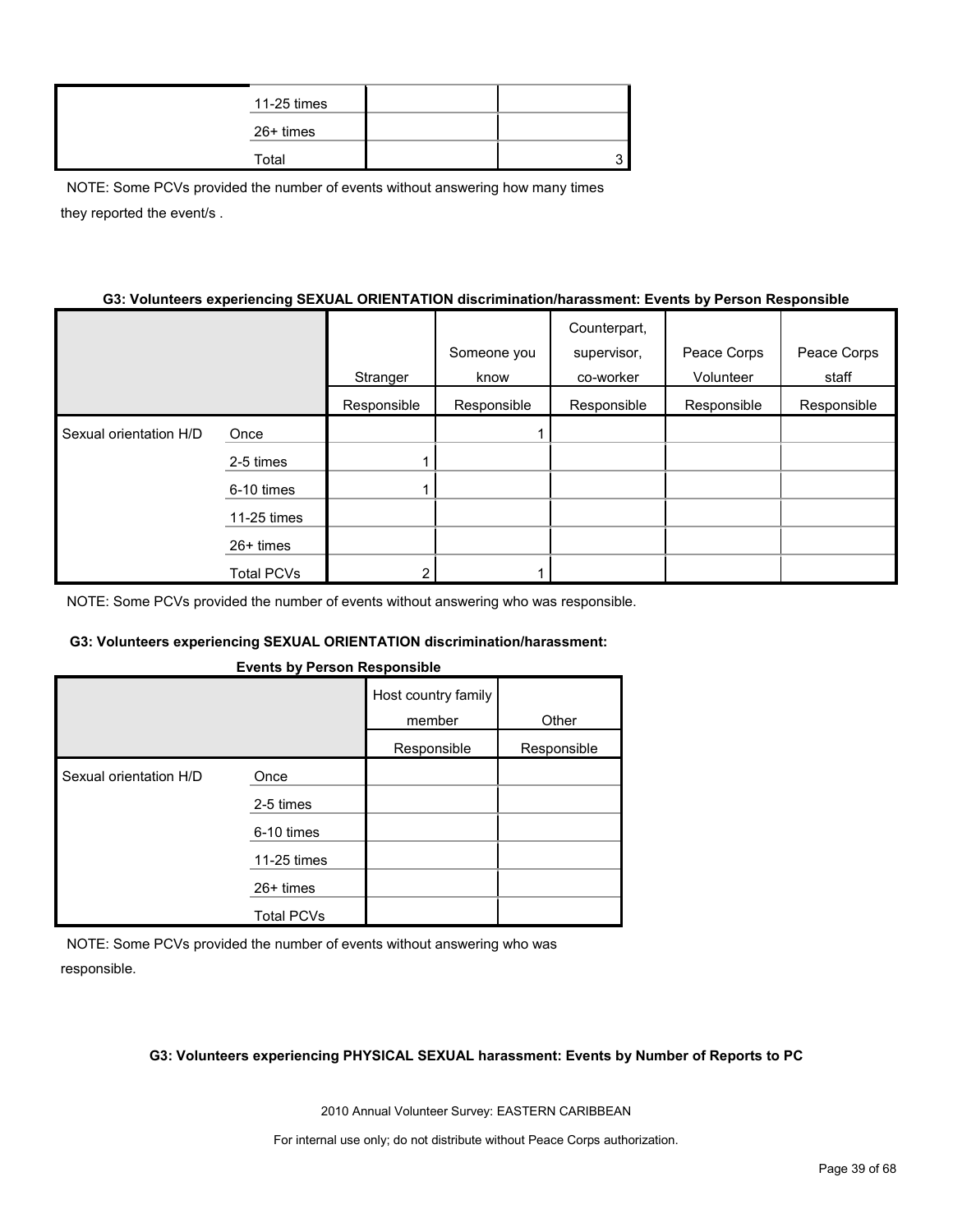|                              |             |       | Reported Sexual harassment (physical) |           |            |             |  |  |
|------------------------------|-------------|-------|---------------------------------------|-----------|------------|-------------|--|--|
|                              |             | Never | Once                                  | 2-5 times | 6-10 times | 11-25 times |  |  |
| Sexual harassment (physical) | Once        | 4     |                                       |           |            |             |  |  |
|                              | 2-5 times   | 2     |                                       |           |            |             |  |  |
|                              | 6-10 times  |       |                                       |           |            |             |  |  |
|                              | 11-25 times |       |                                       |           |            |             |  |  |
|                              | 26+ times   |       |                                       |           |            |             |  |  |
|                              | Total       | 6     |                                       |           |            |             |  |  |

NOTE: Some PCVs provided the number of events without answering how many times they reported the event/s.

#### **G3: Volunteers experiencing PHYSICAL SEXUAL harassment: Events by Number of Reports**

|                              | to PC       |           |                                       |
|------------------------------|-------------|-----------|---------------------------------------|
|                              |             |           | Reported Sexual harassment (physical) |
|                              |             | 26+ times | Total                                 |
| Sexual harassment (physical) | Once        |           |                                       |
|                              | 2-5 times   |           | 2                                     |
|                              | 6-10 times  |           |                                       |
|                              | 11-25 times |           |                                       |
|                              | $26+$ times |           |                                       |
|                              | Total       |           |                                       |

NOTE: Some PCVs provided the number of events without answering how many times they reported the event/s .

#### **G3: Volunteers experiencing PHYSICAL SEXUAL harassment: Events by Person Responsible**

|                              |                   | Stranger    | Someone you<br>know | Counterpart,<br>supervisor,<br>co-worker | Peace Corps<br>Volunteer |
|------------------------------|-------------------|-------------|---------------------|------------------------------------------|--------------------------|
|                              |                   | Responsible | Responsible         | Responsible                              | Responsible              |
| Sexual harassment (physical) | Once              |             |                     |                                          |                          |
|                              | 2-5 times         |             |                     |                                          |                          |
|                              | 6-10 times        |             |                     |                                          |                          |
|                              | 11-25 times       |             |                     |                                          |                          |
|                              | 26+ times         |             |                     |                                          |                          |
|                              | <b>Total PCVs</b> | ◠           |                     |                                          |                          |

NOTE: Some PCVs provided the number of events without answering who was responsible.

2010 Annual Volunteer Survey: EASTERN CARIBBEAN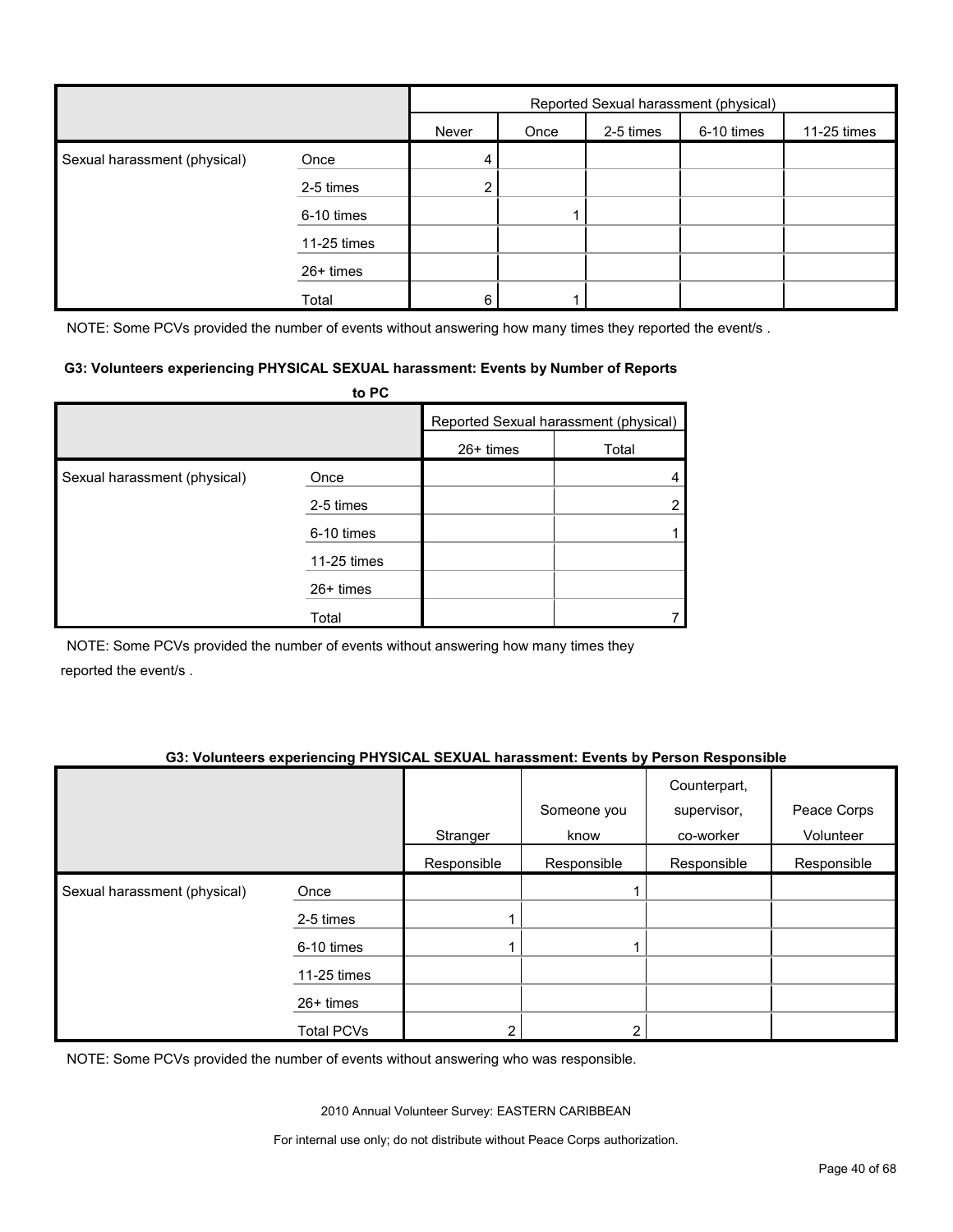#### **G3: Volunteers experiencing PHYSICAL SEXUAL harassment: Events by Person Responsible**

|                              |             | Peace Corps staff | Host country family<br>member | Other       |
|------------------------------|-------------|-------------------|-------------------------------|-------------|
|                              |             | Responsible       | Responsible                   | Responsible |
| Sexual harassment (physical) | Once        |                   |                               |             |
|                              | 2-5 times   |                   |                               |             |
|                              | 6-10 times  |                   |                               |             |
|                              | 11-25 times |                   |                               |             |
|                              | 26+ times   |                   |                               |             |
|                              | Total PCVs  |                   |                               |             |

NOTE: Some PCVs provided the number of events without answering who was responsible.

#### **G3: Volunteers experiencing VERBAL SEXUAL harassment: Events by Number of Reports to PC**

|                            |             | Reported Sexual harassment (verbal) |           |            |             |  |  |
|----------------------------|-------------|-------------------------------------|-----------|------------|-------------|--|--|
|                            | Never       | Once                                | 2-5 times | 6-10 times | 11-25 times |  |  |
| Sexual harassment (verbal) | Once        | $\overline{2}$                      |           |            |             |  |  |
|                            | 2-5 times   | 9                                   | 2         |            |             |  |  |
|                            | 6-10 times  | 3                                   |           |            |             |  |  |
|                            | 11-25 times | 2                                   |           |            |             |  |  |
|                            | 26+ times   | 17                                  |           |            |             |  |  |
|                            | Total       | 33                                  | 3         |            |             |  |  |

NOTE: Some PCVs provided the number of events without answering how many times they reported the event/s.

#### **G3: Volunteers experiencing VERBAL SEXUAL harassment: Events by Number of Reports**

|                            | to PC       |                                     |       |
|----------------------------|-------------|-------------------------------------|-------|
|                            |             | Reported Sexual harassment (verbal) |       |
|                            |             | 26+ times                           | Total |
| Sexual harassment (verbal) | Once        |                                     |       |
| 2-5 times                  |             |                                     | 11    |
|                            | 6-10 times  |                                     | 3     |
|                            | 11-25 times |                                     |       |
|                            | 26+ times   |                                     | 19    |
|                            | Total       |                                     | 38    |

NOTE: Some PCVs provided the number of events without answering how many times they reported the event/s .

2010 Annual Volunteer Survey: EASTERN CARIBBEAN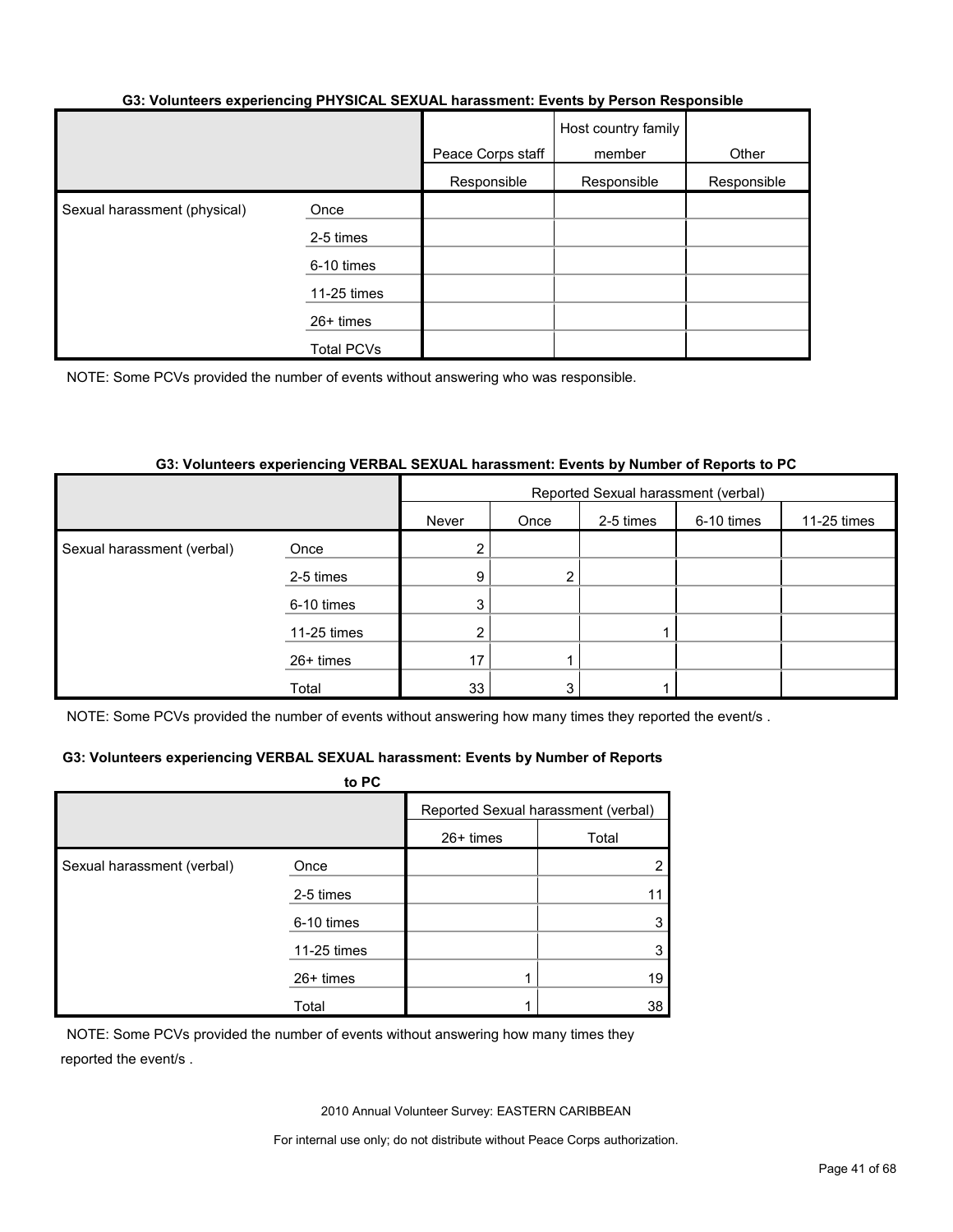|                            | . .<br>$\tilde{\phantom{a}}$ | Stranger        | Someone you<br>know | . .<br>Counterpart,<br>supervisor,<br>co-worker | Peace Corps<br>Volunteer |
|----------------------------|------------------------------|-----------------|---------------------|-------------------------------------------------|--------------------------|
|                            |                              | Responsible     | Responsible         | Responsible                                     | Responsible              |
| Sexual harassment (verbal) | Once                         |                 |                     |                                                 |                          |
|                            | 2-5 times                    | $\overline{2}$  |                     |                                                 |                          |
|                            | 6-10 times                   |                 |                     |                                                 |                          |
|                            | 11-25 times                  |                 |                     |                                                 |                          |
|                            | 26+ times                    | 9               | 4                   |                                                 |                          |
|                            | <b>Total PCVs</b>            | 13 <sub>1</sub> | 5                   |                                                 |                          |

#### **G3: Volunteers experiencing VERBAL SEXUAL harassment: Events by Person Responsible**

NOTE: Some PCVs provided the number of events without answering who was responsible.

## **G3: Volunteers experiencing VERBAL SEXUAL harassment: Events by Person Responsible**

|                            |                   | Peace Corps staff | Host country family<br>member | Other       |
|----------------------------|-------------------|-------------------|-------------------------------|-------------|
|                            |                   | Responsible       | Responsible                   | Responsible |
| Sexual harassment (verbal) | Once              |                   |                               |             |
|                            | 2-5 times         |                   |                               |             |
|                            | 6-10 times        |                   |                               |             |
|                            | 11-25 times       |                   |                               |             |
|                            | 26+ times         |                   |                               |             |
|                            | <b>Total PCVs</b> |                   |                               |             |

NOTE: Some PCVs provided the number of events without answering who was responsible.

|  |  |  | G4: Please indicate the number of times you experienced the following types of crimes: PERCENTAGES |  |  |  |  |
|--|--|--|----------------------------------------------------------------------------------------------------|--|--|--|--|
|  |  |  |                                                                                                    |  |  |  |  |

|                    | None | Once  | 2-5 times | 6-10 times | 11-25 times | 26+ times | Total |
|--------------------|------|-------|-----------|------------|-------------|-----------|-------|
| <b>Buglary</b>     | 80%  | 17%   | 2%        |            |             |           | 81    |
| Theft              | 72%  | 18%   | 7%        | 2%         |             |           | 82    |
| Robbery            | 99%  | $1\%$ |           |            |             |           | 78    |
| Physical assault   | 95%  | 4%    | $1\%$     |            |             |           | 77    |
| Aggravated assault | 100% |       |           |            |             |           | 78    |
| Sexual assault     | 100% |       |           |            |             |           | 78    |

2010 Annual Volunteer Survey: EASTERN CARIBBEAN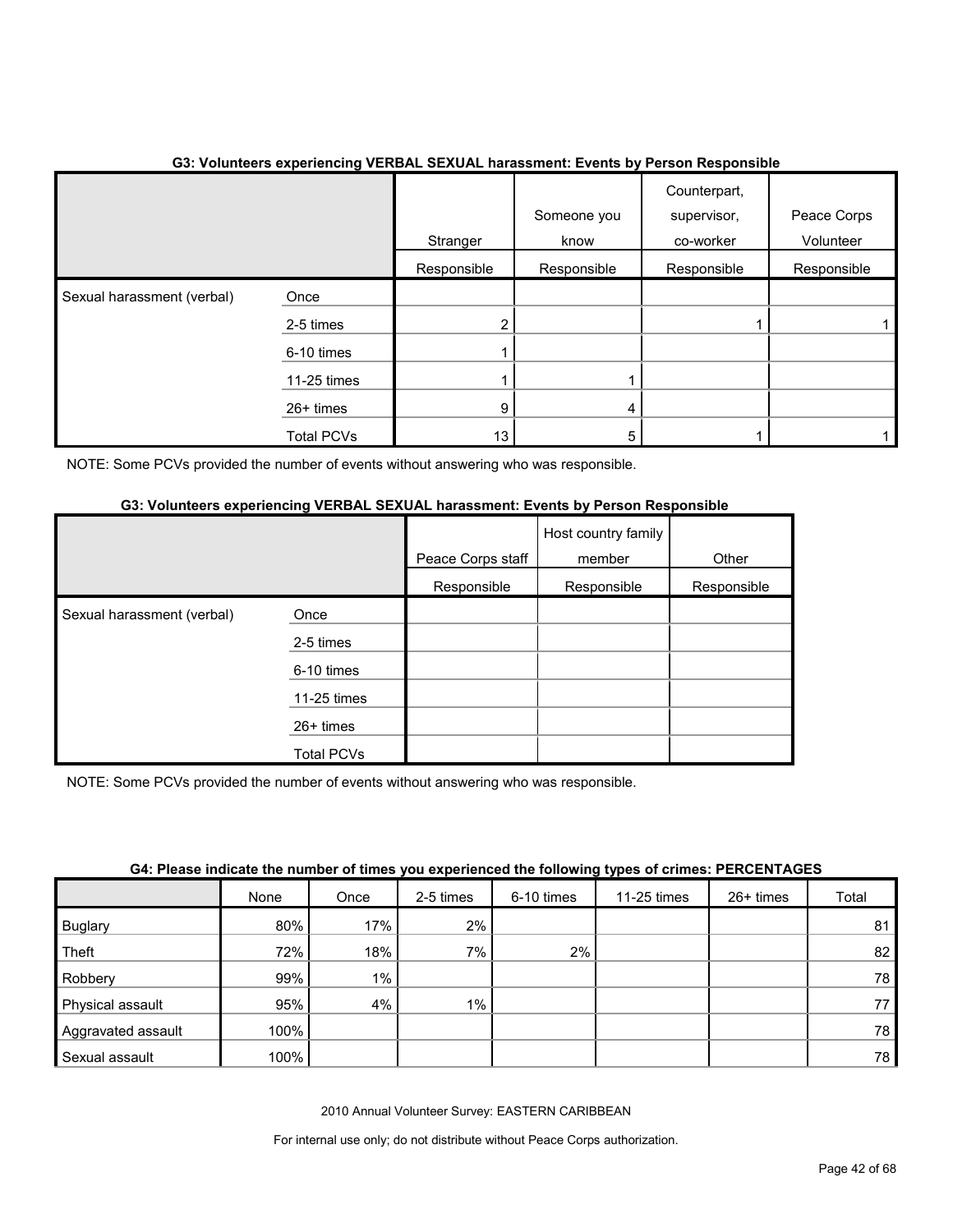|                    | None | Once  | 2-5 times | 6-10 times | 11-25 times | $26+$ times | Total |
|--------------------|------|-------|-----------|------------|-------------|-------------|-------|
| <b>Buglary</b>     | 80%  | 17%   | 2%        |            |             |             | 81    |
| Theft              | 72%  | 18%   | 7%        | 2%         |             |             | 82    |
| Robbery            | 99%  | $1\%$ |           |            |             |             | 78    |
| Physical assault   | 95%  | 4%    | $1\%$     |            |             |             | 77    |
| Aggravated assault | 100% |       |           |            |             |             | 78    |
| Sexual assault     | 100% |       |           |            |             |             | 78    |
| Rape               | 100% |       |           |            |             |             | 78    |

#### **G4: Please indicate the number of times you experienced the following types of crimes: PERCENTAGES**

## **G4: Please indicate the number of times you experienced the following types of crimes: NUMBERS**

|                    | None | Once | 2-5 times     | 6-10 times | 11-25 times | 26+ times | Total |
|--------------------|------|------|---------------|------------|-------------|-----------|-------|
| <b>Buglary</b>     | 65   | 14   | o<br><u>∠</u> |            |             |           | 81    |
| Theft              | 59   | 15   | 6             |            |             |           | 82    |
| Robbery            | 77   |      |               |            |             |           | 78    |
| Physical assault   | 73   | 3    |               |            |             |           | 77    |
| Aggravated assault | 78   |      |               |            |             |           | 78    |
| Sexual assault     | 78   |      |               |            |             |           | 78    |
| Rape               | 78   |      |               |            |             |           | 78    |
| Attempted rape     | 77   |      |               |            |             |           | 78    |

#### **G4: Volunteers experiencing BURGLARY: Events by Number of Reports to PC**

|                |             |       | <b>Buglary Reported</b> |           |            |             |           |                 |
|----------------|-------------|-------|-------------------------|-----------|------------|-------------|-----------|-----------------|
|                |             | Never | Once                    | 2-5 times | 6-10 times | 11-25 times | 26+ times | Total           |
| <b>Buglary</b> | Once        |       | 13                      |           |            |             |           | 14 <sub>1</sub> |
|                | 2-5 times   |       |                         | っ<br>۷    |            |             |           | $\overline{2}$  |
|                | 6-10 times  |       |                         |           |            |             |           |                 |
|                | 11-25 times |       |                         |           |            |             |           |                 |
|                | 26+ times   |       |                         |           |            |             |           |                 |
|                | Total       |       | 13                      | ົ         |            |             |           | 16              |

NOTE: Some PCVs provided the number of events without answering how many times they reported the event/s.

#### **G4: Volunteers experiencing BURGLARY: Events by Person Responsible**

2010 Annual Volunteer Survey: EASTERN CARIBBEAN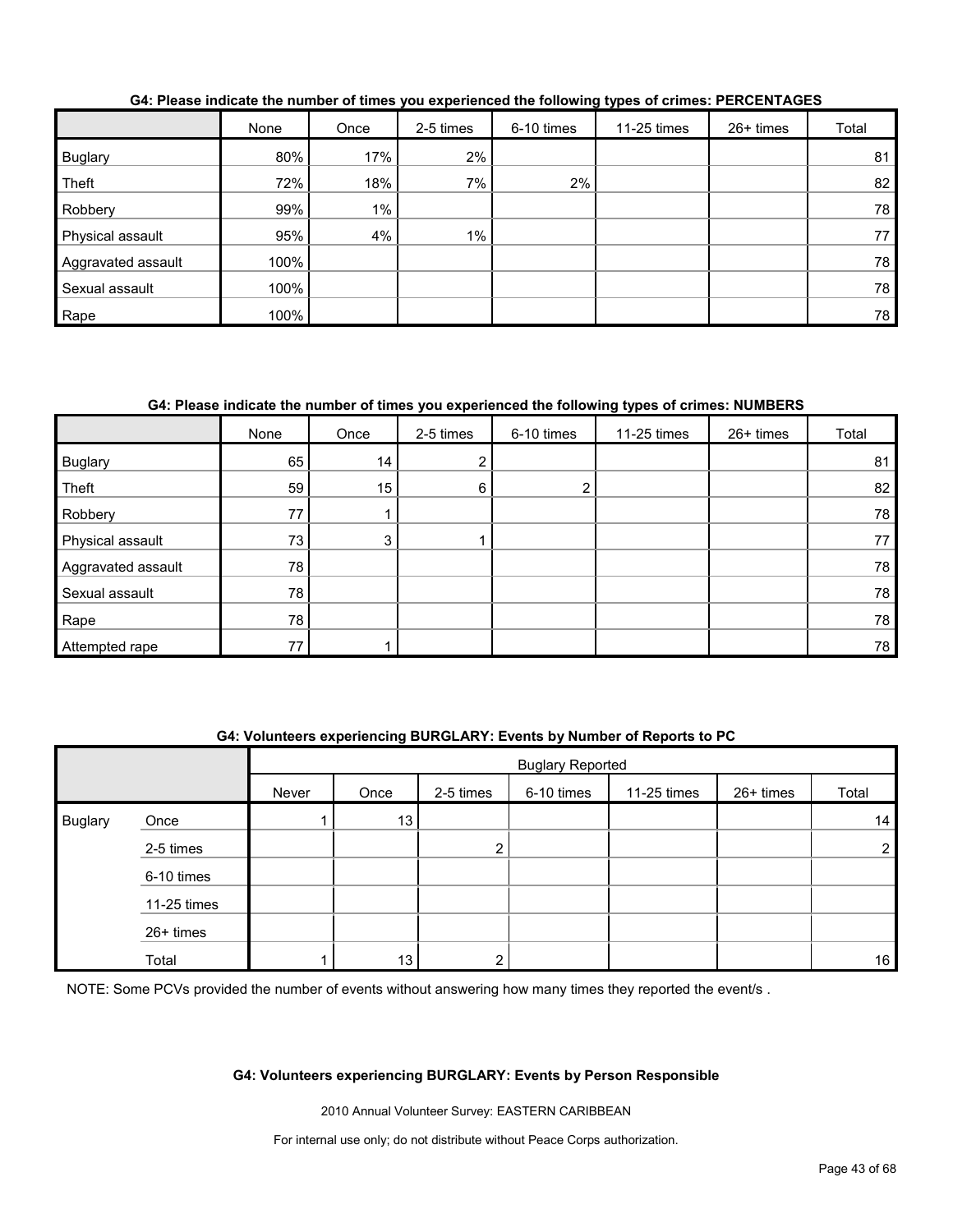|         |                   | Stranger    | Someone you<br>know | Counterpart,<br>supervisor,<br>co-worker | Peace Corps<br>Volunteer | Peace Corps staff |
|---------|-------------------|-------------|---------------------|------------------------------------------|--------------------------|-------------------|
|         |                   | Responsible | Responsible         | Responsible                              | Responsible              | Responsible       |
| Buglary | Once              | 3           | $\overline{2}$      |                                          |                          |                   |
|         | 2-5 times         |             |                     |                                          |                          |                   |
|         | 6-10 times        |             |                     |                                          |                          |                   |
|         | 11-25 times       |             |                     |                                          |                          |                   |
|         | 26+ times         |             |                     |                                          |                          |                   |
|         | <b>Total PCVs</b> | 4           |                     |                                          |                          |                   |

#### **G4: Volunteers experiencing BURGLARY: Events by Person**

| Responsible    |                   |                               |             |  |  |  |  |
|----------------|-------------------|-------------------------------|-------------|--|--|--|--|
|                |                   | Host country family<br>member | Other       |  |  |  |  |
|                |                   | Responsible                   | Responsible |  |  |  |  |
| <b>Buglary</b> | Once              |                               |             |  |  |  |  |
|                | 2-5 times         |                               |             |  |  |  |  |
|                | 6-10 times        |                               |             |  |  |  |  |
|                | 11-25 times       |                               |             |  |  |  |  |
|                | $26+$ times       |                               |             |  |  |  |  |
|                | <b>Total PCVs</b> |                               |             |  |  |  |  |

NOTE: Some PCVs provided the number of events without answering

who was responsible.

|       | G4: Volunteers experiencing THEFT: Events by Number of Reports to PC |       |      |           |                       |             |           |                   |
|-------|----------------------------------------------------------------------|-------|------|-----------|-----------------------|-------------|-----------|-------------------|
|       |                                                                      |       |      |           | <b>Theft Reported</b> |             |           |                   |
|       |                                                                      | Never | Once | 2-5 times | 6-10 times            | 11-25 times | 26+ times | Total             |
| Theft | Once                                                                 |       | 9    |           |                       |             |           | 14                |
|       | 2-5 times                                                            |       |      | 4         |                       |             |           | 6                 |
|       | 6-10 times                                                           |       |      |           | າ                     |             |           |                   |
|       | 11-25 times                                                          |       |      |           |                       |             |           |                   |
|       | $26+$ times                                                          |       |      |           |                       |             |           |                   |
|       | Total                                                                | 5     |      |           |                       |             |           | $22 \overline{ }$ |

2010 Annual Volunteer Survey: EASTERN CARIBBEAN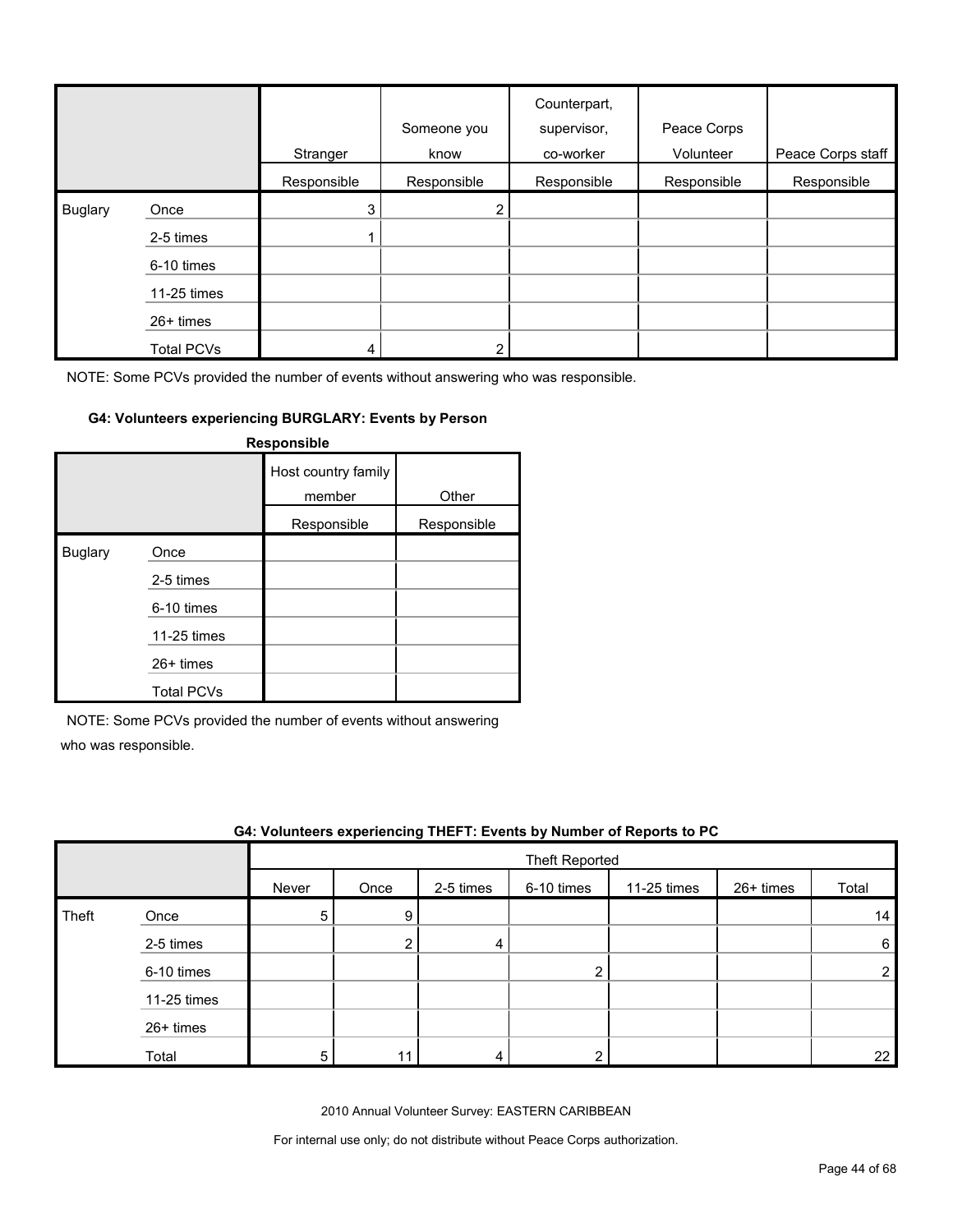| G4: Volunteers experiencing THEFT: Events by Number of Reports to PC |  |  |
|----------------------------------------------------------------------|--|--|
|                                                                      |  |  |

|       |             |       | Theft Reported |           |            |             |           |                  |
|-------|-------------|-------|----------------|-----------|------------|-------------|-----------|------------------|
|       |             | Never | Once           | 2-5 times | 6-10 times | 11-25 times | 26+ times | Total            |
| Theft | Once        | 5     | 9              |           |            |             |           | 14               |
|       | 2-5 times   |       |                | д         |            |             |           | $6 \overline{6}$ |
|       | 6-10 times  |       |                |           | 2          |             |           | 2                |
|       | 11-25 times |       |                |           |            |             |           |                  |
|       | 26+ times   |       |                |           |            |             |           |                  |
|       | Total       | 5.    | 11             |           | ◠          |             |           | 22               |

NOTE: Some PCVs provided the number of events without answering how many times they reported the event/s.

## **G4: Volunteers experiencing THEFT: Events by Person Responsible**

|       |                   | Stranger       | Someone you<br>know | Counterpart,<br>supervisor,<br>co-worker | Peace Corps<br>Volunteer | Peace Corps staff |
|-------|-------------------|----------------|---------------------|------------------------------------------|--------------------------|-------------------|
|       |                   |                |                     |                                          |                          |                   |
|       |                   | Responsible    | Responsible         | Responsible                              | Responsible              | Responsible       |
| Theft | Once              | 5              |                     |                                          |                          |                   |
|       | 2-5 times         | $\overline{2}$ |                     |                                          |                          |                   |
|       | 6-10 times        | 2              | າ                   |                                          |                          |                   |
|       | 11-25 times       |                |                     |                                          |                          |                   |
|       | 26+ times         |                |                     |                                          |                          |                   |
|       | <b>Total PCVs</b> | 9              |                     |                                          |                          |                   |

NOTE: Some PCVs provided the number of events without answering who was responsible.

#### **G4: Volunteers experiencing THEFT: Events by Person Responsible**

|       |                   | Host country family<br>member | Other       |
|-------|-------------------|-------------------------------|-------------|
|       |                   | Responsible                   | Responsible |
| Theft | Once              |                               |             |
|       | 2-5 times         |                               |             |
|       | 6-10 times        |                               |             |
|       | 11-25 times       |                               |             |
|       | 26+ times         |                               |             |
|       | <b>Total PCVs</b> |                               |             |

2010 Annual Volunteer Survey: EASTERN CARIBBEAN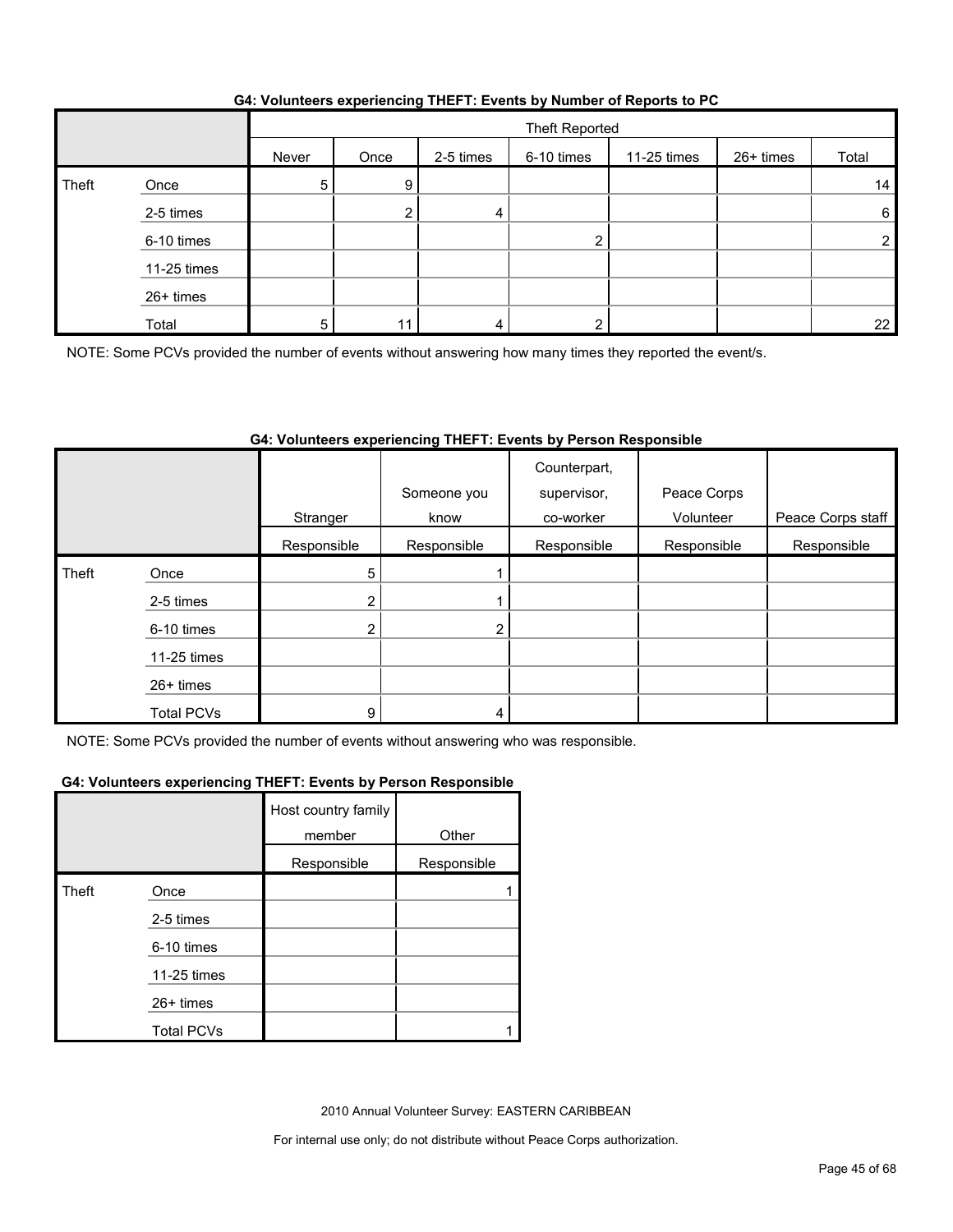#### **G4: Volunteers experiencing THEFT: Events by Person Responsible**

|       |                   | Host country family<br>member | Other       |
|-------|-------------------|-------------------------------|-------------|
|       |                   | Responsible                   | Responsible |
| Theft | Once              |                               |             |
|       | 2-5 times         |                               |             |
|       | 6-10 times        |                               |             |
|       | 11-25 times       |                               |             |
|       | 26+ times         |                               |             |
|       | <b>Total PCVs</b> |                               |             |

NOTE: Some PCVs provided the number of events without answering who was responsible.

|         |             |       | Robbery Reported |           |            |             |           |       |  |  |
|---------|-------------|-------|------------------|-----------|------------|-------------|-----------|-------|--|--|
|         |             | Never | Once             | 2-5 times | 6-10 times | 11-25 times | 26+ times | Total |  |  |
| Robbery | Once        |       |                  |           |            |             |           |       |  |  |
|         | 2-5 times   |       |                  |           |            |             |           |       |  |  |
|         | 6-10 times  |       |                  |           |            |             |           |       |  |  |
|         | 11-25 times |       |                  |           |            |             |           |       |  |  |
|         | 26+ times   |       |                  |           |            |             |           |       |  |  |
|         | Total       |       |                  |           |            |             |           |       |  |  |

#### **G4: Volunteers experiencing ROBBERY: Events by Number of Reports to PC**

NOTE: Some PCVs provided the number of events without answering how many times they reported the event/s.

#### **G4: Volunteers experiencing ROBBERY: Events by Person Responsible**

|         |             |             | Someone you | Counterpart,<br>supervisor, | Peace Corps |                   |
|---------|-------------|-------------|-------------|-----------------------------|-------------|-------------------|
|         |             | Stranger    | know        | co-worker                   | Volunteer   | Peace Corps staff |
|         |             | Responsible | Responsible | Responsible                 | Responsible | Responsible       |
| Robbery | Once        |             |             |                             |             |                   |
|         | 2-5 times   |             |             |                             |             |                   |
|         | 6-10 times  |             |             |                             |             |                   |
|         | 11-25 times |             |             |                             |             |                   |
|         | 26+ times   |             |             |                             |             |                   |

2010 Annual Volunteer Survey: EASTERN CARIBBEAN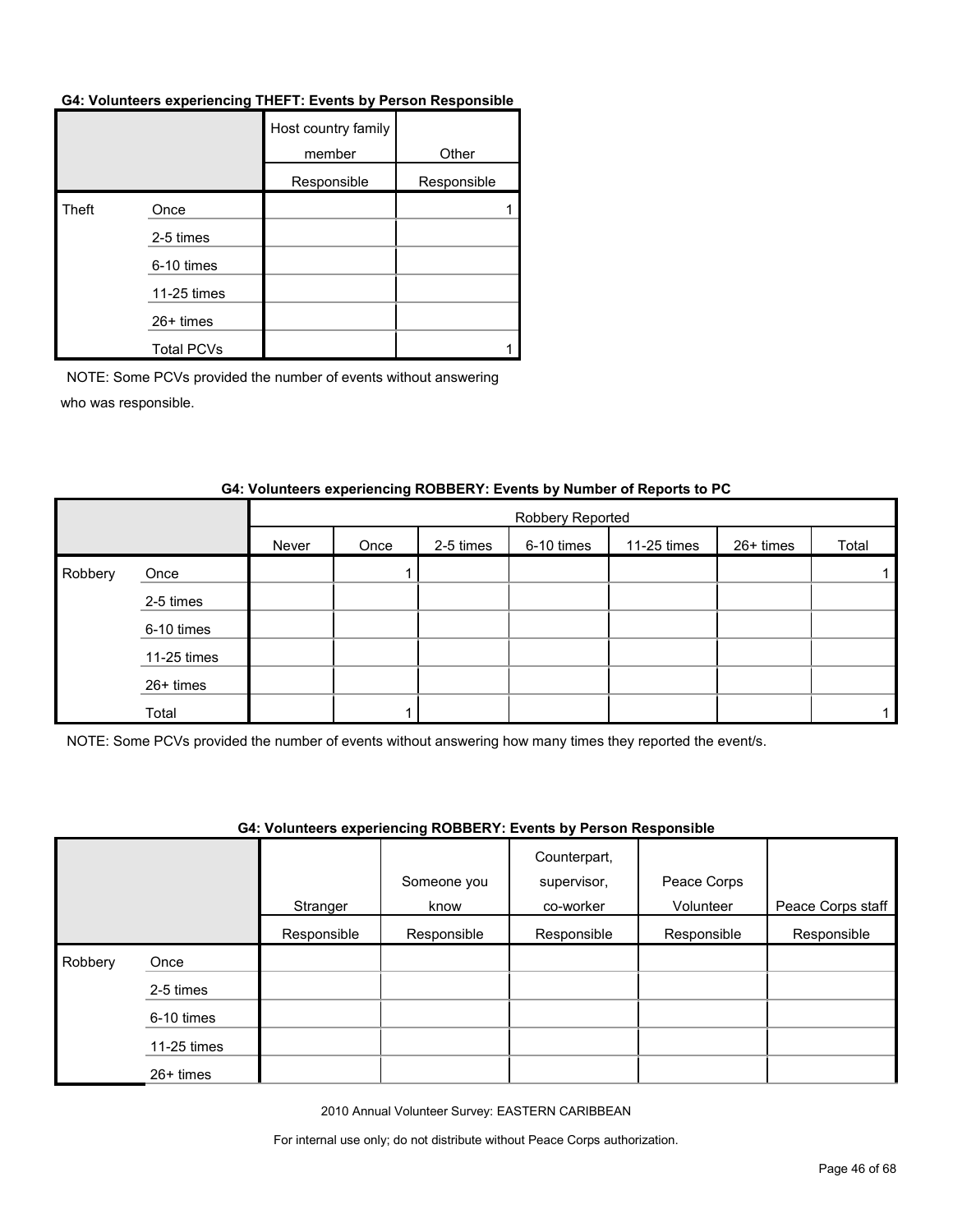| $ -$<br><b>Total PL</b><br>$\mathbf{v}$ |  |  |  |
|-----------------------------------------|--|--|--|
|                                         |  |  |  |

#### **G4: Volunteers experiencing ROBBERY: Events by Person**

|         |                   | Responsible                   |             |
|---------|-------------------|-------------------------------|-------------|
|         |                   | Host country family<br>member | Other       |
|         |                   | Responsible                   | Responsible |
| Robbery | Once              |                               |             |
|         | 2-5 times         |                               |             |
|         | 6-10 times        |                               |             |
|         | 11-25 times       |                               |             |
|         | $26+$ times       |                               |             |
|         | <b>Total PCVs</b> |                               |             |

NOTE: Some PCVs provided the number of events without answering who was responsible.

|                  |             | $\bullet$ in relative to the content of the state $\bullet$ in the state $\bullet$ in the state $\bullet$ in the state $\bullet$ in $\bullet$ |                           |           |            |             |           |       |  |
|------------------|-------------|-----------------------------------------------------------------------------------------------------------------------------------------------|---------------------------|-----------|------------|-------------|-----------|-------|--|
|                  |             |                                                                                                                                               | Physical assault Reported |           |            |             |           |       |  |
|                  |             | Never                                                                                                                                         | Once                      | 2-5 times | 6-10 times | 11-25 times | 26+ times | Total |  |
| Physical assault | Once        |                                                                                                                                               |                           |           |            |             |           | 3     |  |
|                  | 2-5 times   |                                                                                                                                               |                           |           |            |             |           |       |  |
|                  | 6-10 times  |                                                                                                                                               |                           |           |            |             |           |       |  |
|                  | 11-25 times |                                                                                                                                               |                           |           |            |             |           |       |  |
|                  | 26+ times   |                                                                                                                                               |                           |           |            |             |           |       |  |
|                  | Total       |                                                                                                                                               |                           |           |            |             |           | 4     |  |

#### **G4: Volunteers experiencing PHYSICAL ASSAULT: Events by Number of Reports to PC**

NOTE: Some PCVs provided the number of events without answering how many times they reported the event/s.

#### **G4: Volunteers experiencing PHYSICAL ASSAULT: Events by Person Responsible**

|                  |      |             |             | Counterpart, |             |             |
|------------------|------|-------------|-------------|--------------|-------------|-------------|
|                  |      |             | Someone you | supervisor,  | Peace Corps | Peace Corps |
|                  |      | Stranger    | know        | co-worker    | Volunteer   | staff       |
|                  |      | Responsible | Responsible | Responsible  | Responsible | Responsible |
| Physical assault | Once |             |             |              |             |             |

2010 Annual Volunteer Survey: EASTERN CARIBBEAN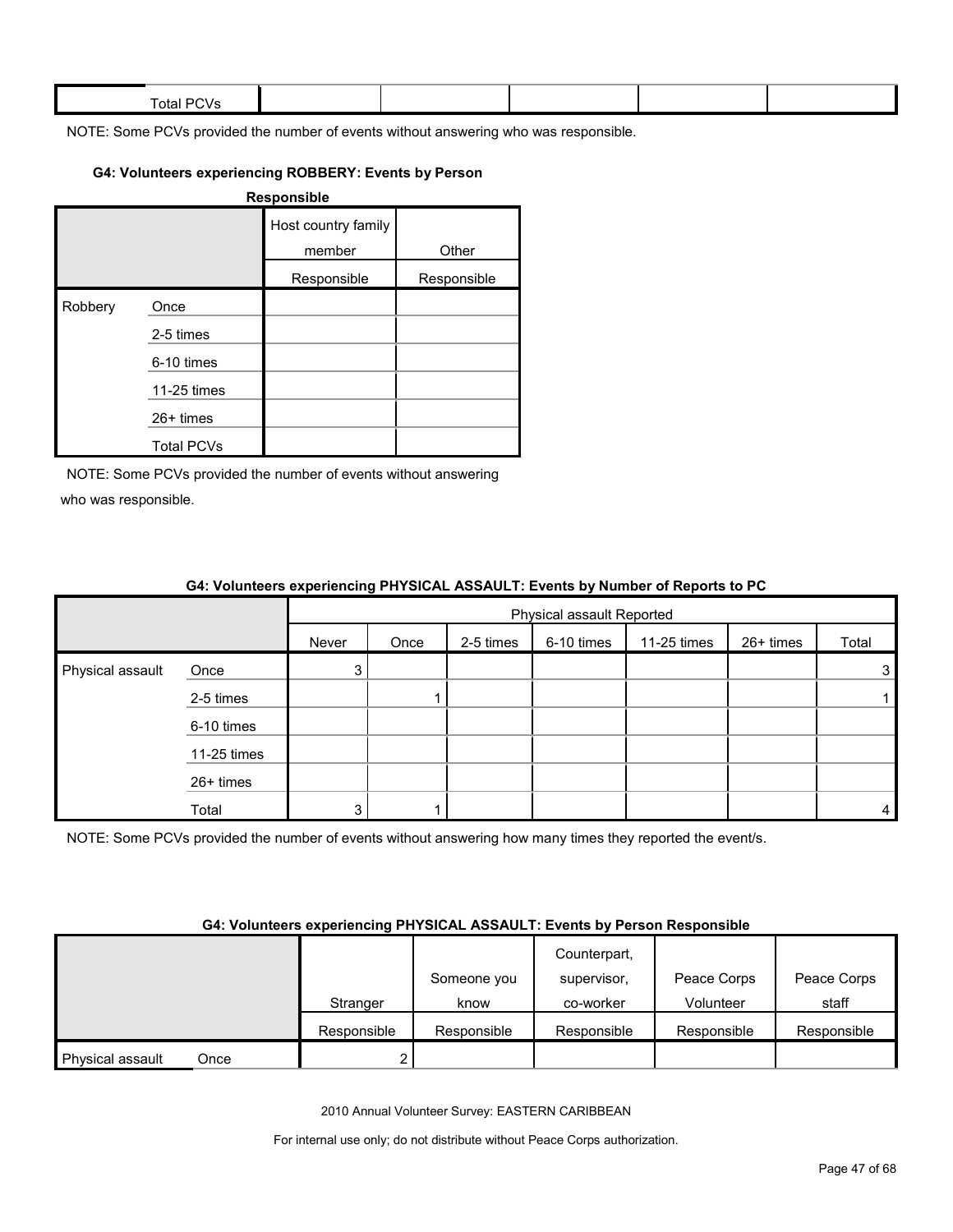| 2-5 times         |  |  |  |
|-------------------|--|--|--|
| 6-10 times        |  |  |  |
| 11-25 times       |  |  |  |
| 26+ times         |  |  |  |
| <b>Total PCVs</b> |  |  |  |

#### **G4: Volunteers experiencing PHYSICAL ASSAULT: Events by Person**

|                  | Responsible       |                               |             |
|------------------|-------------------|-------------------------------|-------------|
|                  |                   | Host country family<br>member | Other       |
|                  |                   | Responsible                   | Responsible |
| Physical assault | Once              |                               |             |
|                  | 2-5 times         |                               |             |
|                  | 6-10 times        |                               |             |
|                  | 11-25 times       |                               |             |
|                  | 26+ times         |                               |             |
|                  | <b>Total PCVs</b> |                               |             |

NOTE: Some PCVs provided the number of events without answering who was responsible.

#### **G4: Volunteers experiencing AGGRAVATED ASSAULT: Events by Number of Reports to PC**

|                    |             |                                                         | Aggravated assault Reported |  |  |  |  |  |
|--------------------|-------------|---------------------------------------------------------|-----------------------------|--|--|--|--|--|
|                    |             | 2-5 times<br>6-10 times<br>11-25 times<br>Never<br>Once |                             |  |  |  |  |  |
| Aggravated assault | Once        |                                                         |                             |  |  |  |  |  |
|                    | 2-5 times   |                                                         |                             |  |  |  |  |  |
|                    | 6-10 times  |                                                         |                             |  |  |  |  |  |
|                    | 11-25 times |                                                         |                             |  |  |  |  |  |
|                    | 26+ times   |                                                         |                             |  |  |  |  |  |
|                    | Total       |                                                         |                             |  |  |  |  |  |

NOTE: Some PCVs provided the number of events without answering how many times they reported the event/s.

## **G4: Volunteers experiencing AGGRAVATED ASSAULT: Events by Number of**

| <b>Reports to PC</b> |             |                             |  |
|----------------------|-------------|-----------------------------|--|
|                      |             | Aggravated assault Reported |  |
|                      | $26+$ times | ™otal                       |  |

2010 Annual Volunteer Survey: EASTERN CARIBBEAN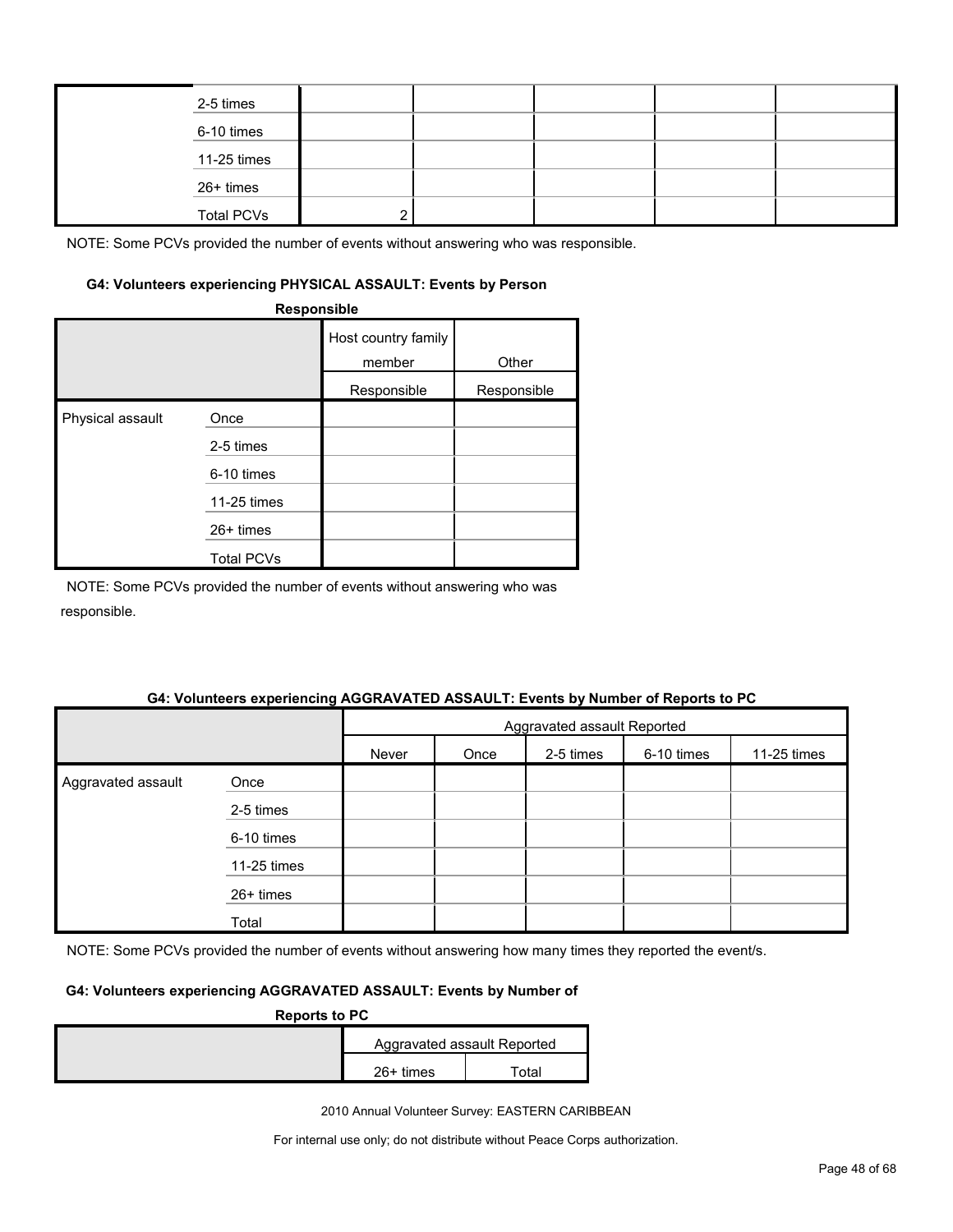| Aggravated assault | Once        |  |
|--------------------|-------------|--|
|                    | 2-5 times   |  |
|                    | 6-10 times  |  |
|                    | 11-25 times |  |
|                    | 26+ times   |  |
|                    | Total       |  |

NOTE: Some PCVs provided the number of events without answering how many times they reported the event/s.

#### **G4: Volunteers experiencing AGGRAVATED ASSAULT: Events by Person Responsible**

|                    |             | Stranger    | Someone you<br>know | Counterpart,<br>supervisor,<br>co-worker | Peace Corps<br>Volunteer | Peace Corps<br>staff |
|--------------------|-------------|-------------|---------------------|------------------------------------------|--------------------------|----------------------|
|                    |             | Responsible | Responsible         | Responsible                              | Responsible              | Responsible          |
| Aggravated assault | Once        |             |                     |                                          |                          |                      |
|                    | 2-5 times   |             |                     |                                          |                          |                      |
|                    | 6-10 times  |             |                     |                                          |                          |                      |
|                    | 11-25 times |             |                     |                                          |                          |                      |
|                    | $26+$ times |             |                     |                                          |                          |                      |
|                    | Total PCVs  |             |                     |                                          |                          |                      |

NOTE: Some PCVs provided the number of events without answering who was responsible.

## **G4: Volunteers experiencing AGGRAVATED ASSAULT: Events by Person**

| <b>Responsible</b> |                   |                               |             |  |  |  |  |
|--------------------|-------------------|-------------------------------|-------------|--|--|--|--|
|                    |                   | Host country family<br>member | Other       |  |  |  |  |
|                    |                   | Responsible                   | Responsible |  |  |  |  |
| Aggravated assault | Once              |                               |             |  |  |  |  |
|                    | 2-5 times         |                               |             |  |  |  |  |
|                    | 6-10 times        |                               |             |  |  |  |  |
|                    | 11-25 times       |                               |             |  |  |  |  |
|                    | $26+$ times       |                               |             |  |  |  |  |
|                    | <b>Total PCVs</b> |                               |             |  |  |  |  |

NOTE: Some PCVs provided the number of events without answering who was responsible.

2010 Annual Volunteer Survey: EASTERN CARIBBEAN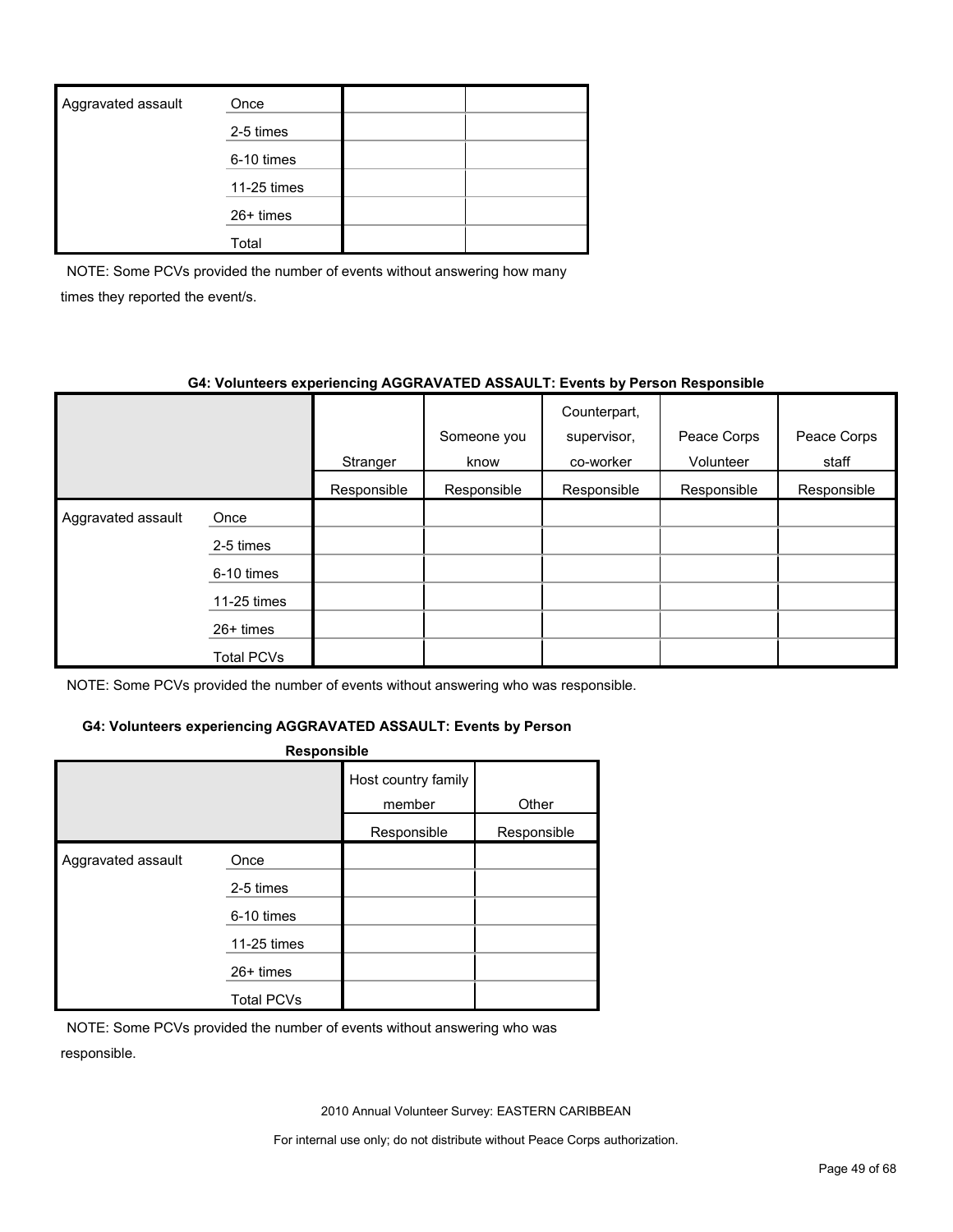|                |             |                                                                      |  |  | Sexual assault Reported |  |  |       |
|----------------|-------------|----------------------------------------------------------------------|--|--|-------------------------|--|--|-------|
|                |             | 6-10 times<br>26+ times<br>Once<br>2-5 times<br>11-25 times<br>Never |  |  |                         |  |  | Total |
| Sexual assault | Once        |                                                                      |  |  |                         |  |  |       |
|                | 2-5 times   |                                                                      |  |  |                         |  |  |       |
|                | 6-10 times  |                                                                      |  |  |                         |  |  |       |
|                | 11-25 times |                                                                      |  |  |                         |  |  |       |
|                | 26+ times   |                                                                      |  |  |                         |  |  |       |
|                | Total       |                                                                      |  |  |                         |  |  |       |

## **G4: Volunteers experiencing SEXUAL ASSAULT: Events by Number of Reports to PC**

NOTE: Some PCVs provided the number of events without answering how many times they reported the event/s.

## **G4: Volunteers experiencing SEXUAL ASSAULT: Events by Person Responsible**

|                |                   | Stranger    | Someone you<br>know | Counterpart,<br>supervisor,<br>co-worker | Peace Corps<br>Volunteer | Peace Corps<br>staff |
|----------------|-------------------|-------------|---------------------|------------------------------------------|--------------------------|----------------------|
|                |                   | Responsible | Responsible         | Responsible                              | Responsible              | Responsible          |
| Sexual assault | Once              |             |                     |                                          |                          |                      |
|                | 2-5 times         |             |                     |                                          |                          |                      |
|                | 6-10 times        |             |                     |                                          |                          |                      |
|                | 11-25 times       |             |                     |                                          |                          |                      |
|                | 26+ times         |             |                     |                                          |                          |                      |
|                | <b>Total PCVs</b> |             |                     |                                          |                          |                      |

NOTE: Some PCVs provided the number of events without answering who was responsible.

## **G4: Volunteers experiencing SEXUAL ASSAULT: Events by Person**

**Responsible**

|                |             | Host country family |             |
|----------------|-------------|---------------------|-------------|
|                |             | member              | Other       |
|                |             | Responsible         | Responsible |
| Sexual assault | Once        |                     |             |
|                | 2-5 times   |                     |             |
|                | 6-10 times  |                     |             |
|                | 11-25 times |                     |             |

2010 Annual Volunteer Survey: EASTERN CARIBBEAN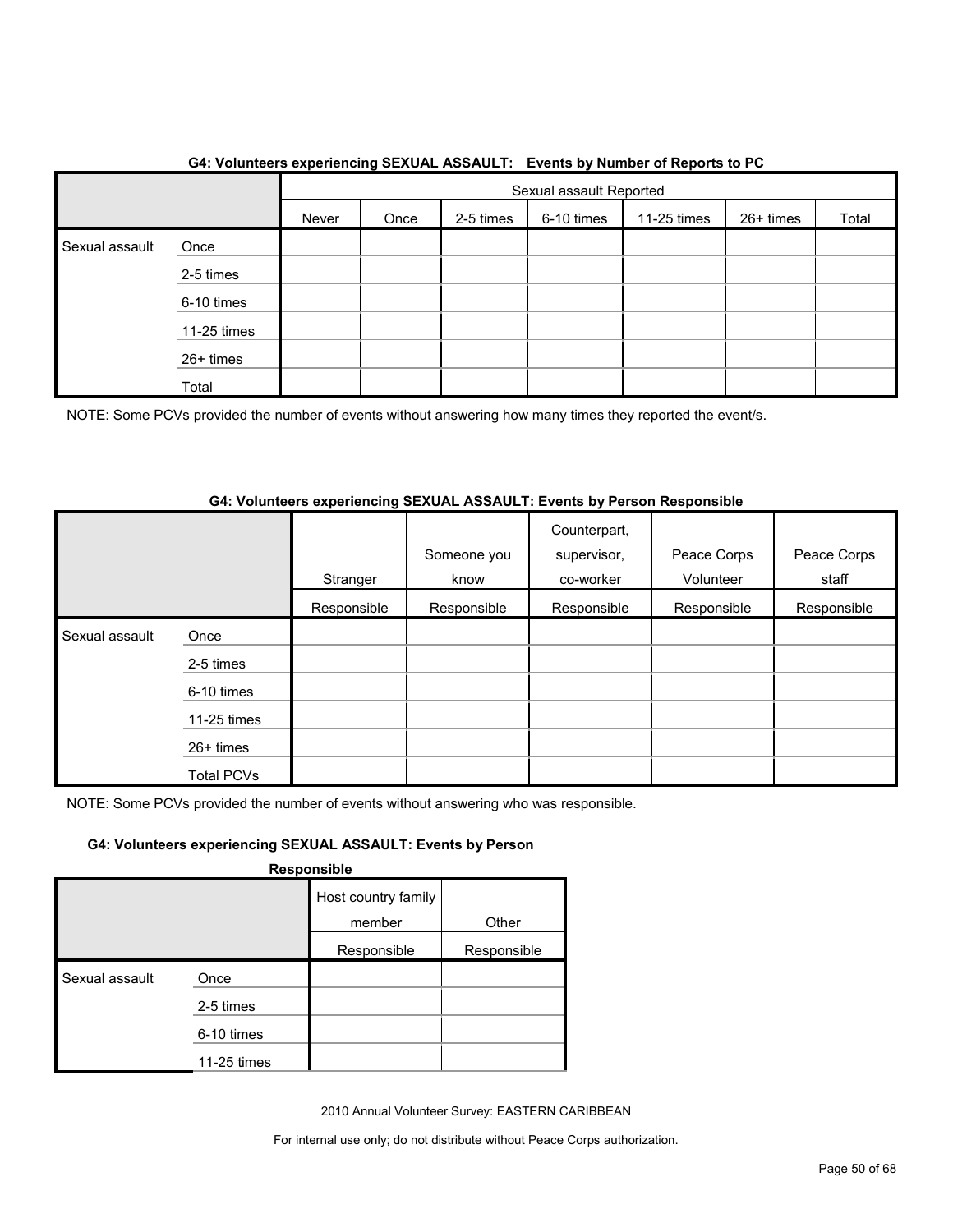| $26+$ times |  |
|-------------|--|
| Total PCVs  |  |

|      |             | G4: VOIUNTERS EXPERIENCING RAPE: EVENTS by NUMBER OF REPORTS TO PU |               |           |            |             |           |       |  |
|------|-------------|--------------------------------------------------------------------|---------------|-----------|------------|-------------|-----------|-------|--|
|      |             |                                                                    | Rape Reported |           |            |             |           |       |  |
|      |             | Never                                                              | Once          | 2-5 times | 6-10 times | 11-25 times | 26+ times | Total |  |
| Rape | Once        |                                                                    |               |           |            |             |           |       |  |
|      | 2-5 times   |                                                                    |               |           |            |             |           |       |  |
|      | 6-10 times  |                                                                    |               |           |            |             |           |       |  |
|      | 11-25 times |                                                                    |               |           |            |             |           |       |  |
|      | 26+ times   |                                                                    |               |           |            |             |           |       |  |
|      | Total       |                                                                    |               |           |            |             |           |       |  |

**Gynorionoing BABE: Events by Number of Benerts to** 

NOTE: Some PCVs provided the number of events without answering how many times they reported the event/s .

|      |                   |             |             | Counterpart, |             |                   |
|------|-------------------|-------------|-------------|--------------|-------------|-------------------|
|      |                   |             | Someone you | supervisor,  | Peace Corps |                   |
|      |                   | Stranger    | know        | co-worker    | Volunteer   | Peace Corps staff |
|      |                   | Responsible | Responsible | Responsible  | Responsible | Responsible       |
| Rape | Once              |             |             |              |             |                   |
|      | 2-5 times         |             |             |              |             |                   |
|      | 6-10 times        |             |             |              |             |                   |
|      | 11-25 times       |             |             |              |             |                   |
|      | $26+$ times       |             |             |              |             |                   |
|      | <b>Total PCVs</b> |             |             |              |             |                   |

## **G4: Volunteers experiencing RAPE: Events by Person Responsible**

NOTE: Some PCVs provided the number of events without answering who was responsible.

#### **G4: Volunteers experiencing RAPE: Events by Person Responsible**

|      |      | Host country family |             |
|------|------|---------------------|-------------|
|      |      | member              | Other       |
|      |      | Responsible         | Responsible |
| Rape | Once |                     |             |

2010 Annual Volunteer Survey: EASTERN CARIBBEAN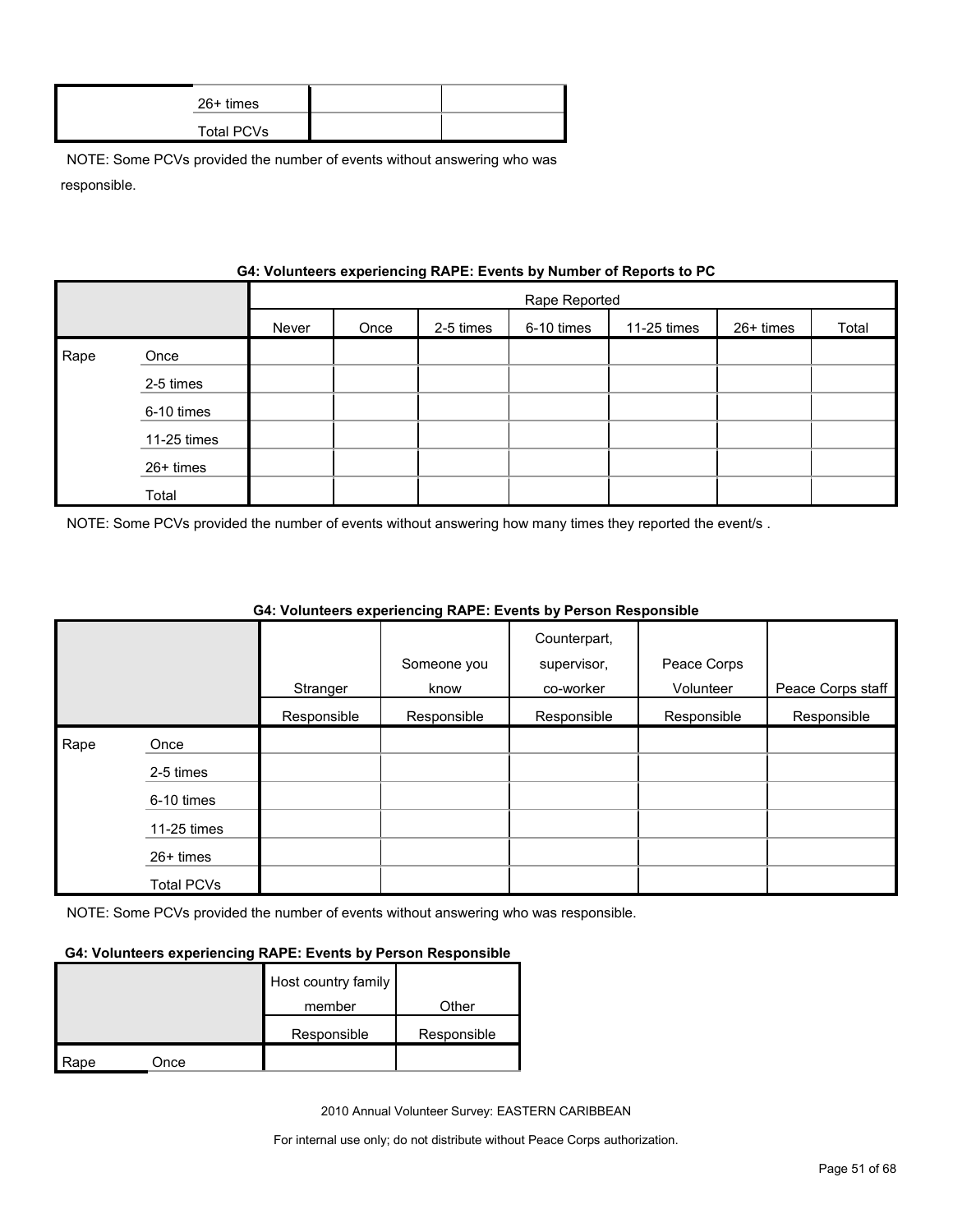| 2-5 times         |  |
|-------------------|--|
| 6-10 times        |  |
| 11-25 times       |  |
| 26+ times         |  |
| <b>Total PCVs</b> |  |

## **G4: Volunteers experiencing ATTEMPTED RAPE: Events by Number of Reports to PC**

|                |             | Attempted rape Reported |      |           |            |             |           |       |
|----------------|-------------|-------------------------|------|-----------|------------|-------------|-----------|-------|
|                |             | Never                   | Once | 2-5 times | 6-10 times | 11-25 times | 26+ times | Total |
| Attempted rape | Once        |                         |      |           |            |             |           |       |
|                | 2-5 times   |                         |      |           |            |             |           |       |
|                | 6-10 times  |                         |      |           |            |             |           |       |
|                | 11-25 times |                         |      |           |            |             |           |       |
|                | 26+ times   |                         |      |           |            |             |           |       |
|                | Total       |                         |      |           |            |             |           |       |

NOTE: Some PCVs provided the number of events without answering how many times they reported the event/s.

#### **G4: Volunteers experiencing ATTEMPTED RAPE: Events by Person Responsible**

|                |             |             |             | Counterpart, |             |             |
|----------------|-------------|-------------|-------------|--------------|-------------|-------------|
|                |             |             | Someone you | supervisor,  | Peace Corps | Peace Corps |
|                |             | Stranger    | know        | co-worker    | Volunteer   | staff       |
|                |             | Responsible | Responsible | Responsible  | Responsible | Responsible |
| Attempted rape | Once        |             |             |              |             |             |
|                | 2-5 times   |             |             |              |             |             |
|                | 6-10 times  |             |             |              |             |             |
|                | 11-25 times |             |             |              |             |             |
|                | $26+$ times |             |             |              |             |             |
|                | Total PCVs  |             |             |              |             |             |

NOTE: Some PCVs provided the number of events without answering who was responsible.

## **G4: Volunteers experiencing ATTEMPTED RAPE: Events by Person**

#### **Responsible**

2010 Annual Volunteer Survey: EASTERN CARIBBEAN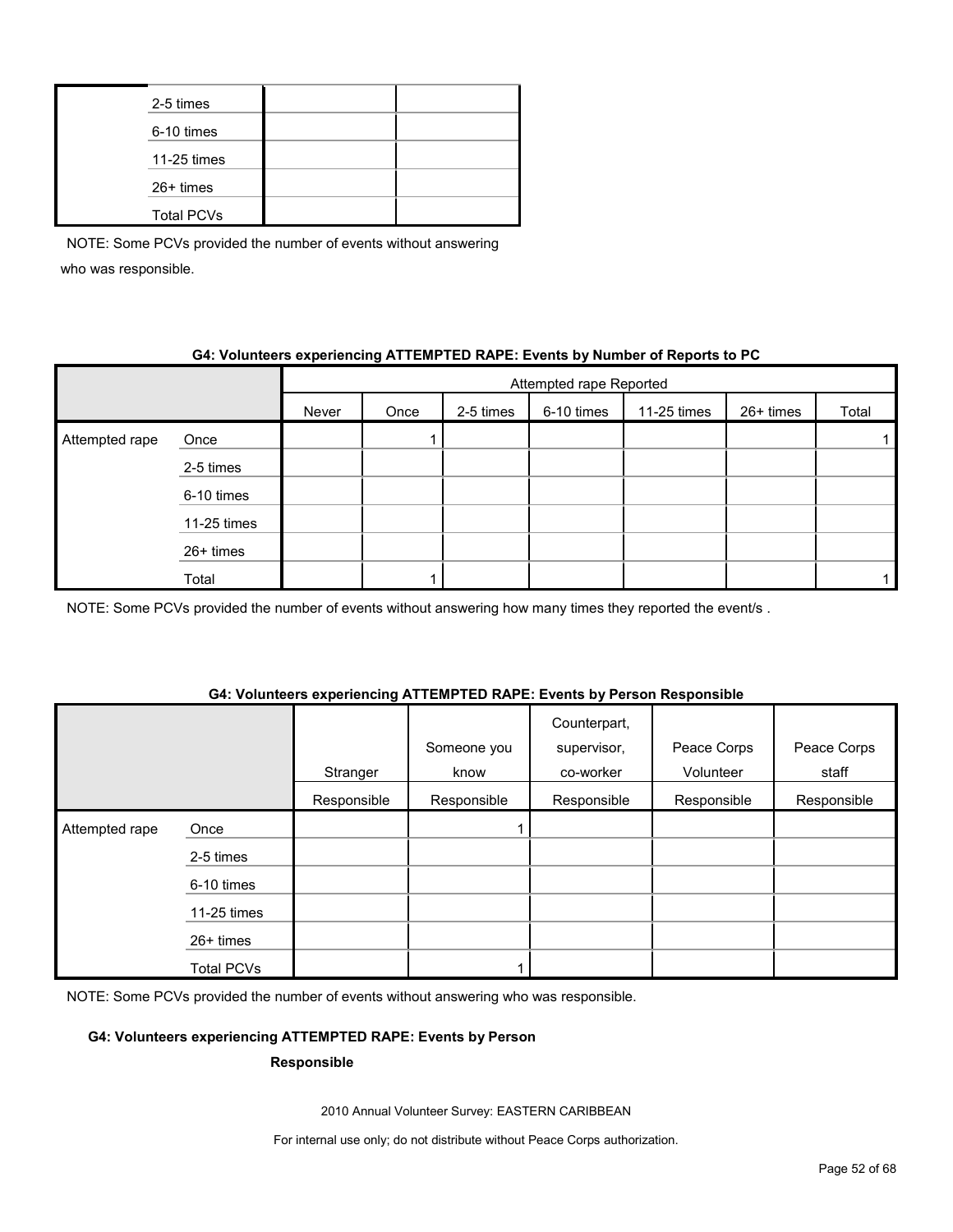|                | Host country family |             | Other       |
|----------------|---------------------|-------------|-------------|
|                |                     | Responsible | Responsible |
| Attempted rape | Once                |             |             |
|                | 2-5 times           |             |             |
|                | 6-10 times          |             |             |
|                | 11-25 times         |             |             |
|                | 26+ times           |             |             |
|                | <b>Total PCVs</b>   |             |             |

# <span id="page-52-0"></span>**H. Volunteers Working in HIV/AIDS**

This section reports Volunteers' level of involvement in HIV/AIDS work. It also reports Volunteers' assessment of their Peace Corps HIV/AIDS training and the perceived effectiveness of their HIV/AIDS work with host country individuals or groups.

## **H1: Which of the following best describes your involvement in HIV/AIDS**

| activities?                                           |         |        |
|-------------------------------------------------------|---------|--------|
|                                                       | Percent | Number |
| HIV/AIDS work is my primary assignment.               | 6%      |        |
| HIV/AIDS work is part of my secondary activities.     | 19%     | 16     |
| My HIV/AIDS efforts are not part of primary/secondary | 41%     | 35     |
| actvities.                                            |         |        |
| I have not been involved in any HIV/AIDS activities.  | 35%     | 30     |
| Total                                                 | 100%    | 86     |

**H2: How effective was the PC training you received in preparing you to undertake your HIV/AIDS activities?**

|    | Not effective | Poor | Adequate | Effective | Verv effective | <b>NA</b> | Total |
|----|---------------|------|----------|-----------|----------------|-----------|-------|
| H2 | $3\%$         | 16%  | 35%      | 26%       | 7%             | 12%       | 68    |

# **H2: How effective was the PC training you received in preparing you to undertake your HIV/AIDS**

## **activities? (excluding the "NA" responses)**

2010 Annual Volunteer Survey: EASTERN CARIBBEAN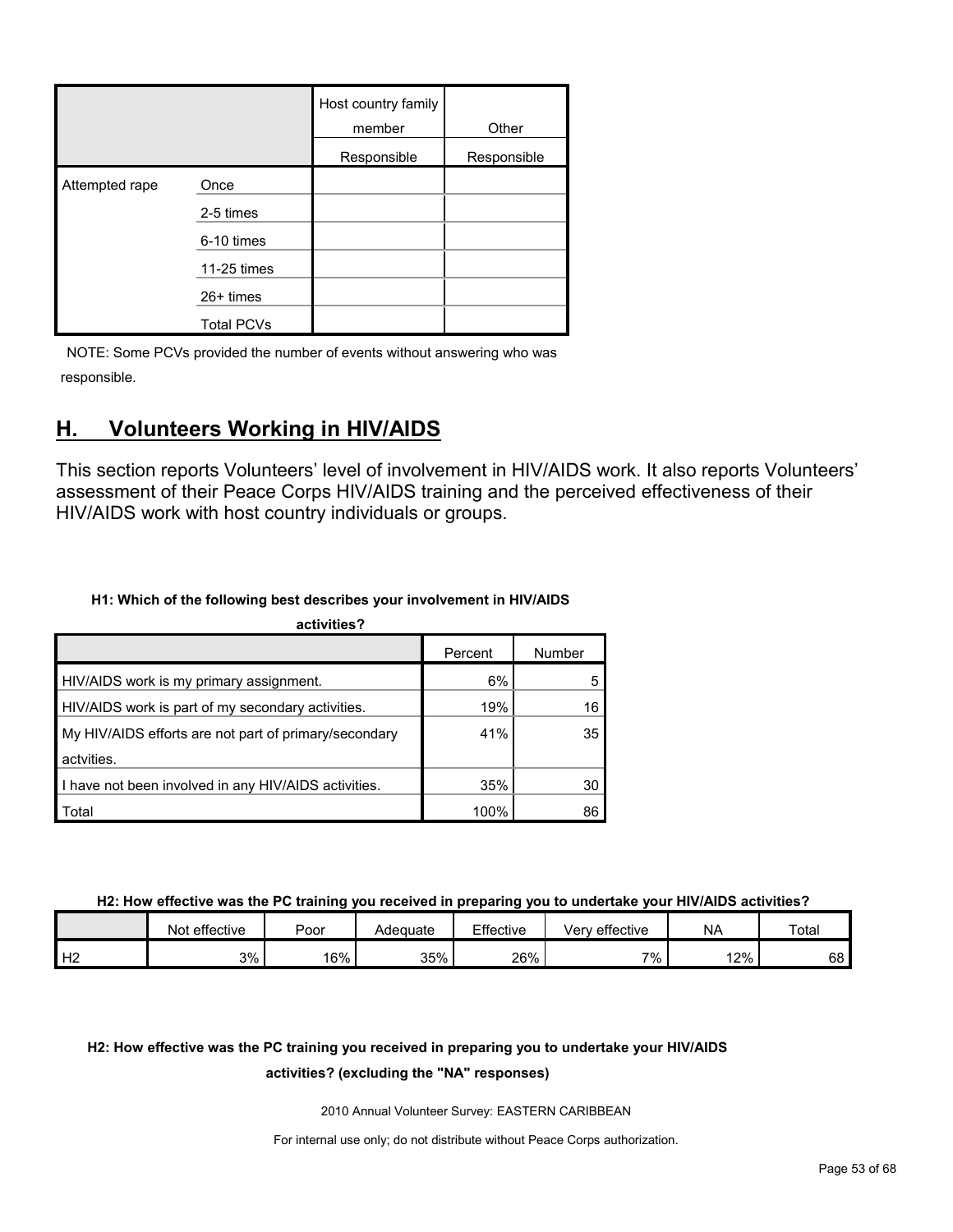|                | effective<br>Not | Poor   | Adequate | Effective | Verv effective | Total |
|----------------|------------------|--------|----------|-----------|----------------|-------|
| H <sub>2</sub> | 3%               | $18\%$ | 40%      | 30%       | 8%             | 60    |

## **H3: In working with HC individuals or groups, how would you rate the effectiveness of your specific HIV/AIDS activities?**

|                |                  | Sometimes |                 | Almost always |            |       |
|----------------|------------------|-----------|-----------------|---------------|------------|-------|
|                | Seldom effective | effective | Often effective | effective     | Don't know | Total |
| H <sub>3</sub> | 5%               | 29%       | 37%             | 8%            | 22%        | 65 I  |

**H3: In working with HC individuals or groups, how would you rate the effectiveness of your specific HIV/AIDS activities? (excluding both the "NA" and the H1="No involvement in HIV/AIDS activities"** 

|                | responses)       |           |                 |               |       |  |  |  |  |  |
|----------------|------------------|-----------|-----------------|---------------|-------|--|--|--|--|--|
|                |                  | Sometimes |                 | Almost always |       |  |  |  |  |  |
|                | Seldom effective | effective | Often effective | effective     | Total |  |  |  |  |  |
| H <sub>3</sub> | 6%               | 35%       | 49%             | 10%           | 49    |  |  |  |  |  |

NOTE: See Open-Ended Responses Report for PCV explanations and examples of their H3 answers)

## <span id="page-53-0"></span>**I. Your Life in the Peace Corps**

This section reports Volunteers' descriptions of and adjustments to their living conditions, including stress factors and how Volunteers cope with stress.

#### **I1: Have you lived with a host country individual or family?**

|                                                         | Percent | Number |
|---------------------------------------------------------|---------|--------|
| No, I have never lived with a HC individual or family.  |         |        |
| Yes, I lived with a HC individual or family only during | 96%     | 85     |
| PST.                                                    |         |        |
| Yes, in my community (not during PST).                  |         |        |
| Yes, both during PST and later in my community.         | 4%      |        |
| Total                                                   | 100%    | 89     |

**I1: How long (in months) have you lived with a host country individual or family?**

2010 Annual Volunteer Survey: EASTERN CARIBBEAN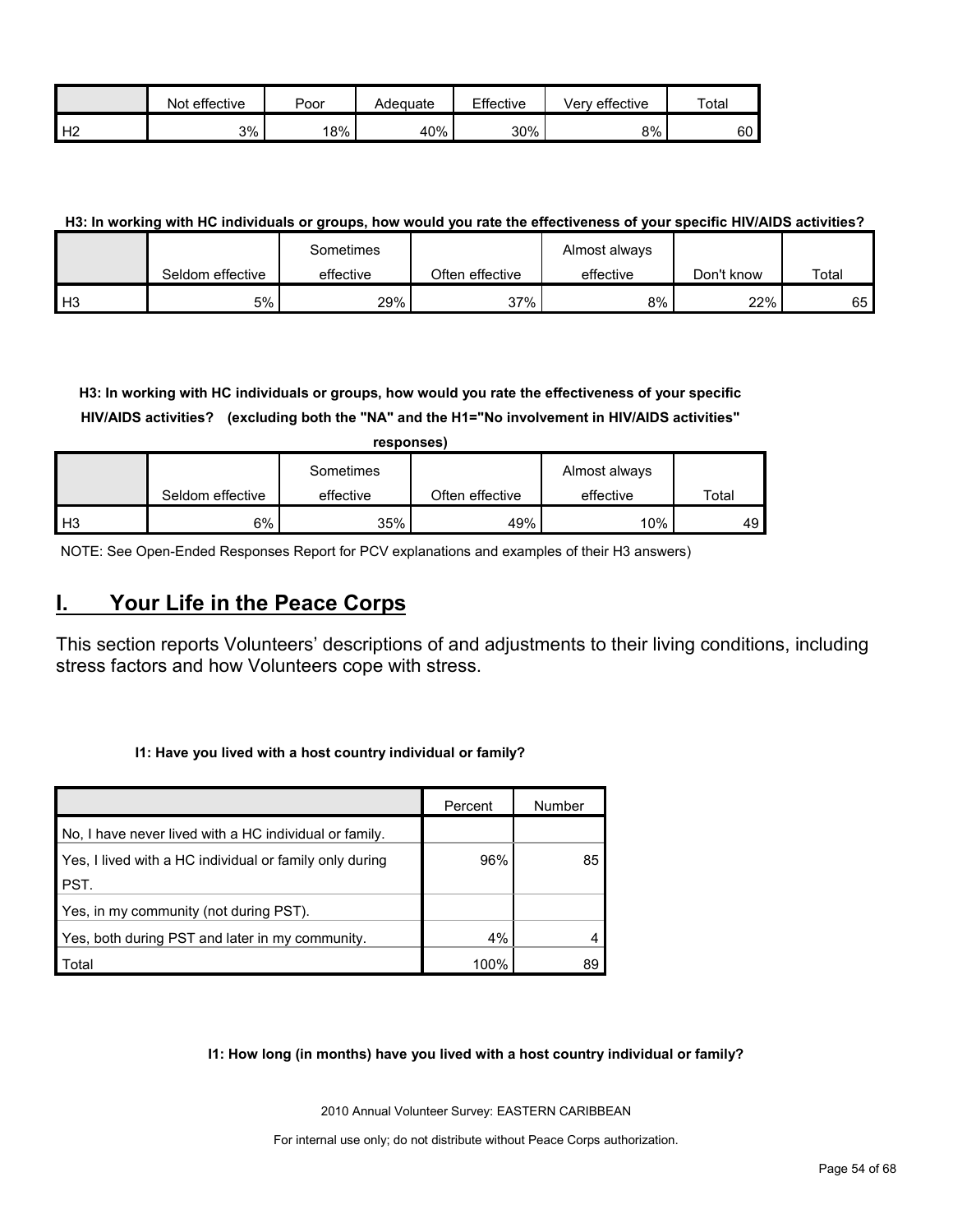|                        | month |     |     | 4 | 5   | $7 - 11$ | $12 - 16$ | 17-26 |
|------------------------|-------|-----|-----|---|-----|----------|-----------|-------|
| <b>PST Only</b>        | 4%    | 81% | 15% |   |     |          |           |       |
| Post-PST               |       |     |     |   |     |          |           |       |
| <b>PST &amp; Later</b> | 33%   |     |     |   | 33% |          |           | 33%   |

**I1: How long (in months) have you lived** 

#### **with a host country individual or family?**

|             | $27+$ mos | Total |
|-------------|-----------|-------|
| PST Only    |           | 78    |
| Post-PST    |           |       |
| PST & Later |           |       |

## **I2: How often do you interact with HCNs in community/family social events?**

|    |       | Several times a |        | Several times a |         | Less than once a |       |
|----|-------|-----------------|--------|-----------------|---------|------------------|-------|
|    | Dailv | week            | Weeklv | month           | Monthly | month            | Total |
| 12 | 20%   | 20%             | 22%    | 24%             | 7%      | 7%               | 89    |

#### **I3: How integrated into your community do you feel now?**

|    | Not at all | Minimally | Adeauatelv      | :onsiderablv | Exceptionally | Total |
|----|------------|-----------|-----------------|--------------|---------------|-------|
| 13 |            | 2%        | 27%<br>$\sim$ 1 | 51%          | 20%           | 89    |

**I4a: Do you have the following at your worksite?**

|               | Never | Sometimes | Usuallv | Always | $\tau$ otal |
|---------------|-------|-----------|---------|--------|-------------|
| Electricity   | $1\%$ | 16%       | 35%     | 48%    | 89          |
| Running water | $1\%$ | 19%       | 47%     | 33%    | 89          |

|  |  | 14b: Do you have the following at your residence? |
|--|--|---------------------------------------------------|
|--|--|---------------------------------------------------|

|               | Never | Sometimes | Usuallv | Always | ⊤otal |
|---------------|-------|-----------|---------|--------|-------|
| Electricity   |       | 14%       | 40%     | 46%    | 85    |
| Running water |       | 19%       | 51%     | 31%    | 85    |

2010 Annual Volunteer Survey: EASTERN CARIBBEAN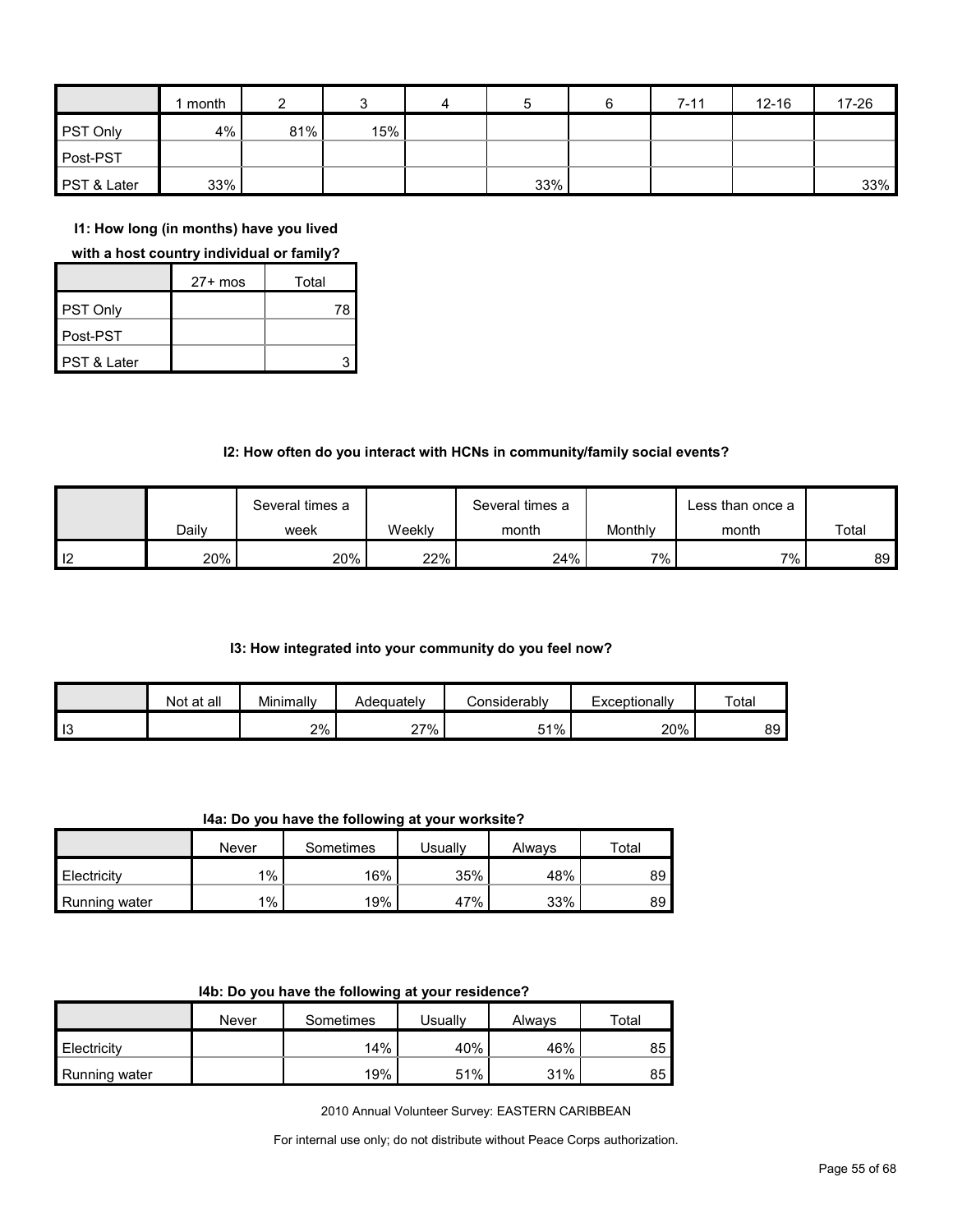| 15: How often do you have access to--? |  |
|----------------------------------------|--|
|----------------------------------------|--|

|                                  | Not at all | Less than monthly | Monthly | Weekly | Daily | Total |  |  |
|----------------------------------|------------|-------------------|---------|--------|-------|-------|--|--|
| Landline phone                   | 31%        | 7%                | $2\%$   | 17%    | 43%   | 88    |  |  |
| Computer                         |            |                   |         | 8%     | 92%   | 88    |  |  |
| Internet                         |            | $1\%$             | $1\%$   | 11%    | 86%   | 88    |  |  |
| Cell phone (voice)               |            |                   |         | $1\%$  | 99%   | 89    |  |  |
| Text messaging                   | 3%         |                   |         |        | 97%   | 89    |  |  |
| Voice over internet, e.g., SKYPE | 8%         | 5%                | $2\%$   | 11%    | 74%   | 87    |  |  |
| Webcam/internet video            | 13%        | 3%                | 3%      | 11%    | 69%   | 87    |  |  |

**I6: Where do you most frequently connect to the Internet?**

|        |                |         | Another person's |               | <b>I</b> PC office/satellite | Other: Please |       |
|--------|----------------|---------|------------------|---------------|------------------------------|---------------|-------|
|        | Your residence | At work | home             | Internet cafe | office                       | specify       | Total |
| $ $ 16 | 81%            | $10\%$  |                  | 2%            | 6%                           | $1\%$         | 89    |

### **I6.TEXT: Description of "other" location to connect to**



#### **I7: How long do you travel to access the internet using your typical transport method (one-way trip)?**

|               |                  | - -              |                     |                 |       |
|---------------|------------------|------------------|---------------------|-----------------|-------|
| Less than one |                  | From two to four |                     | More than eight |       |
| hour          | One to two hours | hours            | Four to eight hours | hours           | Total |
| 90%           | 10%              |                  |                     |                 | 83    |

#### **Percent of Volunteers Traveling to/from Internet Connection in One Day (I8) by Travel Time (I7)**

2010 Annual Volunteer Survey: EASTERN CARIBBEAN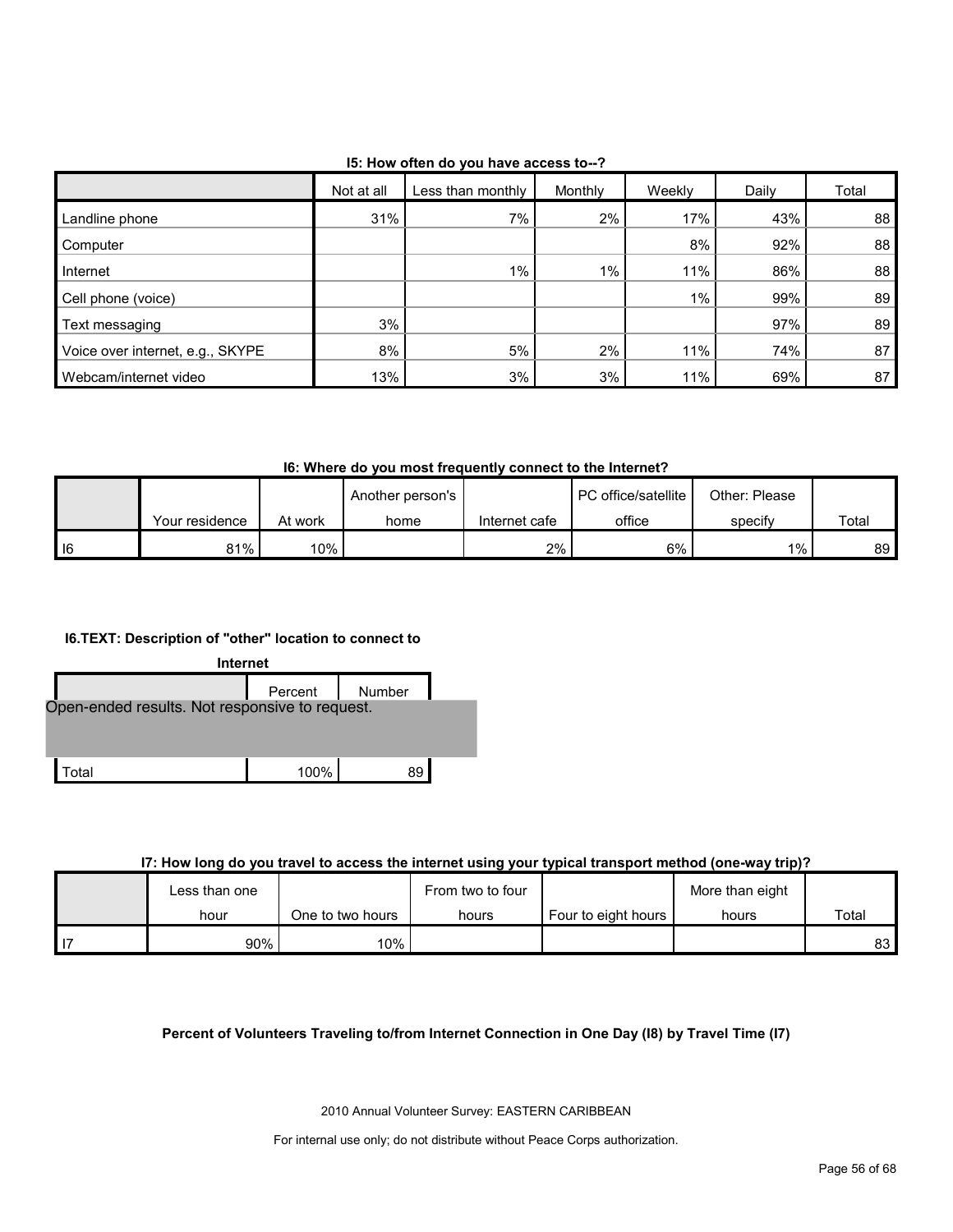|                                               |                        | 18 Return same day from traveling to Internet<br>connection? |    |       |
|-----------------------------------------------|------------------------|--------------------------------------------------------------|----|-------|
|                                               |                        | Yes                                                          | No | Total |
| I7 Typical time to reach Internect connection | Less than one hour     | 90%                                                          |    | 75    |
|                                               | One to two hours       | 10%                                                          |    | 8     |
|                                               | From two to four hours |                                                              |    |       |
|                                               | Four to eight hours    |                                                              |    |       |
|                                               | More than eight hours  |                                                              |    |       |
|                                               | Total                  | 100%                                                         |    | 83    |

#### **Number of Volunteers Traveling to/from Internet Connection in One Day (I8) by Travel Time (I7)**

|                                               |                        |     | 18 Return same day from traveling to Internet<br>connection? |                |  |
|-----------------------------------------------|------------------------|-----|--------------------------------------------------------------|----------------|--|
|                                               |                        | Yes | No                                                           | Total          |  |
| I7 Typical time to reach Internect connection | Less than one hour     | 75  |                                                              | 75             |  |
|                                               | One to two hours       | 8   |                                                              | 8 <sup>1</sup> |  |
|                                               | From two to four hours |     |                                                              |                |  |
|                                               | Four to eight hours    |     |                                                              |                |  |
|                                               | More than eight hours  |     |                                                              |                |  |
|                                               | Total                  | 83  |                                                              | 83             |  |

#### **I9: Have you participated in the Coverdell World Wise**

#### **Schools/Correspondence Match (CWWS/CM)?**

|    | Yes - Please          | No - Please       |       |
|----|-----------------------|-------------------|-------|
|    | describe your         | describe your     |       |
|    | activities/interactio | reason(s) for not |       |
|    | n withCWWS/CM         | participating     | Total |
| 19 |                       | 51%               |       |

NOTE: See the Open-Ended Responses Report for PCV descriptions of participation and reasons for not participating.

#### **I10: To what extent do the following create stress and/or emotional health issues for you?**

2010 Annual Volunteer Survey: EASTERN CARIBBEAN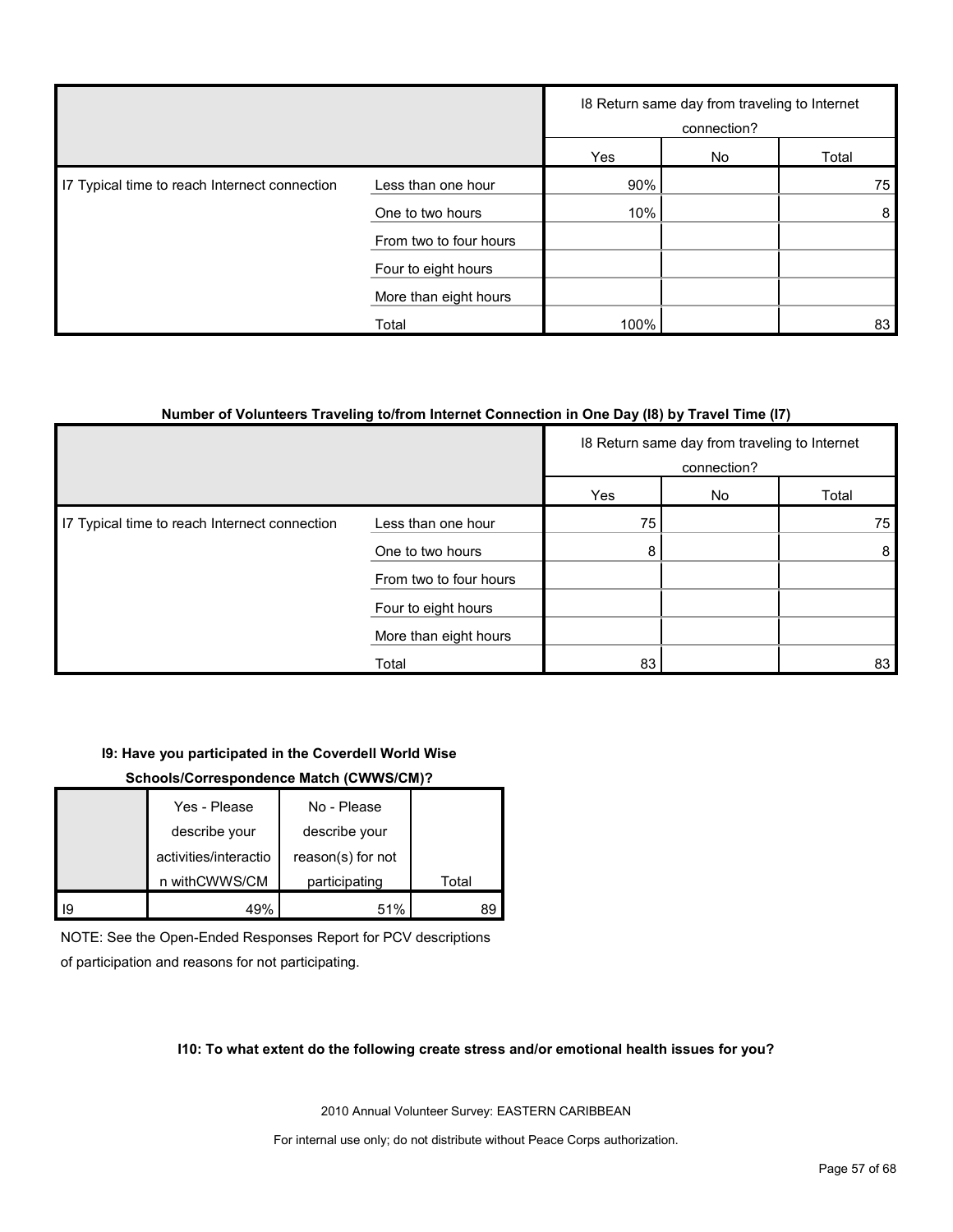|                                                      | Not at all stressful | Minimally<br>stressful | Moderately<br>stressful | Considerably<br>stressful |
|------------------------------------------------------|----------------------|------------------------|-------------------------|---------------------------|
| <b>Cultural issues</b>                               | 7%                   | 35%                    | 42%                     | 13%                       |
| Dealing with violence in country                     | 33%                  | 30%                    | 22%                     | 11%                       |
| Health/medical problems                              | 29%                  | 43%                    | 16%                     | 11%                       |
| Issues including family, friends, loved ones in U.S. | 17%                  | 52%                    | 19%                     | 8%                        |
| Isolation/Ioneliness                                 | 19%                  | 35%                    | 28%                     | 10%                       |
| Local language                                       | 33%                  | 47%                    | 10%                     | 3%                        |
| Primary assignment                                   | 12%                  | 34%                    | 30%                     | 17%                       |
| Romantic relationships in-country                    | 30%                  | 18%                    | 13%                     | 11%                       |
| Interactions with other Volunteers                   | 58%                  | 27%                    | 11%                     | 3%                        |
| Interactions with PC Staff                           | 70%                  | 25%                    | 4%                      |                           |
| Safety and security                                  | 39%                  | 39%                    | 16%                     | 3%                        |
| Please specify below<br>Other:                       | 15%                  | 6%                     | 3%                      | 12%                       |

## **I10: To what extent do the following create stress and/or emotional health issues for you?**

|                                                      | Exceptionally |       |       |
|------------------------------------------------------|---------------|-------|-------|
|                                                      | stressful     | NA.   | Total |
| <b>Cultural issues</b>                               | 2%            | $1\%$ | 89    |
| Dealing with violence in country                     | $1\%$         | 2%    | 89    |
| Health/medical problems                              |               | 1%    | 89    |
| Issues including family, friends, loved ones in U.S. | 3%            |       | 88    |
| Isolation/loneliness                                 | 3%            | 3%    | 88    |
| Local language                                       |               | 7%    | 89    |
| Primary assignment                                   | 7%            |       | 89    |
| Romantic relationships in-country                    | 1%            | 26%   | 89    |
| Interactions with other Volunteers                   |               |       | 89    |
| Interactions with PC Staff                           |               | $1\%$ | 89    |
| Safety and security                                  | 2%            |       | 89    |
| Other: Please specify below                          | 6%            | 58%   | 33    |

#### **I10: To what extent do the following create stress and/or emotional health issues for you? (excluding "NA" responses)**

|                                  |                      |                     | Moderately | Considerably |
|----------------------------------|----------------------|---------------------|------------|--------------|
|                                  | Not at all stressful | Minimally stressful | stressful  | stressful    |
| Cultural issues                  | $7\%$ .              | 35%                 | 42%        | 14%          |
| Dealing with violence in country | 33%                  | 31%                 | 23%        | 11%          |

2010 Annual Volunteer Survey: EASTERN CARIBBEAN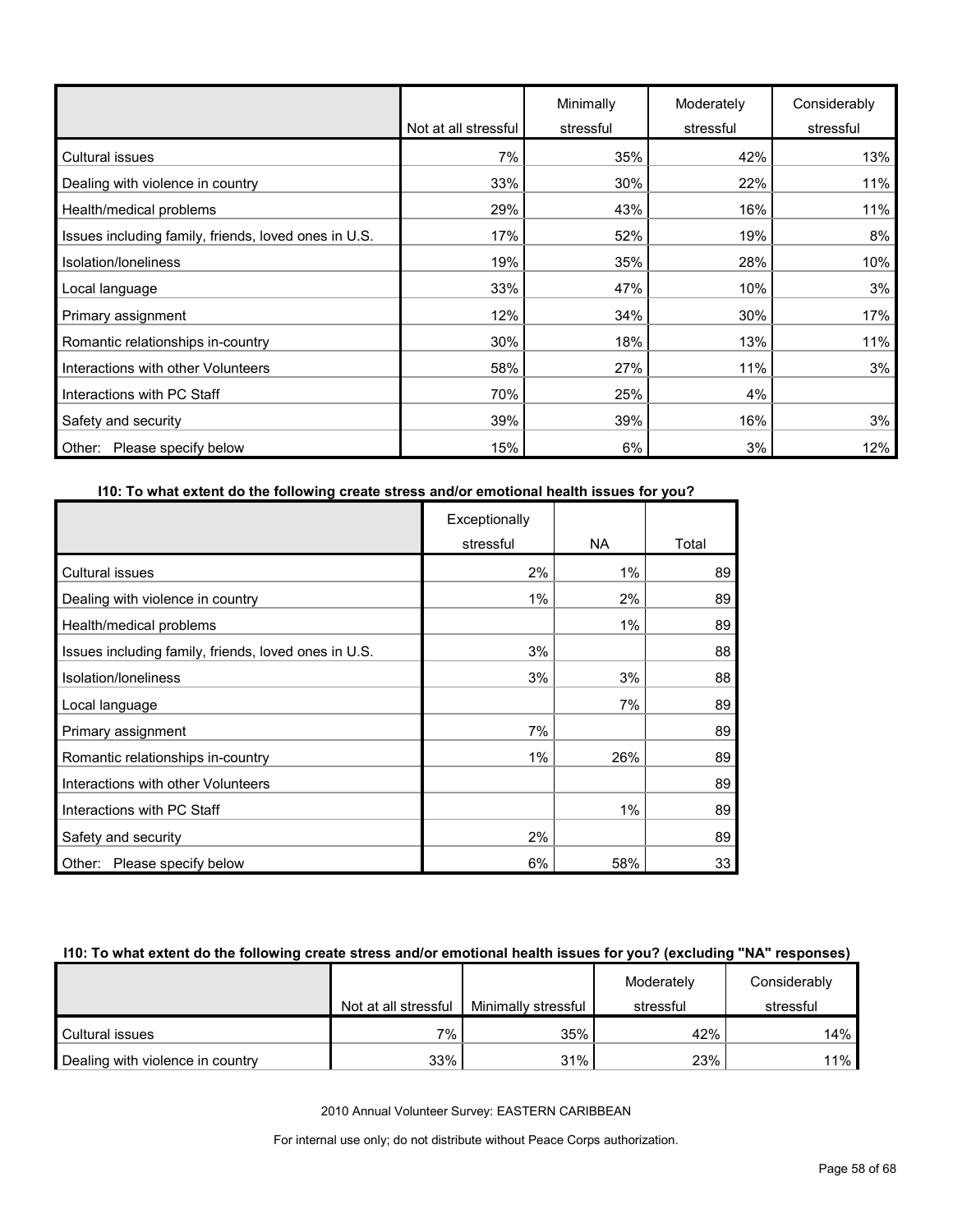| Health/medical problems                 | 30% | 43% | 16% | 11% |
|-----------------------------------------|-----|-----|-----|-----|
| Issues including family, friends, loved | 17% | 52% | 19% | 8%  |
| ones in U.S.                            |     |     |     |     |
| Isolation/loneliness                    | 20% | 36% | 29% | 11% |
| Local language                          | 35% | 51% | 11% | 4%  |
| Primary assignment                      | 12% | 34% | 30% | 17% |
| Romantic relationships in-country       | 41% | 24% | 18% | 15% |
| Interactions with other Volunteers      | 58% | 27% | 11% | 3%  |
| Interactions with PC Staff              | 70% | 25% | 5%  |     |
| Safety and security                     | 39% | 39% | 16% | 3%  |
| Please specify below<br>Other:          | 36% | 14% | 7%  | 29% |

## **I10: To what extent do the following create stress and/or emotional**

|                                         | Exceptionally |       |
|-----------------------------------------|---------------|-------|
|                                         | stressful     | Total |
| <b>Cultural issues</b>                  | 2%            | 88    |
| Dealing with violence in country        | 1%            | 87    |
| Health/medical problems                 |               | 88    |
| Issues including family, friends, loved | 3%            | 88    |
| ones in U.S.                            |               |       |
| Isolation/loneliness                    | 4%            | 85    |
| Local language                          |               | 83    |
| Primary assignment                      | 7%            | 89    |
| Romantic relationships in-country       | 2%            | 66    |
| Interactions with other Volunteers      |               | 89    |
| Interactions with PC Staff              |               | 88    |
| Safety and security                     | 2%            | 89    |
| Please specify below<br>Other:          | 14%           | 14    |

## **health issues for you? (excluding "NA" responses)**

## **I10.TEXT: Description of "other" stress factor**

|                                                | Percent | Number |
|------------------------------------------------|---------|--------|
| Open-ended results. Not responsive to request. |         |        |
|                                                |         |        |
|                                                |         |        |
|                                                |         |        |
|                                                |         |        |
|                                                |         |        |

2010 Annual Volunteer Survey: EASTERN CARIBBEAN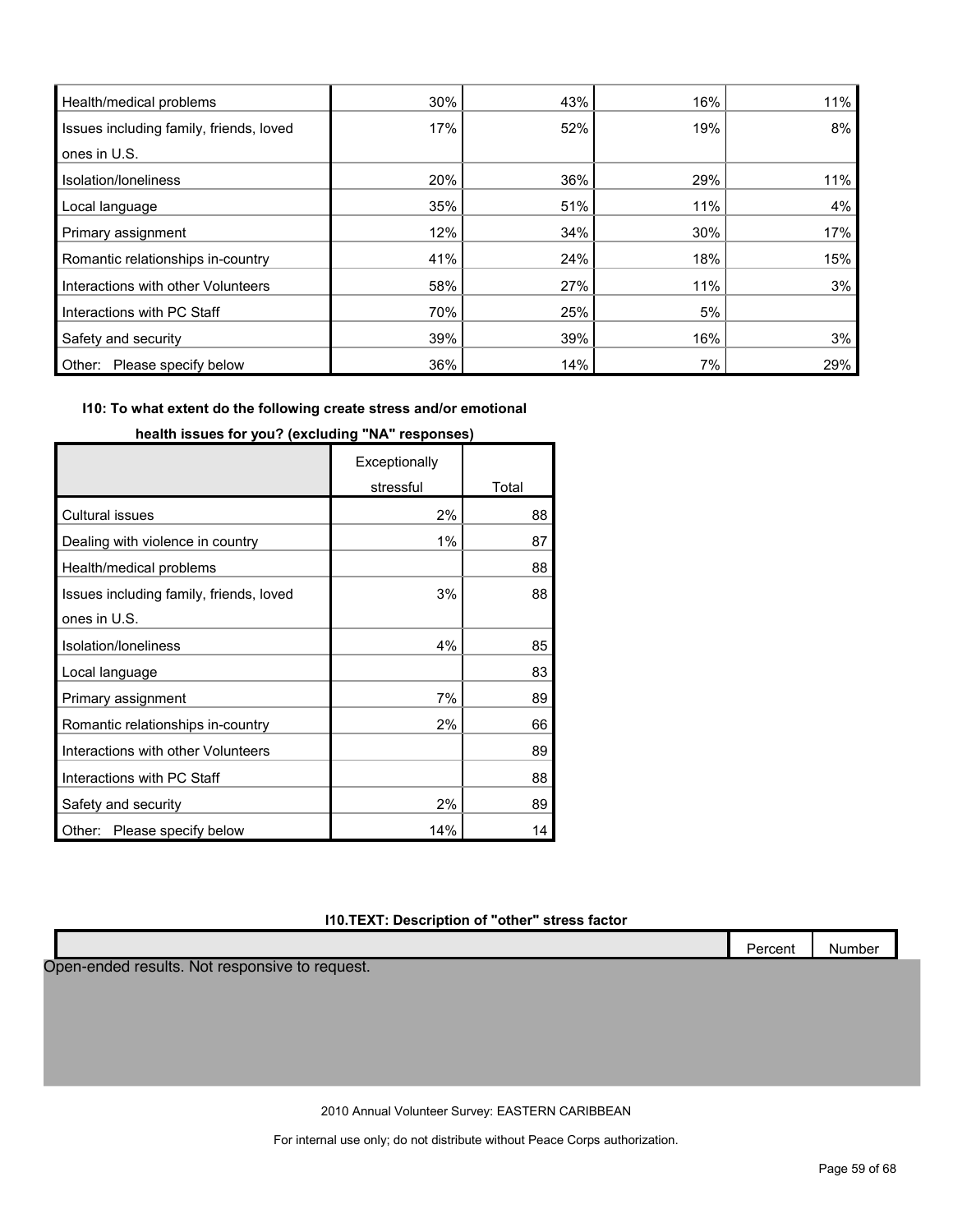|  |  | Open-ended results. Non-responsive to request. |
|--|--|------------------------------------------------|
|--|--|------------------------------------------------|

| Total | $100\%$<br>. | 89 |
|-------|--------------|----|
|       |              |    |

NOTE: Long PCV descriptions of "other" factors may have be cut off in this table. The complete text is available upon request from OSIRP.

| ITT. Flease mark all of the typical ways in which you cope with stress. |                      |                                       |                                 |
|-------------------------------------------------------------------------|----------------------|---------------------------------------|---------------------------------|
|                                                                         | <b>PCV Responses</b> | % Using This<br><b>Stress Reducer</b> | <b>Total PCVs</b><br>Responding |
|                                                                         |                      |                                       |                                 |
| Friends/family in U.S.                                                  | 79                   | 92%                                   |                                 |
| Pursue personal hobbies/interests                                       | 77                   | 90%                                   |                                 |
| Participate in sports/exercise                                          | 64                   | 74%                                   |                                 |
| PCVs outside my community                                               | 58                   | 67%                                   |                                 |
| Co-workers/friends (not PCVs)                                           | 56                   | 65%                                   |                                 |
| Get involved in other projects                                          | 44                   | 51%                                   |                                 |
| PCVs in my community                                                    | 42                   | 49%                                   |                                 |
| Leave community for a time                                              | 39                   | 45%                                   |                                 |
| Meditate                                                                | 38                   | 44%                                   |                                 |
| PC in-country staff                                                     | 29                   | 34%                                   |                                 |
| Pray                                                                    | 26                   | 30%                                   |                                 |
| My host family                                                          | 24                   | 28%                                   |                                 |
| Other activities                                                        | 10                   | 12%                                   |                                 |
| <b>Others</b>                                                           | 4                    | 5%                                    |                                 |
| Attend individual/group counseling                                      | $\overline{2}$       | 2%                                    |                                 |
| Office of Special Services                                              | 1                    | 1%                                    |                                 |
| Peer Support Network                                                    |                      |                                       |                                 |
| Total                                                                   |                      |                                       | 86                              |

## **I11: Please mark all of the typical ways in which you cope with stress.**

\*Percents total to more than 100% since Volunteers were asked to "mark all that apply."

2010 Annual Volunteer Survey: EASTERN CARIBBEAN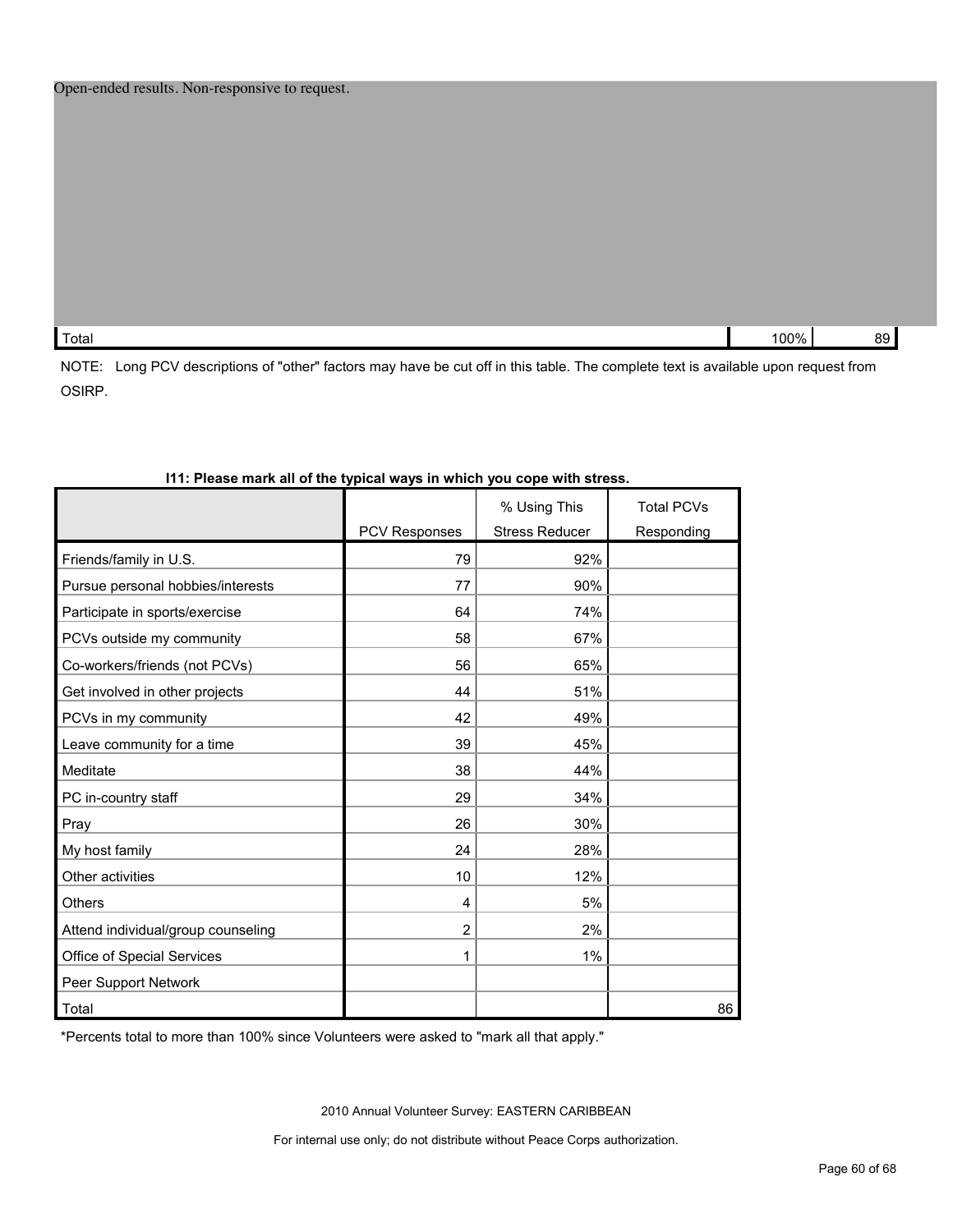| 111: Others I talk with to reduce stress       |         |        |  |  |  |
|------------------------------------------------|---------|--------|--|--|--|
|                                                | Percent | Number |  |  |  |
| Open-ended results. Not responsive to request. |         |        |  |  |  |
|                                                |         |        |  |  |  |
|                                                |         |        |  |  |  |
|                                                |         |        |  |  |  |
|                                                |         |        |  |  |  |
| otal <sup>.</sup>                              | 100%    | 89     |  |  |  |

| I11: Other activities to reduce stress         |         |        |  |  |  |
|------------------------------------------------|---------|--------|--|--|--|
|                                                | Percent | Number |  |  |  |
| Open-ended results. Not responsive to request. |         |        |  |  |  |
|                                                |         |        |  |  |  |
|                                                |         |        |  |  |  |
|                                                |         |        |  |  |  |
|                                                |         |        |  |  |  |
|                                                |         |        |  |  |  |
|                                                |         |        |  |  |  |
|                                                |         |        |  |  |  |
|                                                |         |        |  |  |  |
|                                                |         |        |  |  |  |
|                                                |         |        |  |  |  |
| Total                                          | 100%    | 89     |  |  |  |

**I8: When asked about ways of coping with stress, Volunteers who answered "No stress"** 

|              |     | Yes, I have no |       |
|--------------|-----|----------------|-------|
|              | NA  | stress         | Total |
| 111.NOSTRESS | 97% | 3%             | 89    |

# <span id="page-60-0"></span>**J. Overall Assessment of Your Peace Corps Service**

This section reports Volunteers' level of satisfaction with their Peace Corps service and their

2010 Annual Volunteer Survey: EASTERN CARIBBEAN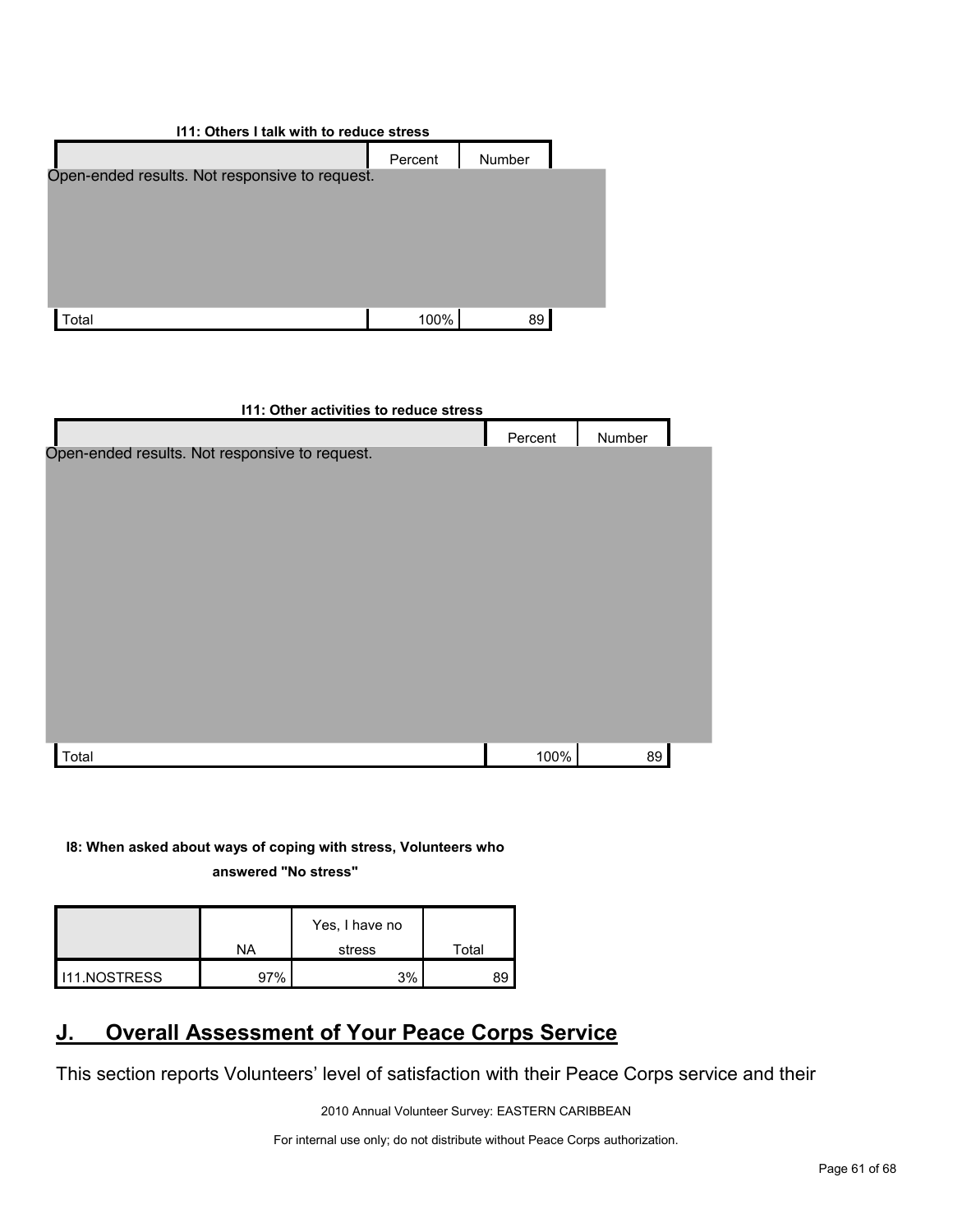expectations about completing their service.

## **J1: How personally rewarding do you find your--?**

|                                    | Not at all | Minimally | Adequately | Considerably | Exceptionally | Total |
|------------------------------------|------------|-----------|------------|--------------|---------------|-------|
| Overall Peace Corps service        |            | 3%        | 19%        | 36%          | 42%           | 89    |
| Community involvement              |            | 6%        | 26%        | 38%          | 30%           | 89    |
| Experience with other Volunteers   |            | 4%        | 25%        | 44%          | 27%           | 89    |
| Work with counterparts/community   | $1\%$      | 9%        | 21%        | 49%          | 19%           | 89    |
| partners                           |            |           |            |              |               |       |
| Experience with other host country |            | 4%        | 24%        | 44%          | 28%           | 89    |
| nationals                          |            |           |            |              |               |       |

NOTE: See the Open-Ended Responses Report for PCV comments on J7 "What has been the best aspect of your PC service?"

#### **J2: Today, would you make the same decision to join the Peace Corps?**

|               | No. | Probablv<br>not | Possibly | Probably | Definitelv | Total |
|---------------|-----|-----------------|----------|----------|------------|-------|
| $\sim$<br>ے ت |     | 2%              | 6%       | 11%      | 81%        | 89 I  |

## **J3: Would you recommend Peace Corps service to others you think are qualified?**

|      | No | Probably<br>not | Possibly | Probably | Definitely | Total |
|------|----|-----------------|----------|----------|------------|-------|
| l J3 |    |                 | 4%       | 13%      | 82%        | 89    |

#### **J4: Do you intend to complete your Peace Corps service?**

|     | No      | Not sure | Yes | Might extend | $\tau$ otal |
|-----|---------|----------|-----|--------------|-------------|
| IJ4 | $1\%$ . | $1\%$    | 67% | 30%          | 89          |

#### **J5: Would your host country benefit most if the Peace Corps program was---?**

|    |              |         | Refocused/redesig |                  |          |       |
|----|--------------|---------|-------------------|------------------|----------|-------|
|    | Discontinued | Reduced | ned               | Maintained as is | Expanded | Total |
| J5 | 2%           | 5%      | 44%               | 26%              | 23%      | 86    |

2010 Annual Volunteer Survey: EASTERN CARIBBEAN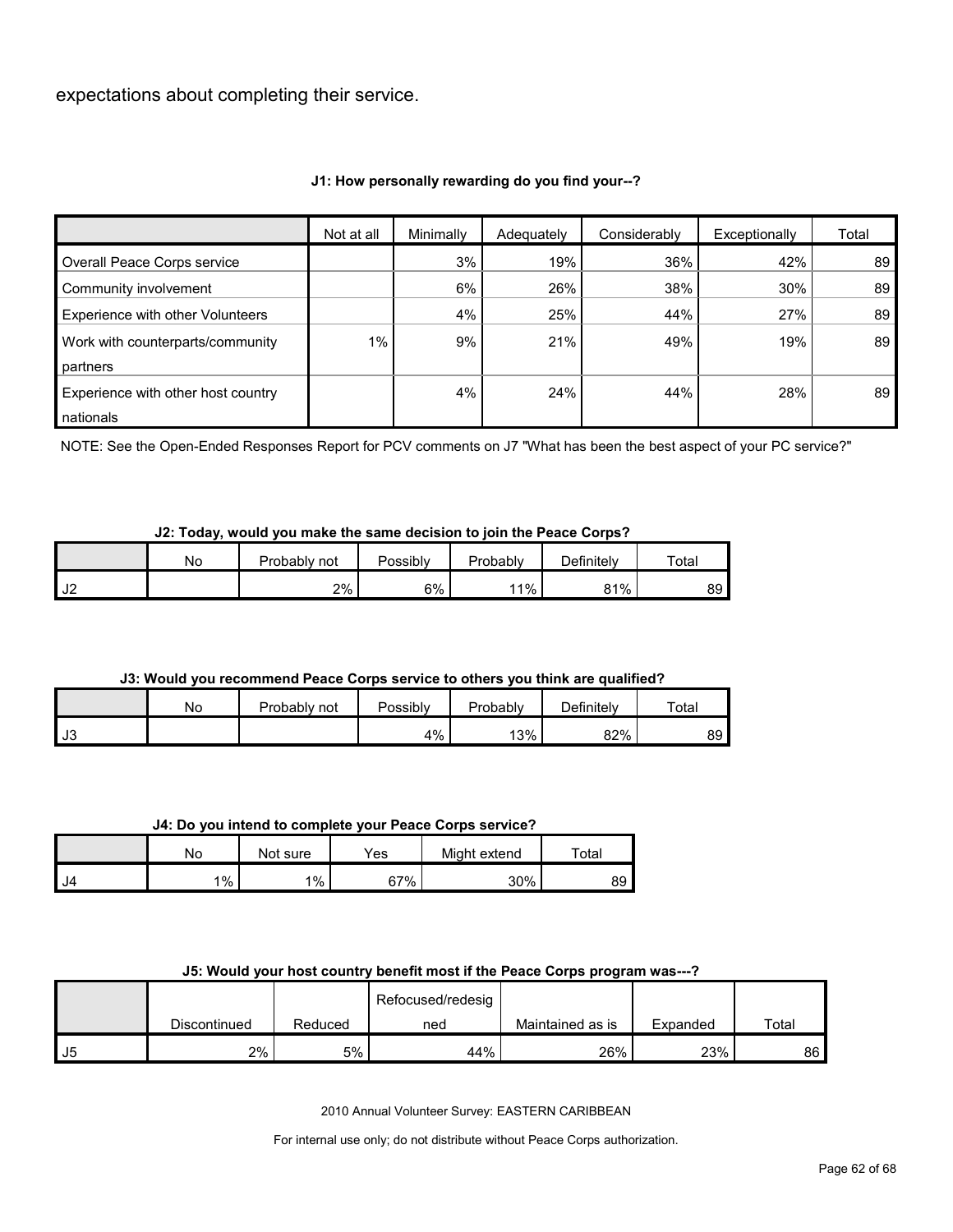| J5: Would your host country benefit most if the Peace Corps program was---? |  |                   |  |  |  |  |  |  |
|-----------------------------------------------------------------------------|--|-------------------|--|--|--|--|--|--|
|                                                                             |  | Refocused/redesia |  |  |  |  |  |  |

|    |              |         | Refocused/redesig |                  |          |       |
|----|--------------|---------|-------------------|------------------|----------|-------|
|    | Discontinued | Reduced | ned               | Maintained as is | Expanded | Total |
| J5 | 2%           | 5%      | 44%               | 26%              | 23%      | 86    |

NOTE: See the Open-Ended Responses Report for PCV comments on J6 "How can the PC better address the needs of your host country?"

# <span id="page-62-0"></span>**K. Demographics and Factors Affecting Extensions**

This section reports on the age and gender of all respondents. It also reports on the importance Volunteers place on various factors that may influence their decision to extend or not extend their service beyond two years. Volunteers who answered that they either were considering an extension or were already serving beyond two years were asked to rate nine "motivating" factors and nine "challenging" factors. Volunteers could also write in any of their own motivating or challenging factors not included in the list.

## **K1: What is your age?**

| . .<br>. . |                        |    |     |             |  |  |  |  |
|------------|------------------------|----|-----|-------------|--|--|--|--|
|            | $20 - 29$<br>$30 - 49$ |    | 50+ | $\tau$ otal |  |  |  |  |
| AGE3grp    | 67%                    | 9% | 24% | 88          |  |  |  |  |

## **K2: What is your gender?**

|               | Female | Male   | Total |
|---------------|--------|--------|-------|
| <b>GENDER</b> | 76%    | $24\%$ |       |

Other demographic tables are available upon request

## **K8: Are you considering a 3rd year extension?**

|                                              | Percent | Number |
|----------------------------------------------|---------|--------|
| No                                           | 55%     | 49     |
| May extend beyond my original COS date       | 42%     | 37     |
| I am now serving beyond my original COS date | 3%      |        |
| Total                                        | 100%    | 89     |

## **Ext Q1: Comparison of Reasons for Extending by Importance to PCVs Who May Extend Beyond COS**

2010 Annual Volunteer Survey: EASTERN CARIBBEAN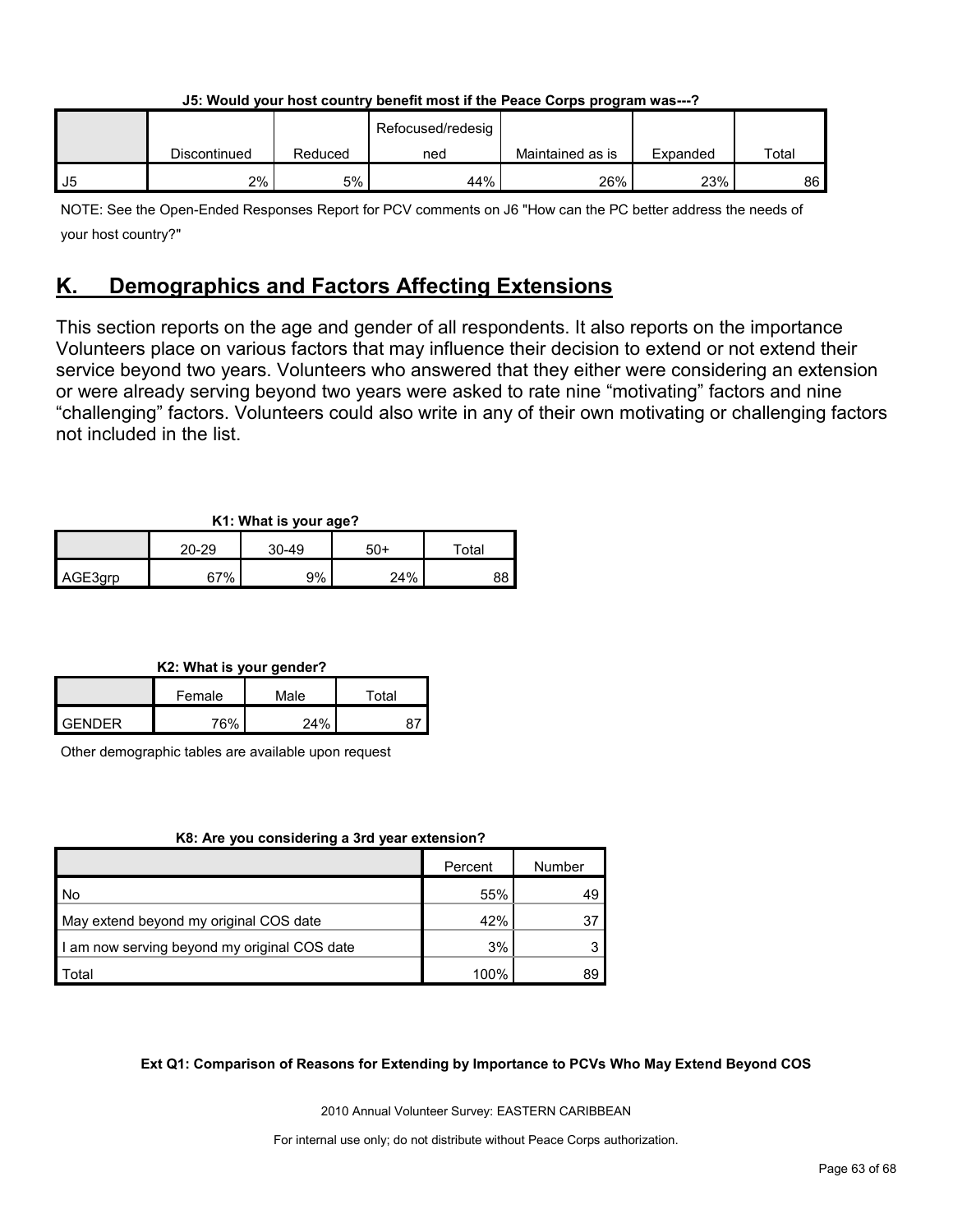|                                                         |               | Somewhat  |           |     |       |
|---------------------------------------------------------|---------------|-----------|-----------|-----|-------|
|                                                         | Not Important | important | Important | NA  | Total |
| Ability to partner with an NGO and/or government        | 14%           | 22%       | 62%       | 3%  | 37    |
| counterpart                                             |               |           |           |     |       |
| Additional financial compensation (higher living        | 31%           | 31%       | 36%       | 3%  | 36    |
| allowance, etc.)                                        |               |           |           |     |       |
| Flexibility to design my extension assignment           | 11%           | 19%       | 65%       | 5%  | 37    |
| Opportunity for more substantive work                   | 5%            | 16%       | 76%       | 3%  | 37    |
| Opportunity to finish or be more productive in my       | 3%            | 11%       | 75%       | 11% | 36    |
| project                                                 |               |           |           |     |       |
| Opportunity to serve in a different site, country or    | 30%           | 19%       | 41%       | 11% | 37    |
| project                                                 |               |           |           |     |       |
| Opportunity to take on additional responsibilities with | 32%           | 41%       | 19%       | 8%  | 37    |
| PC at post                                              |               |           |           |     |       |
| Recognition of excellent performance                    | 49%           | 32%       | 14%       | 5%  | 37    |
| Support from local Peace Corps staff                    | 19%           | 38%       | 38%       | 5%  | 37    |
| Please specify below<br>Other:                          | 7%            |           | 29%       | 64% | 14    |

NOTE: This table includes only PCVs who answered K8="May extend beyond my original COS date"

|                                                                       | Not Important | Somewhat<br>important | Important | <b>NA</b> | Total |
|-----------------------------------------------------------------------|---------------|-----------------------|-----------|-----------|-------|
| Ability to partner with an NGO and/or government<br>counterpart       | 67%           |                       | 33%       |           | 3     |
| Additional financial compensation (higher living<br>allowance, etc.)  | 33%           |                       | 67%       |           | 3     |
| Flexibility to design my extension assignment                         | 33%           | 33%                   | 33%       |           | 3     |
| Opportunity for more substantive work                                 | 33%           |                       | 67%       |           | 3     |
| Opportunity to finish or be more productive in my<br>project          | 33%           |                       | 67%       |           | 3     |
| Opportunity to serve in a different site, country or<br>project       | 67%           |                       | 33%       |           | 3     |
| Opportunity to take on additional responsibilities with<br>PC at post | 33%           | 33%                   | 33%       |           | 3     |
| Recognition of excellent performance                                  | 33%           | 33%                   | 33%       |           | 3     |
| Support from local Peace Corps staff                                  | 33%           |                       | 67%       |           | 3     |
| Please specify below<br>Other:                                        | 100%          |                       |           |           |       |

#### **Ext Q1: Comparison of Reasons for Extending by Importance to PCVs Serving an Extension**

2010 Annual Volunteer Survey: EASTERN CARIBBEAN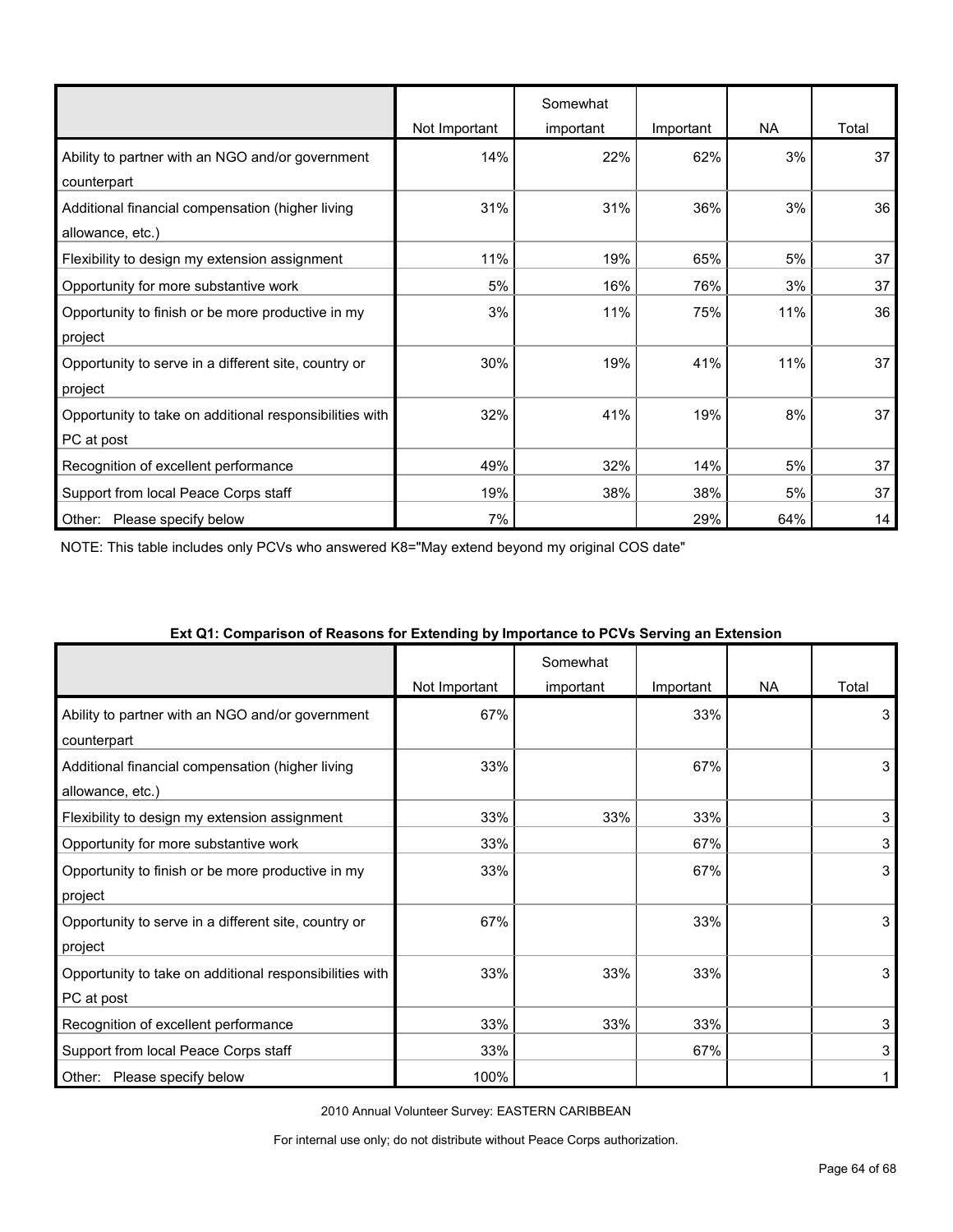|                                                         |               | Somewhat  |           |     |       |
|---------------------------------------------------------|---------------|-----------|-----------|-----|-------|
|                                                         | Not Important | important | Important | NA. | Total |
| Ability to partner with an NGO and/or government        | 67%           |           | 33%       |     | 3     |
| counterpart                                             |               |           |           |     |       |
| Additional financial compensation (higher living        | 33%           |           | 67%       |     | 3     |
| allowance, etc.)                                        |               |           |           |     |       |
| Flexibility to design my extension assignment           | 33%           | 33%       | 33%       |     | 3     |
| Opportunity for more substantive work                   | 33%           |           | 67%       |     | 3     |
| Opportunity to finish or be more productive in my       | 33%           |           | 67%       |     | 3     |
| project                                                 |               |           |           |     |       |
| Opportunity to serve in a different site, country or    | 67%           |           | 33%       |     | 3     |
| project                                                 |               |           |           |     |       |
| Opportunity to take on additional responsibilities with | 33%           | 33%       | 33%       |     | 3     |
| PC at post                                              |               |           |           |     |       |
| Recognition of excellent performance                    | 33%           | 33%       | 33%       |     | 3     |
| Support from local Peace Corps staff                    | 33%           |           | 67%       |     | 3     |
| Other: Please specify below                             | 100%          |           |           |     |       |

### **Ext Q1: Comparison of Reasons for Extending by Importance to PCVs Serving an Extension**

NOTE: This table includes only PCVs who answered K8="Now serving beyond my original COS date"

## **Ext Q1: Comparison of Reasons for Extending by Importance to PCVs Who May Extend and PCVs Serving an Extension (excluding all "NA" responses)**

|                                                              | Are you considering a 3rd year extension? |                       |           |       |  |  |  |
|--------------------------------------------------------------|-------------------------------------------|-----------------------|-----------|-------|--|--|--|
|                                                              | May extend beyond my original COS date    |                       |           |       |  |  |  |
|                                                              | Not Important                             | Somewhat<br>important | Important | Total |  |  |  |
| Ability to partner with an NGO and/or government             | 14%                                       | 22%                   | 64%       | 36    |  |  |  |
| counterpart                                                  |                                           |                       |           |       |  |  |  |
| Additional financial compensation (higher living             | 31%                                       | 31%                   | 37%       | 35    |  |  |  |
| allowance, etc.)                                             |                                           |                       |           |       |  |  |  |
| Flexibility to design my extension assignment                | 11%                                       | 20%                   | 69%       | 35    |  |  |  |
| Opportunity for more substantive work                        | 6%                                        | 17%                   | 78%       | 36    |  |  |  |
| Opportunity to finish or be more productive in my project    | 3%                                        | 13%                   | 84%       | 32    |  |  |  |
| Opportunity to serve in a different site, country or project | 33%                                       | 21%                   | 45%       | 33    |  |  |  |
| Opportunity to take on additional responsibilities with PC   | 35%                                       | 44%                   | 21%       | 34    |  |  |  |
| at post                                                      |                                           |                       |           |       |  |  |  |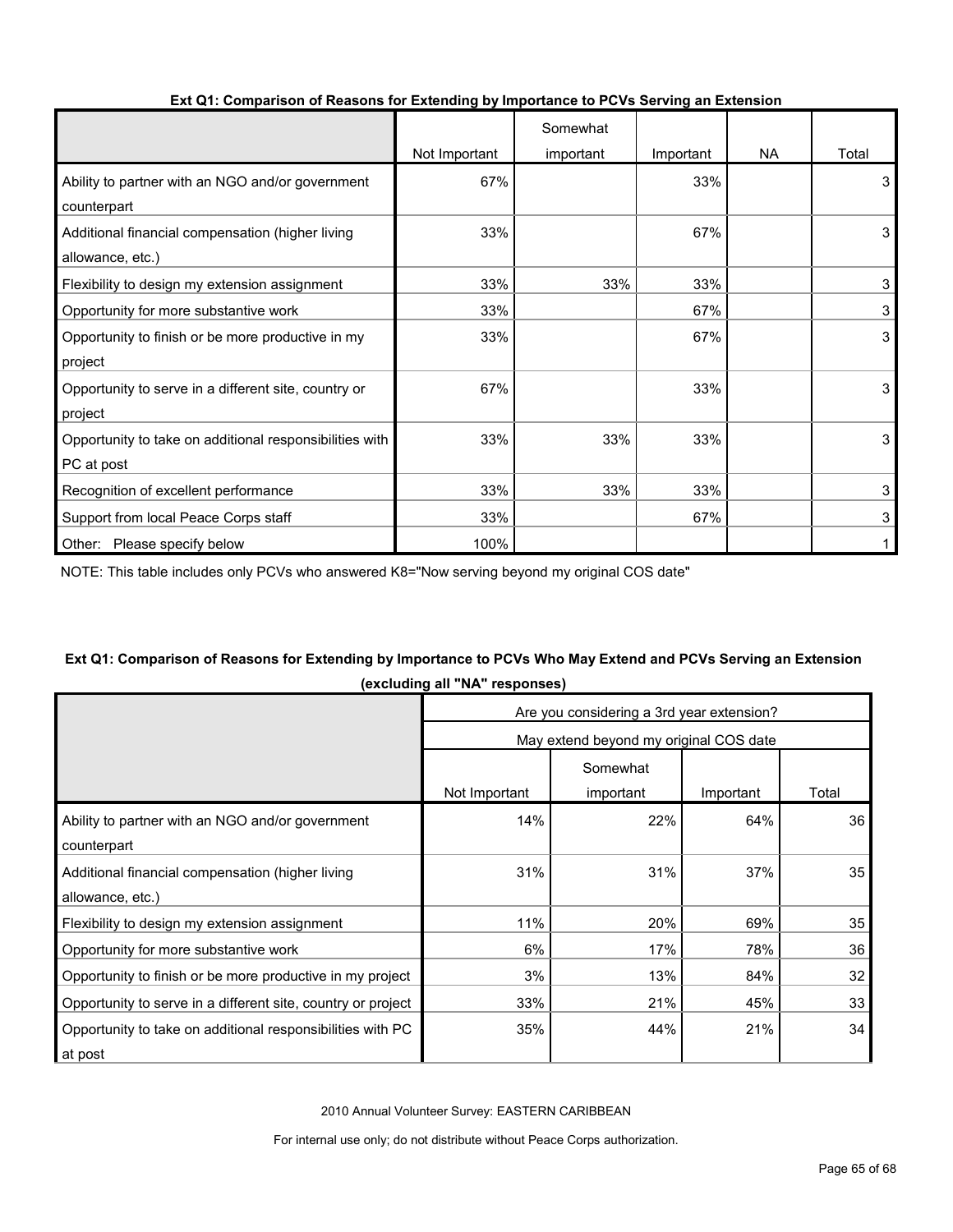| Recognition of excellent performance | 51% | $34\%$ | 14% | 35 |
|--------------------------------------|-----|--------|-----|----|
| Support from local Peace Corps staff | 20% | 40%    | 40% | 35 |
| Other:<br>Please specify below       | 20% |        | 80% |    |

NOTE: See Open-Ended Responses Report for "other" reasons for extending beyond COS

## **Ext Q1: Comparison of Reasons for Extending by Importance to PCVs Who May Extend and PCVs Serving an Extension**

| (excluding all "NA" responses)                               |                                              |           |           |       |  |  |  |  |
|--------------------------------------------------------------|----------------------------------------------|-----------|-----------|-------|--|--|--|--|
|                                                              | Are you considering a 3rd year extension?    |           |           |       |  |  |  |  |
|                                                              | I am now serving beyond my original COS date |           |           |       |  |  |  |  |
|                                                              | Somewhat                                     |           |           |       |  |  |  |  |
|                                                              | Not Important                                | important | Important | Total |  |  |  |  |
| Ability to partner with an NGO and/or government             | 67%                                          |           | 33%       | 3     |  |  |  |  |
| counterpart                                                  |                                              |           |           |       |  |  |  |  |
| Additional financial compensation (higher living             | 33%                                          |           | 67%       | 3     |  |  |  |  |
| allowance, etc.)                                             |                                              |           |           |       |  |  |  |  |
| Flexibility to design my extension assignment                | 33%                                          | 33%       | 33%       | 3     |  |  |  |  |
| Opportunity for more substantive work                        | 33%                                          |           | 67%       | 3     |  |  |  |  |
| Opportunity to finish or be more productive in my project    | 33%                                          |           | 67%       | 3     |  |  |  |  |
| Opportunity to serve in a different site, country or project | 67%                                          |           | 33%       | 3     |  |  |  |  |
| Opportunity to take on additional responsibilities with PC   | 33%                                          | 33%       | 33%       | 3     |  |  |  |  |
| at post                                                      |                                              |           |           |       |  |  |  |  |
| Recognition of excellent performance                         | 33%                                          | 33%       | 33%       | 3     |  |  |  |  |
| Support from local Peace Corps staff                         | 33%                                          |           | 67%       | 3     |  |  |  |  |
| Other:<br>Please specify below                               | 100%                                         |           |           |       |  |  |  |  |

NOTE: See Open-Ended Responses Report for "other" reasons for extending beyond COS

#### **Ext Q2: Comparison of Reasons for Not Extending by Importance to PCVs Who May Serve Beyond COS**

|                                                  |               | Somewhat  |           |           |       |
|--------------------------------------------------|---------------|-----------|-----------|-----------|-------|
|                                                  | Not Important | important | Important | <b>NA</b> | Total |
| Adjustment to new country or site                | 36%           | 33%       | 17%       | 14%       | 36    |
| Bureaucratic challenges related to extension     | 42%           | 31%       | 17%       | 11%       | 36    |
| process                                          |               |           |           |           |       |
| Delaying the pursuit of professional/educational | 14%           | 22%       | 50%       | 14%       | 36    |
| opportunities                                    |               |           |           |           |       |
| Family and personal reasons                      | 11%           | 28%       | 53%       | 8%        | 36    |
| Feeling that I am ready to go home               | 11%           | 33%       | 44%       | 11%       | 36    |
| Fellow Volunteers are leaving/have left          | 50%           | 28%       | 11%       | 11%       | 36    |

2010 Annual Volunteer Survey: EASTERN CARIBBEAN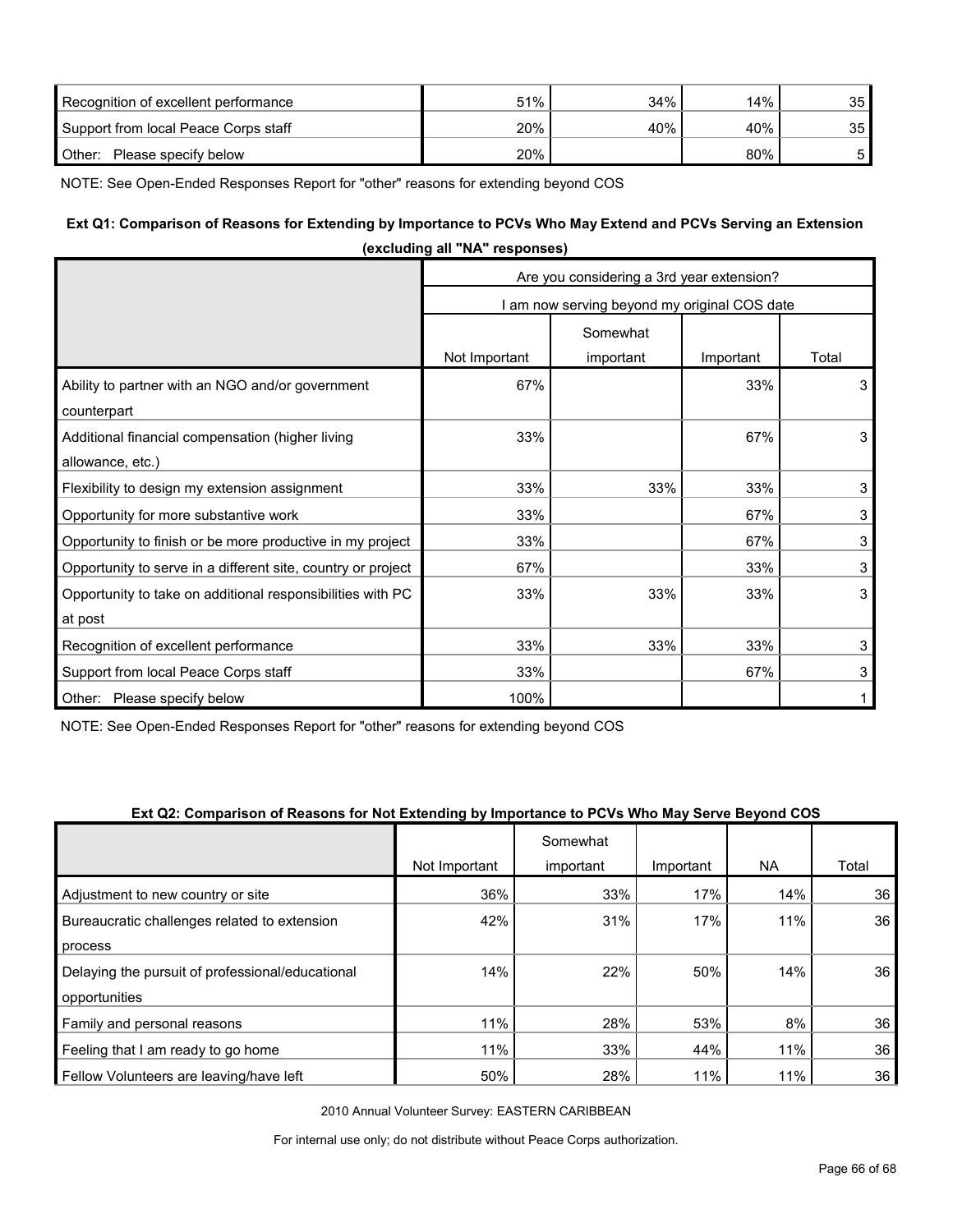| Lack of information about/difficulty defining the 3rd | 39% | 36% | 14% | 11% | 36              |
|-------------------------------------------------------|-----|-----|-----|-----|-----------------|
| year extension role                                   |     |     |     |     |                 |
| Lack of professional development opportunities        | 42% | 19% | 22% | 17% | 36 <sup>°</sup> |
| Lack of support from Peace Corps staff                | 39% | 33% | 14% | 14% | 36 <sup>°</sup> |
| Please specify below<br>Other:                        |     |     | 9%  | 91% | 11              |

NOTE: This table includes only PCVs who answered K8="May extend beyond my original COS date"

## **Ext Q2: Comparison of Reasons for Not Extending by Importance to PCVs Serving Beyond COS**

|                                                       |               | Somewhat  |           |     |       |
|-------------------------------------------------------|---------------|-----------|-----------|-----|-------|
|                                                       | Not Important | important | Important | NA. | Total |
| Adjustment to new country or site                     | 67%           |           | 33%       |     | 3     |
| Bureaucratic challenges related to extension          | 67%           |           | 33%       |     | 3     |
| process                                               |               |           |           |     |       |
| Delaying the pursuit of professional/educational      | 33%           |           | 67%       |     | 3     |
| opportunities                                         |               |           |           |     |       |
| Family and personal reasons                           |               | 33%       | 67%       |     | 3     |
| Feeling that I am ready to go home                    | 33%           |           | 67%       |     | 3     |
| Fellow Volunteers are leaving/have left               | 100%          |           |           |     | 3     |
| Lack of information about/difficulty defining the 3rd | 100%          |           |           |     | 3     |
| year extension role                                   |               |           |           |     |       |
| Lack of professional development opportunities        | 67%           |           | 33%       |     | 3     |
| Lack of support from Peace Corps staff                | 100%          |           |           |     | 3     |
| Other:<br>Please specify below                        |               | 100%      |           |     |       |

NOTE: This table includes only PCVs who answered K8="Now serving beyond my original COS date"

## **Ext Q2: Comparison of Reasons for Not Extending by Importance to PCVs Who May Extend and PCVs Serving an Extension (excluding all "NA" responses)**

|                                                      | Are you considering a 3rd year extension? |           |           |       |  |  |
|------------------------------------------------------|-------------------------------------------|-----------|-----------|-------|--|--|
|                                                      | May extend beyond my original COS date    |           |           |       |  |  |
|                                                      | Somewhat                                  |           |           |       |  |  |
|                                                      | Not Important                             | important | Important | Total |  |  |
| Adjustment to new country or site                    | 42%                                       | 39%       | 19%       | 31    |  |  |
| Bureaucratic challenges related to extension process | 47%                                       | 34%       | 19%       | 32    |  |  |
| Delaying the pursuit of professional/educational     | 16%                                       | 26%       | 58%       | 31    |  |  |
| opportunities                                        |                                           |           |           |       |  |  |

2010 Annual Volunteer Survey: EASTERN CARIBBEAN